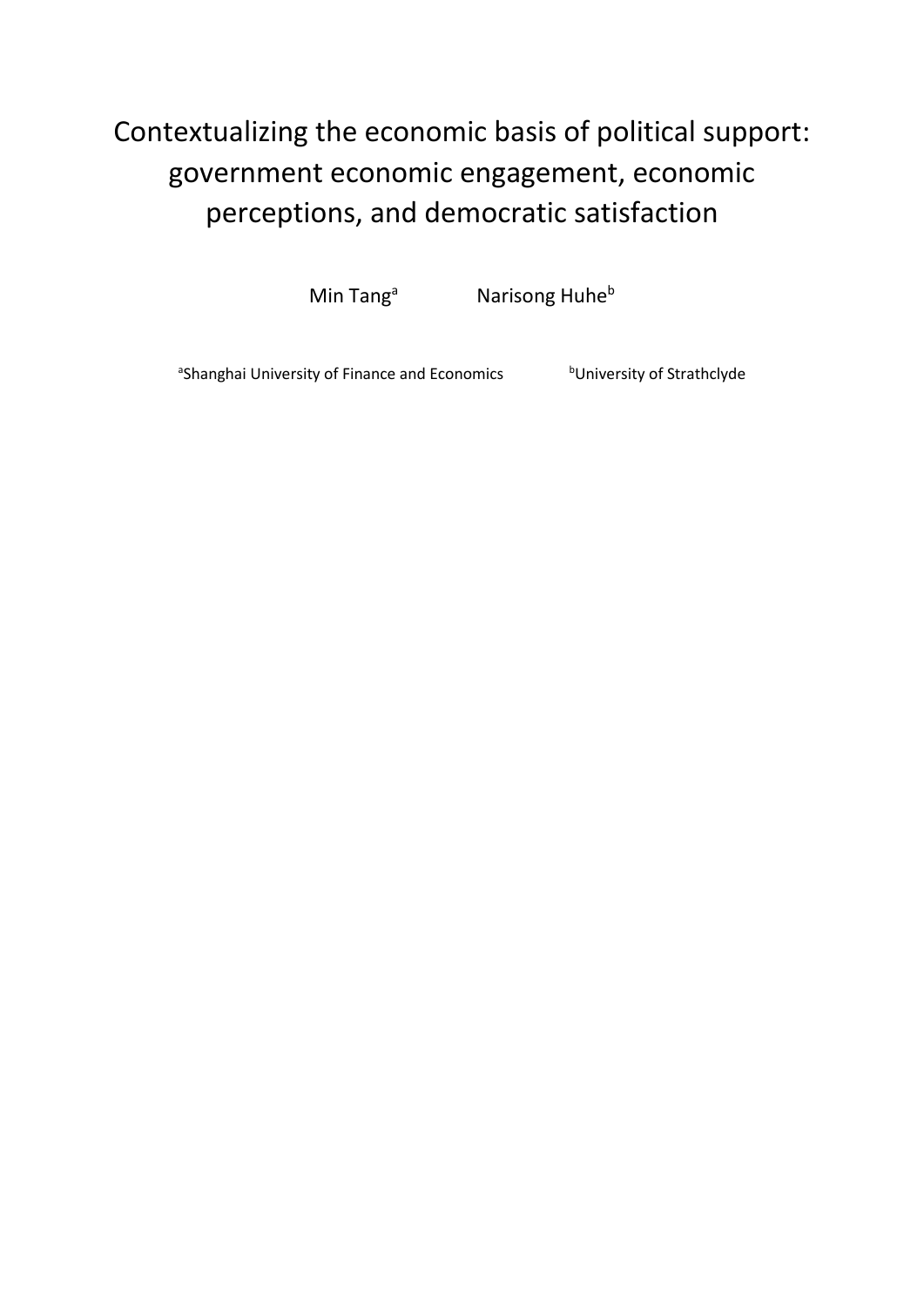#### **Contextualizing the Economic Basis of Political Support:**

**Government Economic Engagement, Economic Perceptions, and Democratic** 

**Satisfaction**

#### **Abstract**

Citizens extend their support to the government based on their evaluation of the government's economic performance. Yet, inadequate attention has been paid to how the economic roles of the government influence the economic basis of government support. We argue that the extent to which the government is engaged in the economy determines how people attribute economic success or failure to the government and thus moderates the effect of economic perceptions. Focusing on one widely researched measurement of political support in a democratic setting, democratic satisfaction, we analyze the moderating effect of government economic engagement on the effect of economic perceptions among eighteen Latin American democracies. A consistent finding yielded in our study is that with a higher level of economic engagement of the government, there is a stronger association between the perceptions of economic conditions and citizens' satisfaction with democracy.

Keywords: Economic perceptions, political support, democratic satisfaction, economic engagement, government role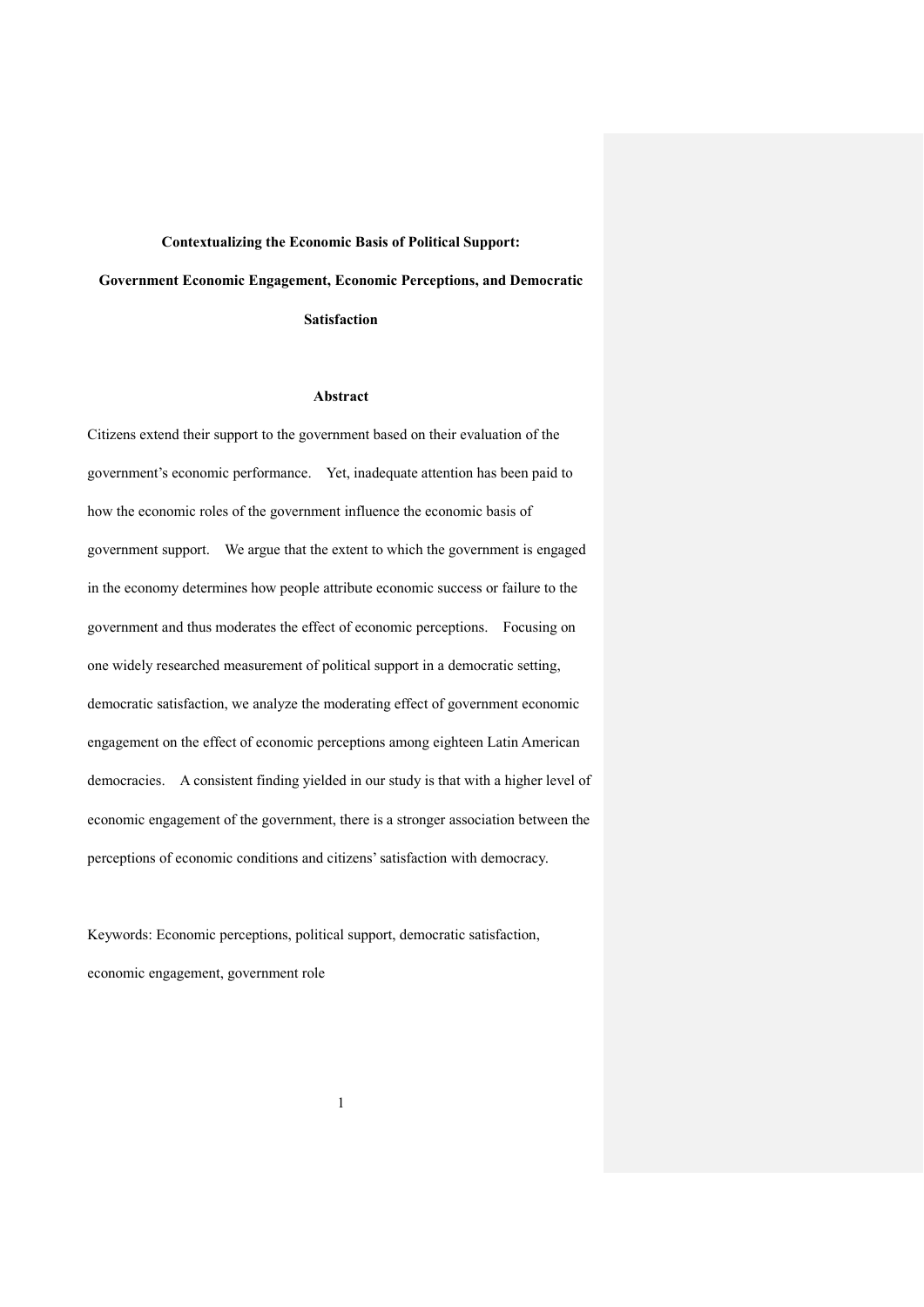Citizens' evaluation of government outputs, especially economic one, strongly influences their attitudes towards both the incumbent government and the overall political system (Citrin and Green, 1986; Hetherington, 1998; Hibs, 1982; Lewis-Beck and Stegmaier, 2000; Listhaug, 1995; Lockerbie, 1993; Mishler and Rose, 2001; Newton, 2006; Przeworski, 1996; Weatherford, 1984; Weatherford, 1987). In particular, it has been widely reported that, people's satisfaction with democracy, one of the most frequently focused indicators of political support, hinges on their perception of economic performance (e.g. Clarke, Dutt, and Kornberg 1993; Duch 1993; Lagos, 2003; Wells and Krieckhaus 2006; Linde and Erlingsson 2013; Lühiste 2014; Lewis-Beck and Stegmaier 2013; Campbell 2015; Magalhaes, 2016). The link between citizens' economic perception and political support (as measured in various ways), however, has also been proven by many studies as neither clear-cut nor direct. Instead, it is moderated by individual attributes, such as political ideology, partisanship, and winner/loser positions (Evans and Anderson, 2006; Tilley and Hobolt, 2011), and institutional factors such as the concentration of political power and the coalition status of the ruling government (Anderson, 2007; Powell and Whiten, 1993). Some studies further suggest the role of politicians as strategic players in moderating the effect of economic performance on political support (Hellwig, 2012). Politicians can adjust policy positions in response to economic conditions to shape how voters attribute responsibility and evaluate elites. Magalhaes' (2016) recent study shows that the effect of economic perception on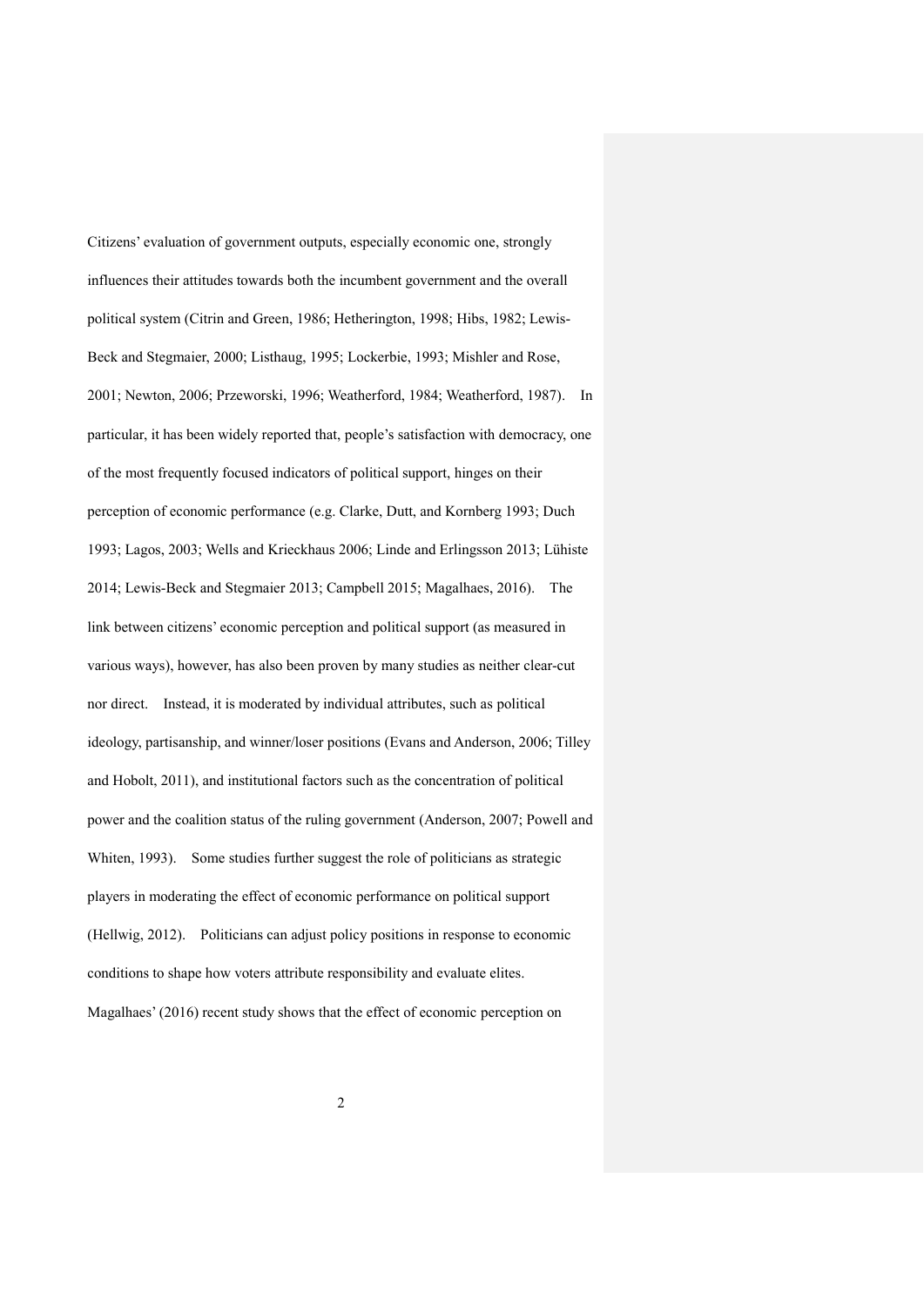individuals' satisfaction with democracy is determined by perceived procedural justice.

Among the factors examined in the literature, there is inadequate attention to how the relationship between the government and the economy shapes the effect of economic perceptions on political support. We contend that the economic roles of government cannot be assumed invariant across countries. Indeed, government engagement in the economy amplifies the political effect of economic evaluations. It does so not only by increasing, in both reality and citizens' perceptions, the government's political responsibilities for economic outcomes, but also by reinforcing the instrumental (economic) logic of individuals in formulating their attitudes towards the government.

To empirically test the moderating effect of government economic engagement on the relationship between economic perceptions and political support, we use a combined dataset of AmericasBarometer that covers four waves (2006, 2008, 2010, and 2012) of national surveys in eighteen countries. Our multilevel analyses consistently show that the positive effect of economic perceptions on democratic satisfaction and other commonly used indicators of political support (i.e., presidential approval and government performance evaluation) is amplified by a higher level of government engagement in the economy. Moreover, the moderating effect of the economic engagement of the government holds when we control for the moderating effect of institutional and individual factors in the model.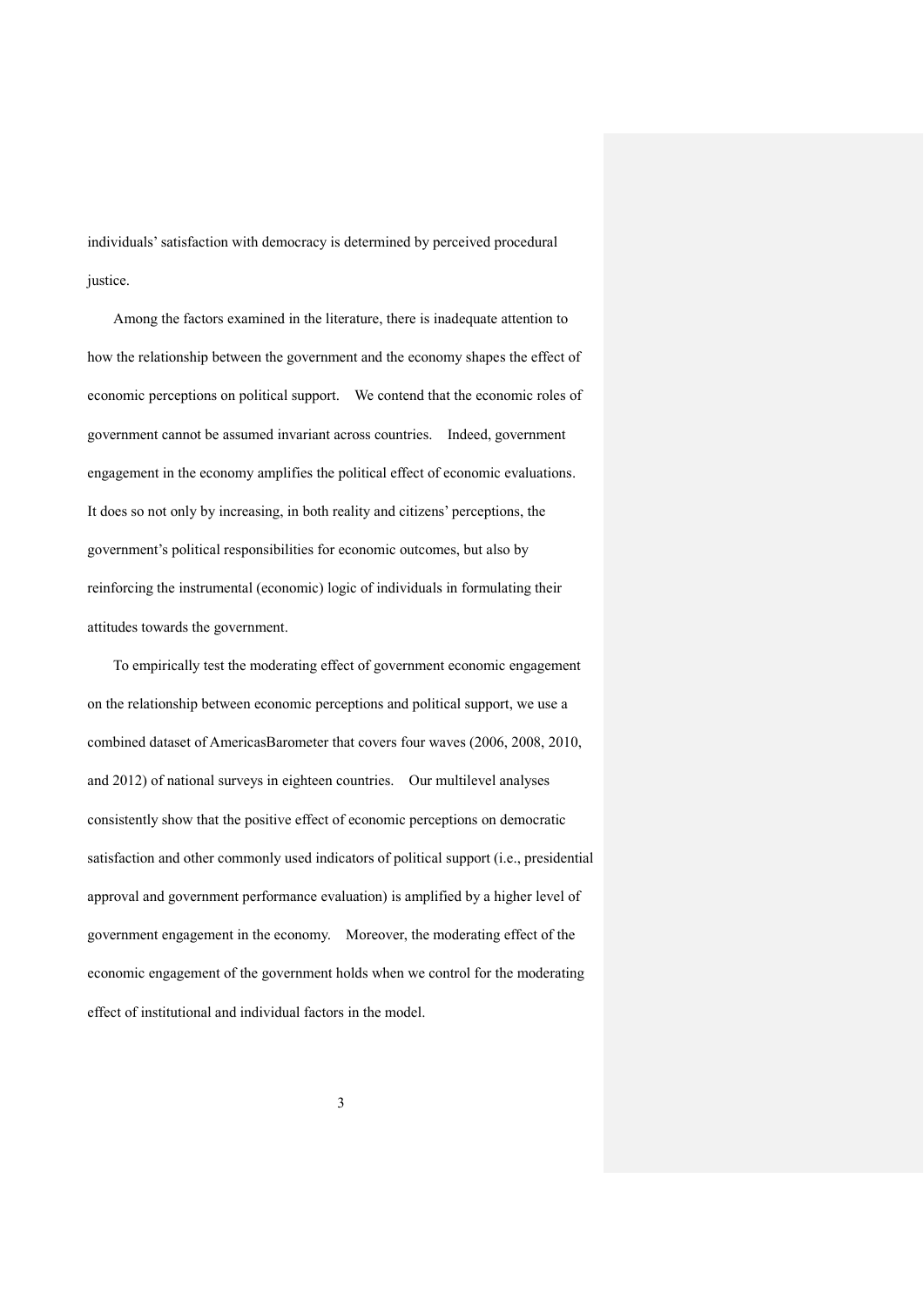This research contributes to the literature in two ways. First, the theoretical perspective that we offer extends the scholarship that suggests the contingent effect of economic perceptions. Our argument indicates that, in addition to widely suspected individual and institutional moderating factors, the extent of government economic engagement constitutes an important macro-level structural factor that shapes the political effect of economic perceptions. Second, this study broadens the implications of the economic roles of the state. The economic implications of the various economic roles of the state have been well discussed in the literature (Acemoglu, 2005; Evans, 1995; Kohli, 2004; Wade, 1990). Their political implications, particularly those for public opinion, however, have received less attention. This study highlights the political implications of the government's economic role by showing that it alters how people perceive the relevance of the government to the economy and to what extent economic situations entail political consequences.

#### **Contingency of Economic Basis of Political Support**

"Before economic discontents take on political significance, people must either believe that the government produced them or that it is the government's job to remedy them" (Peffley, 1985: 192). Based on this, a number of theoretical and empirical studies have identified the factors that influence how citizens link economic conditions to the government and, thus, shape the effects of individuals' economic perceptions on their support for the government in general and satisfaction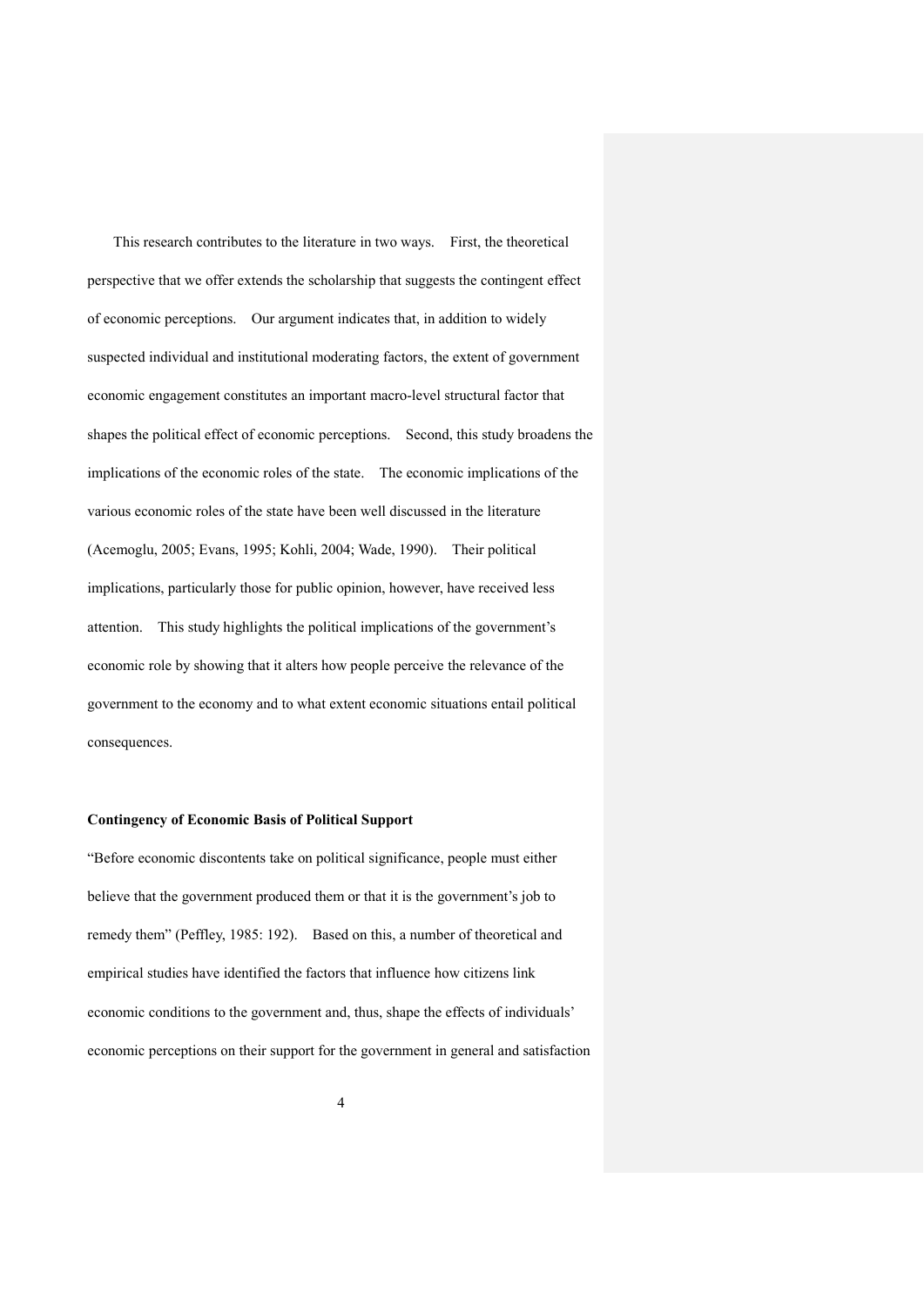with democracy in particular. In this regard, two types of factors have been well theorized and studied (for two reviews, see Anderson, 2007 and Magalhaes, 2016).

The first type of factor occurs at the individual level. Citizens with different socio-psychological attributes, such as motivation, bias, and cognitive abilities, view government differently under the same economic conditions. For instance, majority/minority (or winner/loser) status is found to be a significant moderator of the effect of economic perceptions on one measurement of political support, satisfaction with democracy. "Winners discount negative information about the economy because of their status as supporters of the incumbent government" (Anderson and Guillory, 1997: 72). Partisanship is another important precondition that shapes economic perceptions, which, in turn, determines both voting preference and political support in general (Rudolph, 2003; Tilley and Hobolt, 2011). When the partisan "contamination" of the perception of economic performance is taken into account, the effect of economic perceptions is drastically reduced (Evens and Anderson, 2006). Rudolph (2003) developed a comprehensive list of individual factors that generate heterogeneous effects of economic perceptions, including partisanship, economic ideology, and individuals' perceptions of institutional context.

The second type of factors concerns political institutions. A key argument in this field of study is that the "clarity of responsibility" of political institutions determines the extent to which citizens praise or blame the government for economic performance (Anderson, 2000; Rudolph, 2003; Becher and Donnelly, 2013; Powell and Whitten, 1993). Complex institutional setups blur the lines of responsibility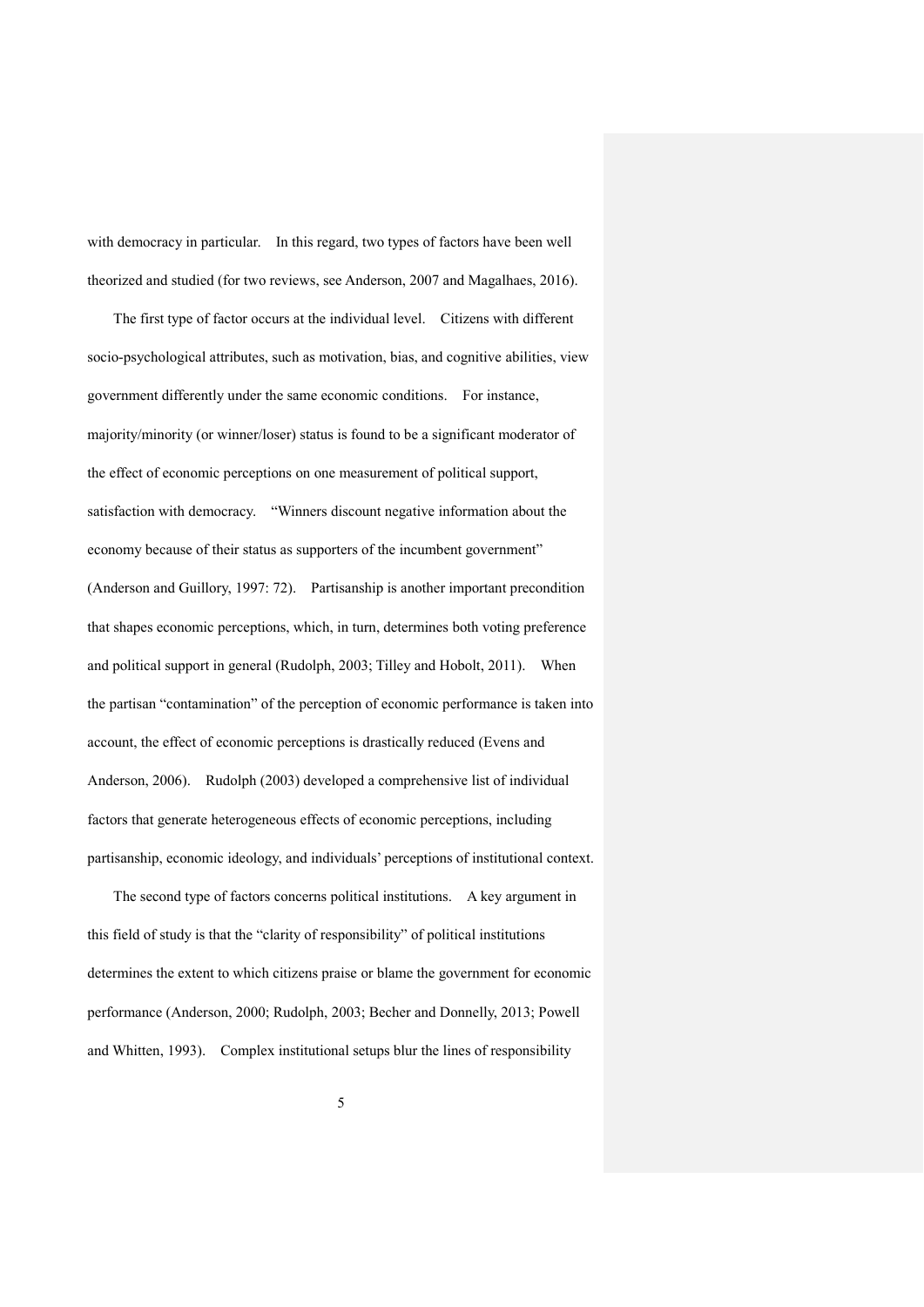and allow representatives to escape attention or to shift blame, and institutional designs influence how citizens assign responsibility for the government (Anderson, 2007). For instance, compared to people in a country where the power of policymaking is concentrated in the hands of one party or one institution, those in a system with a greater extent of power-sharing are less likely to associate economic misfortune with the government (Becher and Donnelly, 2013; Duch and Stevenson, 2008). Other factors that potentially can determine the clarity of responsibility and the political effect of economic perceptions include the proportion of legislative seats held by the largest party (Anderson, 2000), the ideological cohesion of coalitional government (Nadeau, 2000), and the political decentralization in the vertical dimension (Anderson, 2006).

More closely related to our study, Alcañiz and Hellwig (2011) argue that a close tie to world markets shifts responsibility towards international actors and makes voters to vote less based on the economy. In this study, we share the same interest in the relevance of economic structure to responsibility attribution. Our study, however, differs from theirs and others by providing an explicit account of the importance of the relationship between the government and the economy for the attribution of economic responsibility and a direct empirical test of the moderating effect of domestic political-economic structure. We believe that how the government is related to the economy strongly influences how people perceive the economic responsibility of the government and, thus, how they evaluate the government in different economic situations.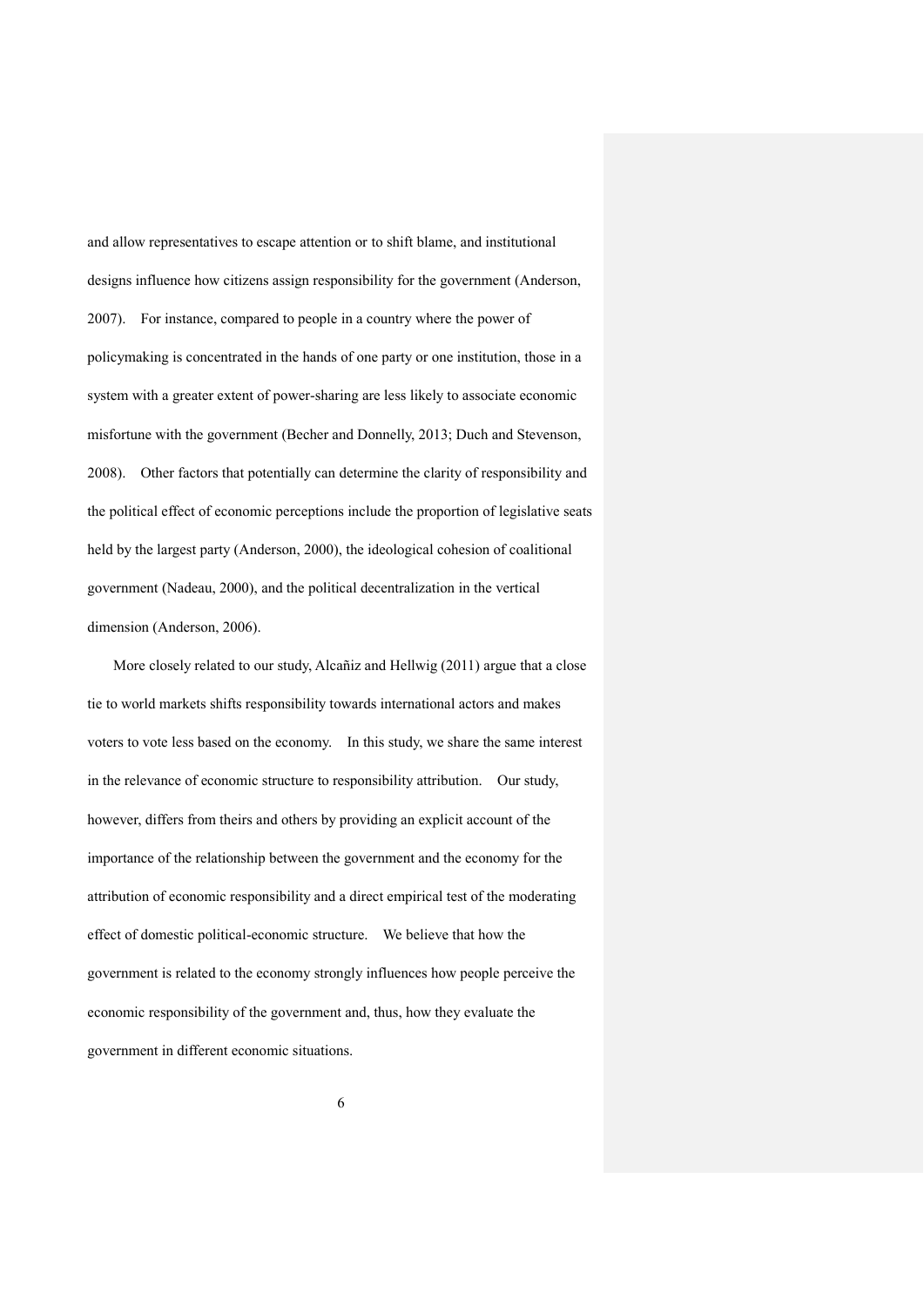#### **Government Engagement and Economic Basis of Political Support**

Historically, governments around the world have played rather different roles in the economy. The literature on the varieties of capitalism, for instance, has noted that advanced industrialized democracies vary substantially with regard to the role of the states in their national economy (Hall and Soskice, 2001; Streeck and Yamamura, 2003). They differ, for example, in the extent to which the government deals with the capital-labor relationship and provides social welfare. The governments in developing countries are also engaged in the economy to a great, if not greater, extent. They have involved in the economy for different reasons, such as the necessity for the state to jump start and protect national enterprises, the heavy dependency on natural resources, and the communist legacy of state-run economy (Evans, 1995; Kohli, 2004; Migdal, 1988; North, 1981; Wade, 1990). In any case, the economic roles of modern states of both developed and developing countries cannot be reduced to mere monetary or managerial policies. Instead, they play direct roles in such forms as government public investment, taxation, spending, transferring and other activities that are directly related to economic output. For this reason, neither clear-cut separation between the government and the economy nor the homogeneity of the economic role of the state can be assumed for countries around the world.

Although there are historical or natural reasons a government is engaged in the economy, as the history of Latin America, the region of interest in this research, has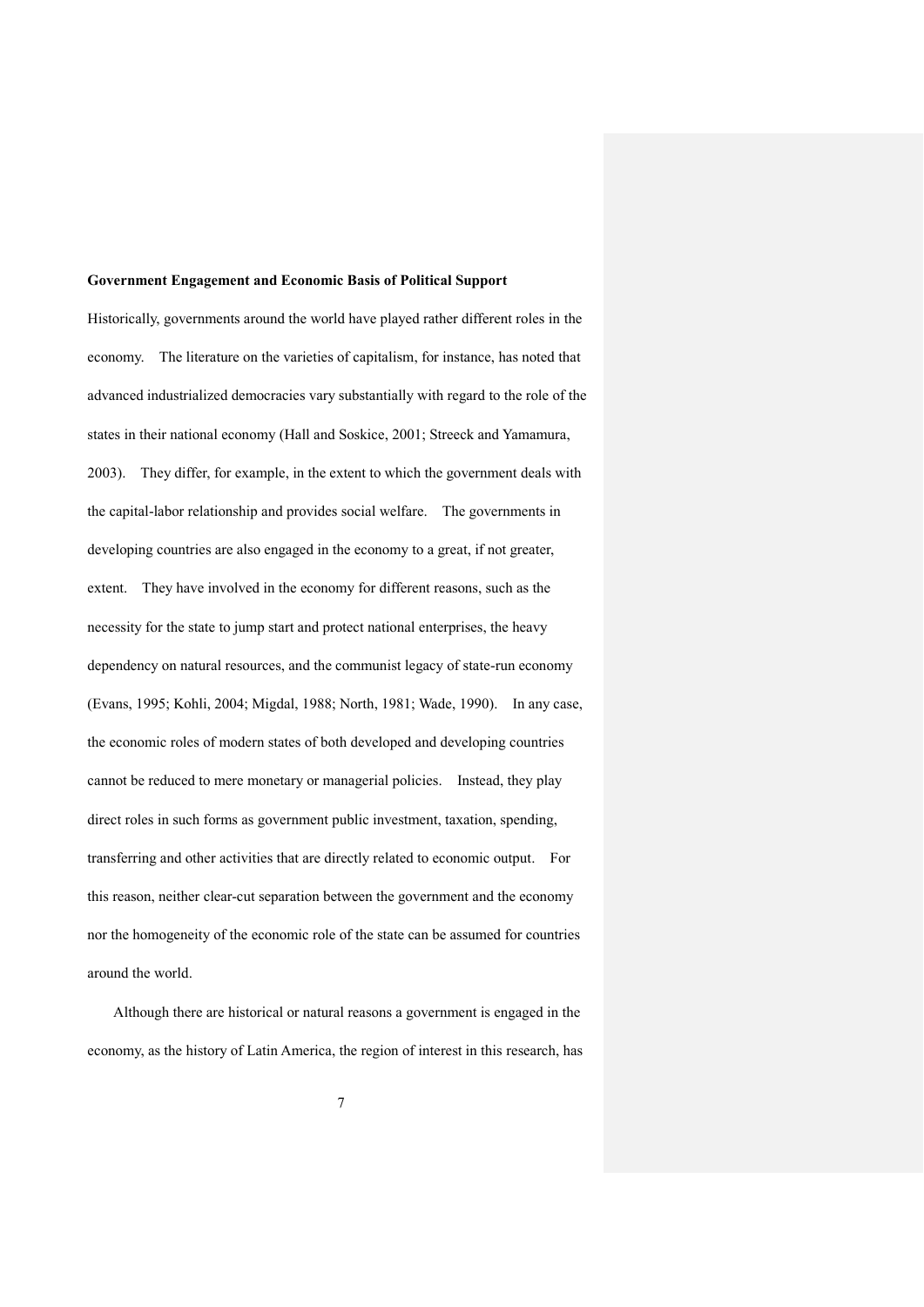shown the governments have a choice of liberating or intervening (or keeping intervening) the economy. They thus bear variant levels of political responsibility for economic conditions across countries depending on how much they are engaged in the economy. Government economic engagement amplifies the political consequence of economic output, both in reality and in perception, for two reasons. First and foremost, it increases the extent to which citizens assign responsibility to governments for economic outcomes. The strong appearance of government in economic activities makes salient the role of the government in the perceptions of the public. Most citizens, as suggested in previous studies, are not sophisticated enough to establish a direct connection between economic situations and government responsibility (Alesina, Roubini and Cohen, 1997; Anderson, 2007; Lohmann, 1999). In particular, institutions such as power-sharing and office-alteration dampen public's dissatisfaction against the government "by institutionalizing opportunities for leadership and policy change" (Remmer 1996, 618). A relative separation between the economy and the government further adds to the vagueness of responsibility in citizens' perceptions. Among the countries where the government's role is mostly indirect, it is more difficult, if not impossible, for citizens to directly connect economic outcomes with the government.

In contrast, frequent and intensive engagement of the government in assets ownership, investment, economic production, and other economic activities clearly signals to the public the relevance of the government to economic outcomes. This engagement enables them to identify the responsibility of the government in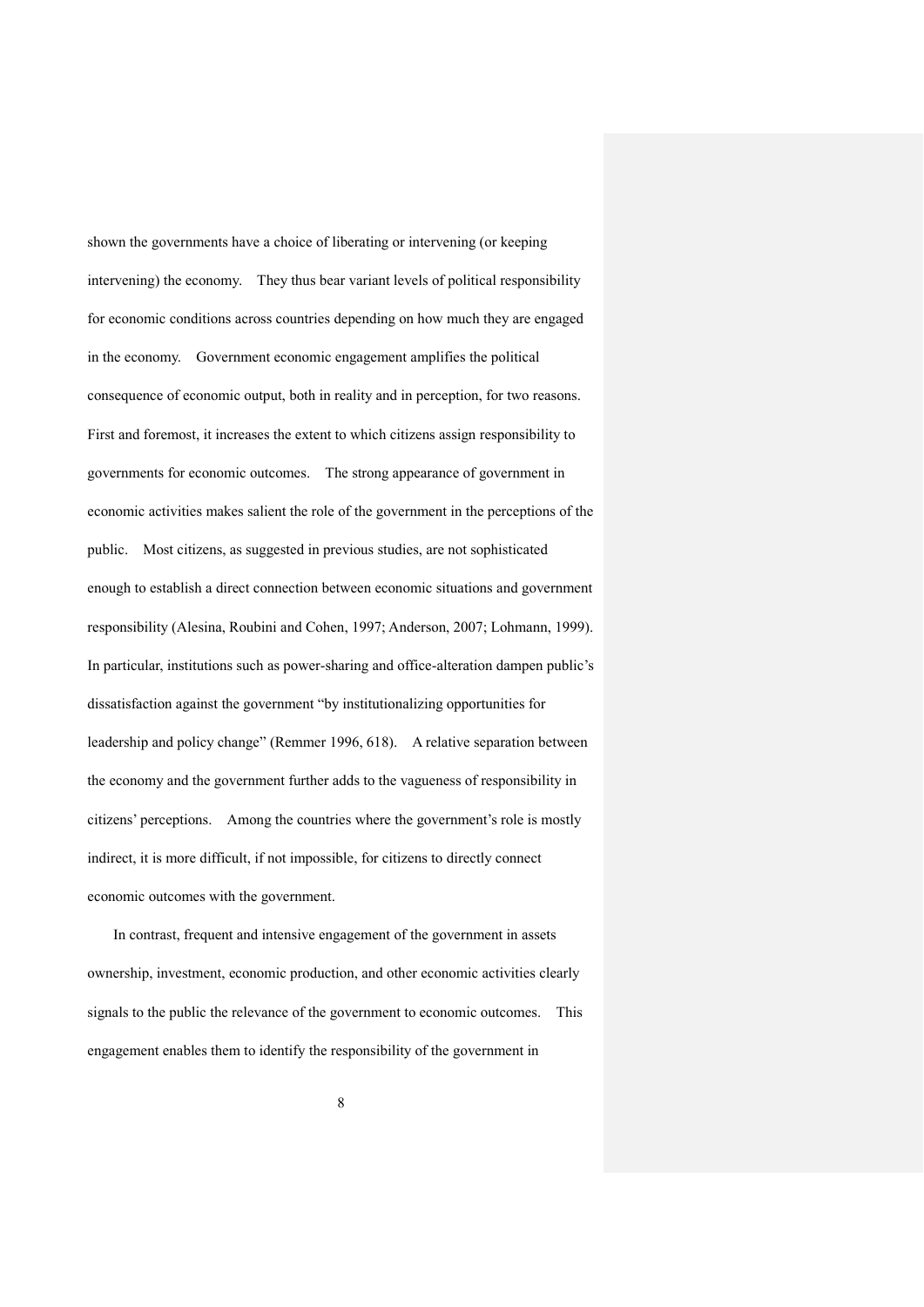economic affairs. Institutions, such as power distribution and office alteration, still can blur the responsibilities of specific individuals or organizations and make it difficult for the citizens to tell exactly who or which government agencies should be responsible for the economic performance. Nevertheless, such a blurring of responsibility might cause the problem of responsibility attribution for citizens only when they attempt to blame specific individuals or organizations, not when they associate economic conditions with the government en bloc. Citizens in countries who see a more visible government in the economy hold, to a greater extent, the government as a whole liable and thus become dissatisfied with the political institutions in general if they suffer from economic duress for which they suspect that the government has played a critical role.

Second, government economic engagement can also reinforce the instrumental logic of political support. As suggested in the literature, citizens' attitudes towards government are shaped by both calculations of material benefits and concerns about values and norms (Bratton and Mattes, 2001; Citrin, 1974; Easton, 1975; Evans and Whitefield, 1995; Finkel, Lipset and Schneider, 1987; Miller 1974; Muller and Jukam, 1977; Muller and Seligson, 1989). The appearance of a strong government role in the economy makes a difference by tipping the balance toward material versus non-material goods in terms of political support. That is, people associate, to a greater extent, their evaluations of legitimacy with the government's economic performance, as compared to other non-material factors, and their political support is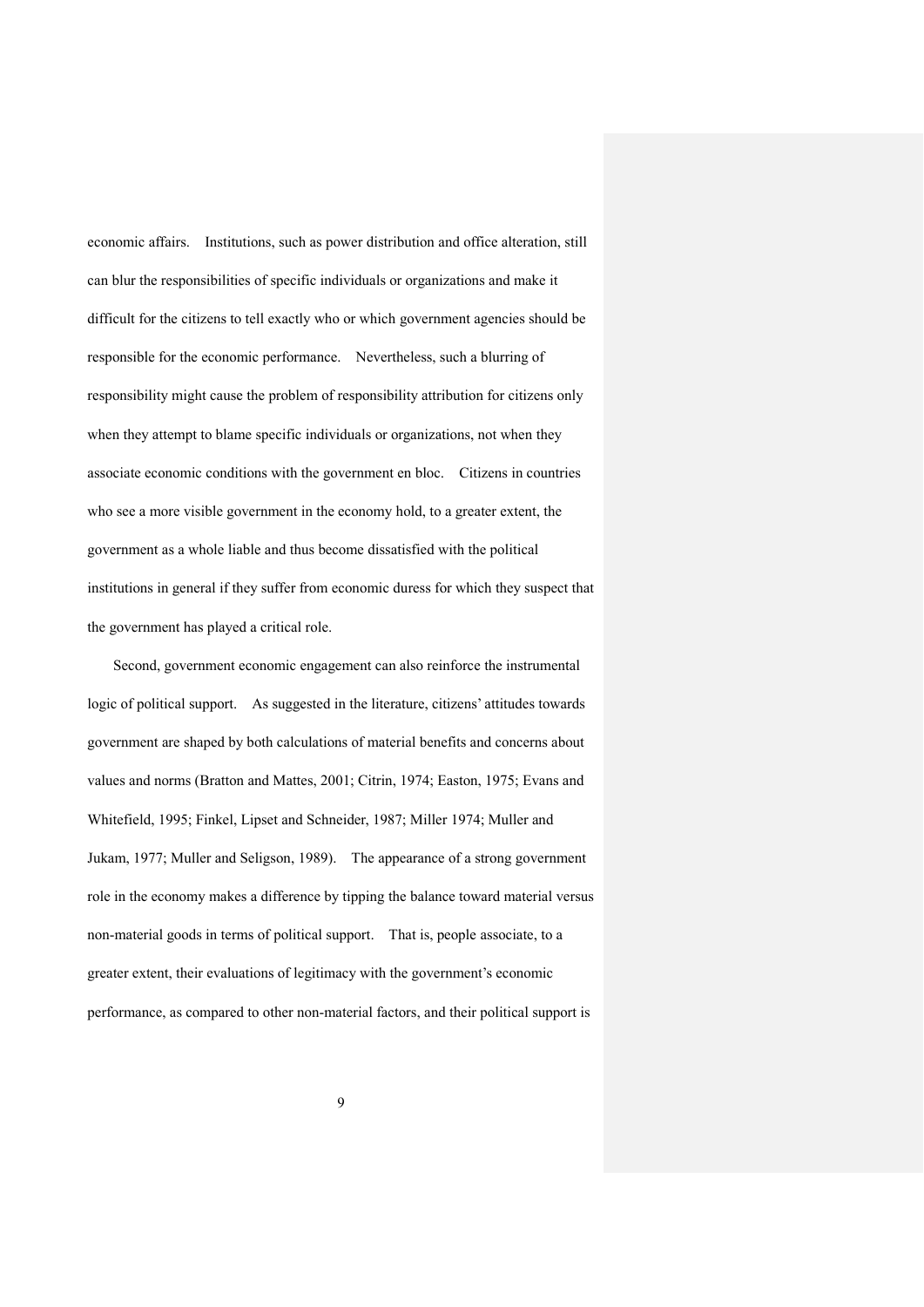more susceptible to the fluctuations in the economic situation than non-economic considerations.

This increased importance of economic considerations in forming individuals' political support results not only from their perceptions of government's economic responsibility, but also from the actual connection between their economic interests and the government. The incomes of citizens who live in an economy where the government has a strong hand are likely to be influenced by the government's activities during both the ebb and flow of the economy. As noted in studies of developing economies, when the economy is heavily dependent on the government, the most important sources of profit are often derived from the collaboration with state agencies (Bellin, 2000; Bueno de Mesquita and Downs, 2005; Remmer, 1999). The business elites, for instance, rely on political elites to get preferential manufacturing and trade policies, to secure the flow of capital in the form of loans and investments, and to obtain other benefits. The masses also rely, to a great extent, on the government-owned or government-invested enterprises for employment, salaries and social welfare benefits derived from the returns of state businesses. When the economic well-being improves in such a system of patronage, citizens give credit to the government, more than do their counterparts in countries where the role of government is minimal.

Recognizing the importance of this "pocketbook" mentality, governments, particularly in developing democracies, have a tendency to boast about the role of government in the economy for political reasons. The government's contribution to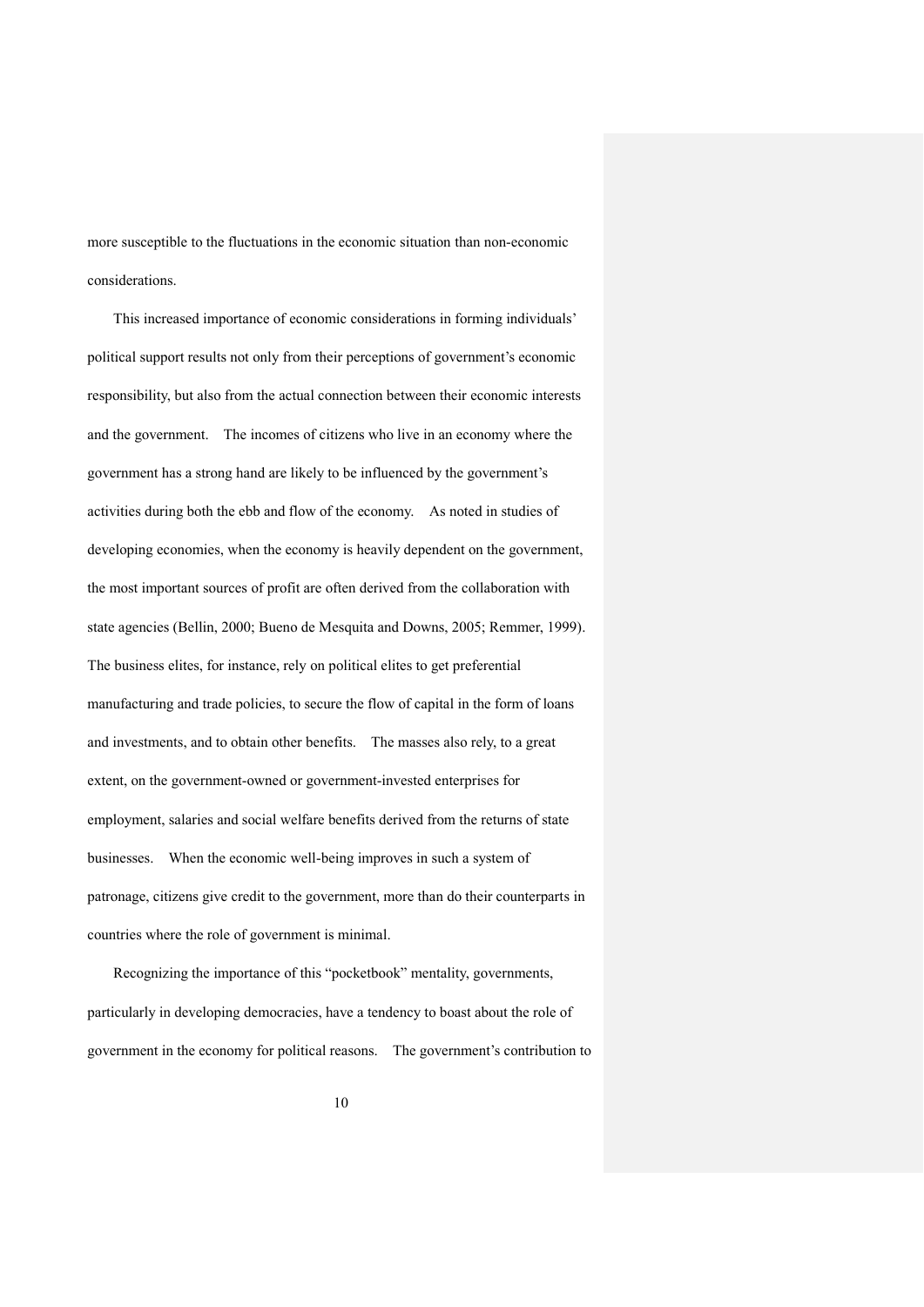economic growth helps the government to gain political support from the citizens. A common challenge for new democracies in the developing world is the lack of robust support for the regime. Citizens in such countries have limited experience or knowledge of democratic structure, operation, and political principles; they have not developed a normative commitment to democracy; and political institutions such as the rule of law and accountability have not been fully established (Mishler and Rose, 2001a; Mishler and Rose, 2001b; Rose and Shin, 2001; Svolik, 2013). To earn political support or people's satisfaction with the newly installed democratic institutions in particular, the regimes in those countries often must rely on the tangible benefits, especially economic ones, that they can bring to the masses (Boron, 1993; Mishler and Rose, 2001b; Kitschelt, 1992; Przeworski, 1991).

Governments' deliberate interventions in the economy, however, can rapidly deplete popular support during difficult times, and the connection between the government and the economy backfires. When the economy turns bad, the same taking of responsibility that has earned the government credit makes it liable for economic losses in the public's perceptions (Joseph, 1997; Tang and Woods, 2014; Whitehead, 1993). This occurs because, during the economic downturns, the government has to discontinue preferential treatment, lay off employees, or stop delivering social benefits due to the shrinking revenues of the government's investment. Therefore, a large portion of individuals' incomes will be lost due to the policies and actions of the government. Moreover, as the holders of public assets, politicians and government agencies have the motivation and capacity to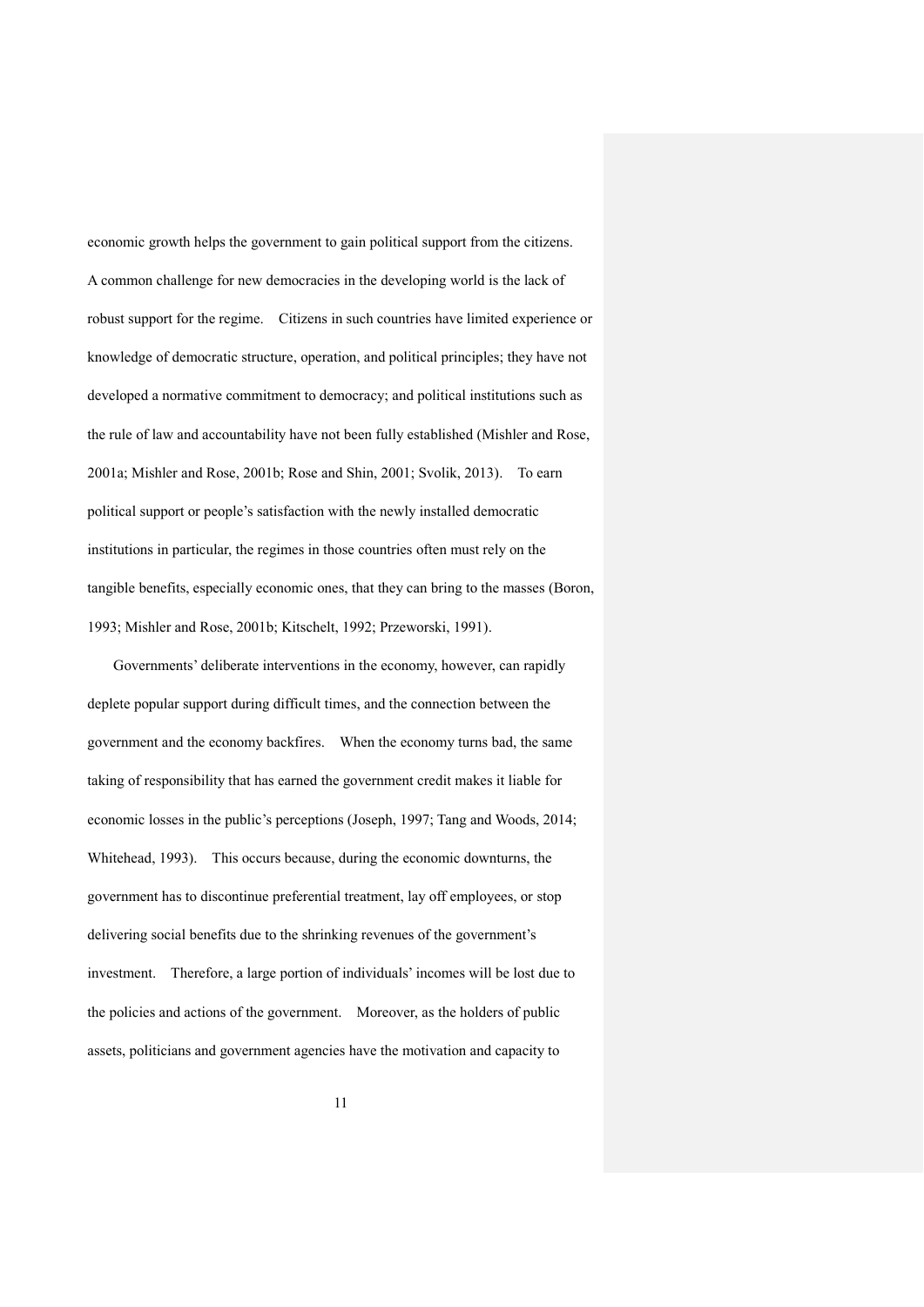protect their privileged income at the expense of the masses. Government economic involvement in new democracies also provides opportunities for politicians to engage in rent-seeking and other corruptive behaviors. This is again, particularly true in developing countries, because political institutions in such countries have yet to become effective in constraining politicians' behaviors (Keefer, 2007; Mohtadi and Roe, 2003; Weyland, 1998). As a result, the higher the stake of the government in the economy, the greater is the relevance of the government to the economic interest of citizens in both perceptions and reality.

In essence, the government faces a strategic dilemma of its economic intervention. On the one hand, without a salient role of economic engagement, the government cannot creditably claim credits associated with economic growth. It could instead focus on its role in non-economic issues such as social policies and political performance (e.g. anti-corruption). However, for developing democracies that are usually plagued with social and political problems, an active role in a fast growing economy can be an attractive option for the government to obtain political support, more so than it can obtain from state-free economic growth . On the other hand, however, economic growth cannot be guaranteed, with or without government engagement. A greater role is accompanied with a greater responsibility. High levels of state engagement alleviate the problem of responsibility attribution for the public and make the ruling regime more likely to be punished during economic downturn. A government, thus, has to decide on an optimal level of economic engagement for its political benefits.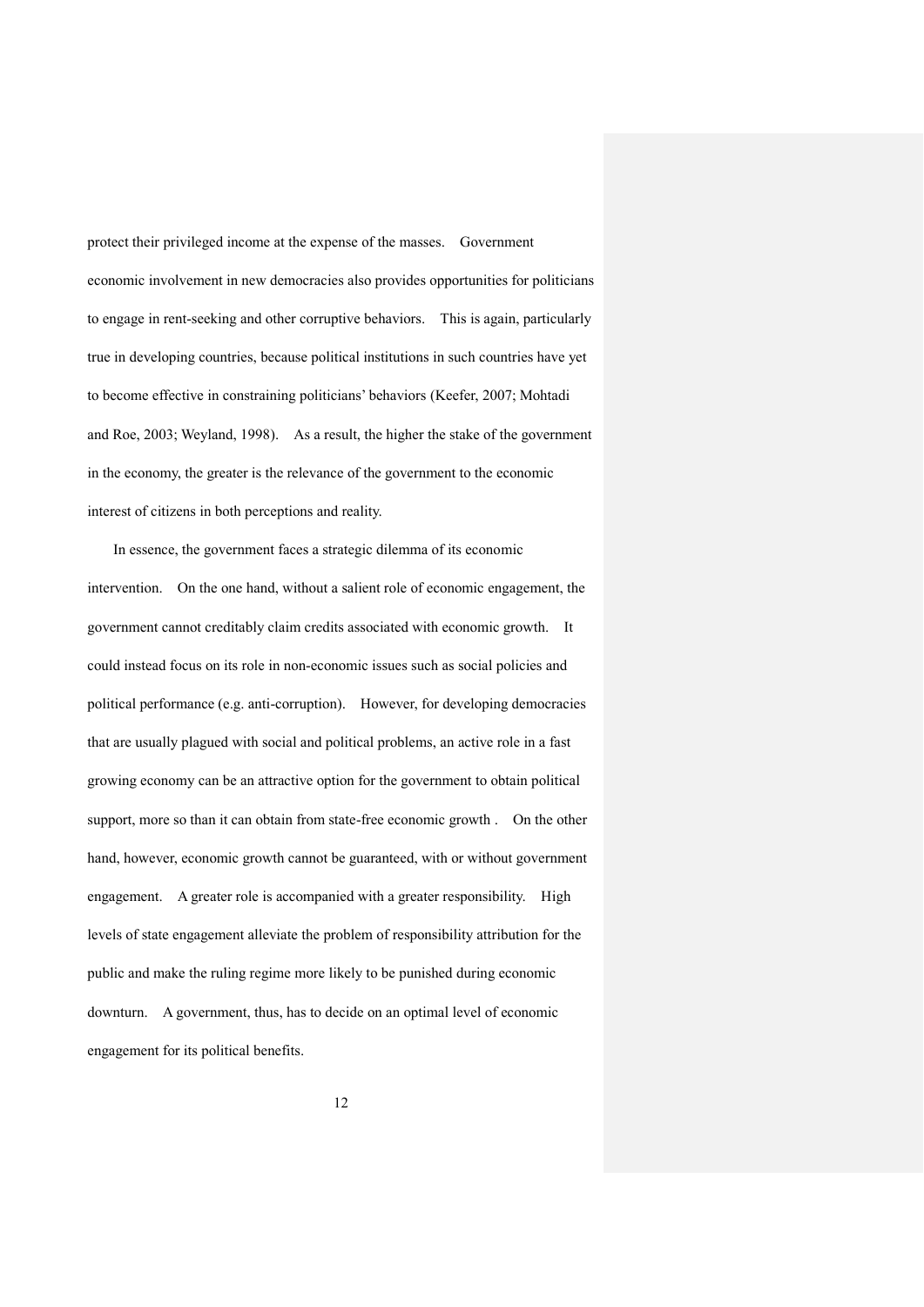In sum, we have the key hypothesis of this study:

*Hypothesis 1*: When there is a higher level of state engagement in the economy, the magnitude of the positive effect of economic perception on democratic satisfaction is greater.

## **Data and Measurement**

To test the conditional effects of economic perceptions on political support, we use the dataset of AmericasBarometer (2006–2012). We chose this dataset for several reasons. First, AmericasBarometer is one of the few datasets that contain the information necessary for our analysis. It has questions about the evaluation of national and individual economic conditions and political support (including democratic satisfaction). Most importantly, it contains information of whether respondents voted for the incumbent government, an important factor that may contaminate political support, especially satisfaction with democracy (Anderson and Tverdova, 1997; Curini, Jou and Memoli, 2012). Second, AmericasBarometer enables us to identify winner/loser status in a more consistent way than do other cross-national surveys that contain such information. One complication in coding winner/loser status is the varying constitutional designs and electoral systems. One advantage of using AmericasBarometer is that it contains eighteen Latin American countries with the same presidential system. We limit our sample to those eighteen countries and identify the winner of elections in the same sense across countries, that is, whether the respondent voted for the incumbent president. Third, the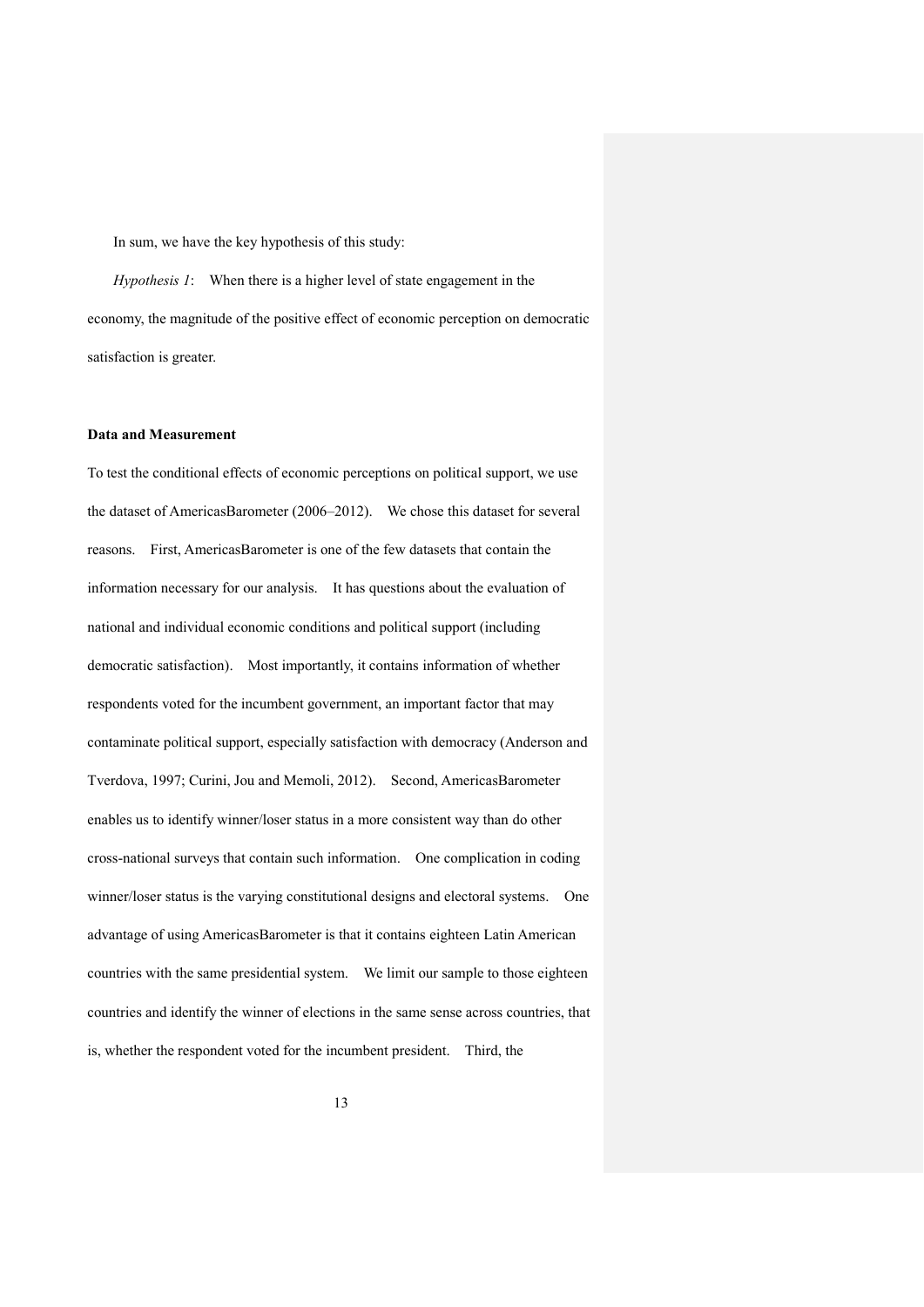AmericasBarometer has conducted multiple waves of surveys with the same survey instruments and identical questions, and four of them (2006, 2008, 2010, and 2012) contain all the necessary information for our analysis. Multiple waves of surveys provide a large number of units of analysis at the aggregate level (sixty-four countrywave units in total), which leads to an adequate number of degrees of freedom in our multilevel analysis. The summary statistics of all the variables used in this study are reported in Appendix 1.

More substantively, Latin America offers an appropriate context to test the conditional effect of state economic engagement on the relationship between economic perceptions and government support. For one thing, economic consideration has been salient in forming people's political attitudes, including both specific support for the government and general support for political system and democracy as a whole, in Latin America. (Alcañiz and Hellwig 2011, 396; Lewis-Beck and Stegmaier 2013). Among other problems, new democracies Latin American countries have particularly been faced with dual challenge of a relatively slow economic growth and a dire public perception of it among their citizens after the turn of the century (Alcañiz and Hellwig 2011, 396). For instance, in the sample we choose, only 15% respondents evaluate their country's economy as "good" or "very good;" and 18% respondents think the national economy has become "better." A reinvestigation about the political effect of economic perceptions can shed light on the stability of the government and the consolidation of democracy in the region.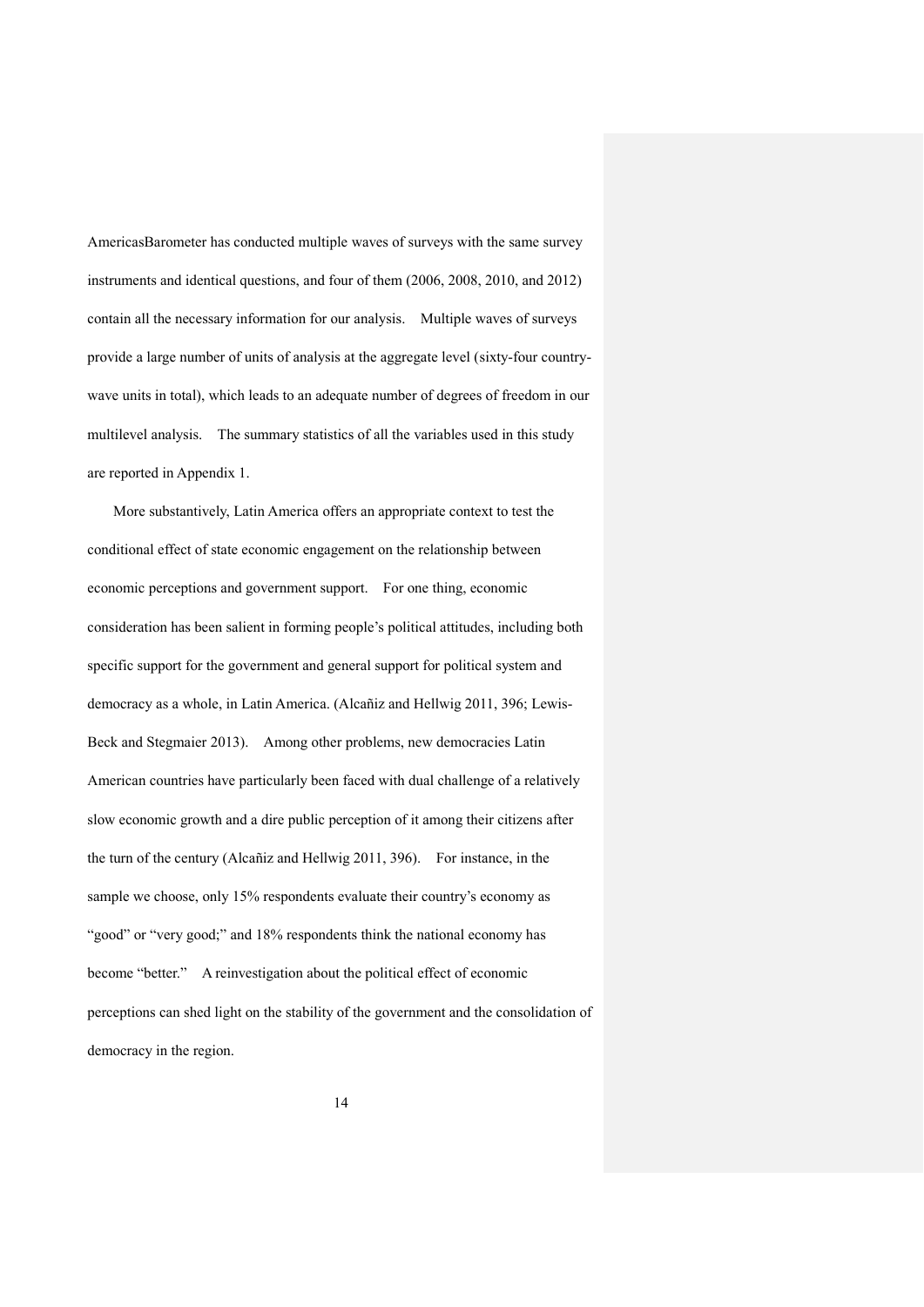For another, the economic roles of the governments in Latin America varies greatly. Since the end of World War II, Latin American countries have adopted different economic policies. Most of them first adopted imported-substitution industrialization with a strong state intervention for the first several decades, and many of them have then moved to economic liberalization and trade liberalization since 1980s. Due to the history of both types of macro-economic policies and the divergence in the timing and depth of economic reforms undertaken in different countries, there exists a wide variation in the extent of state engagement in the economy across the region. For example, in our sample, public investment accounts for about 10% of total investment in the economy on average in Chile and Argentina and about 45% in Venezuela and 55% in Bolivia. Such a wide variation provides us an ideal sample to test how people would attribute the national and personal economic wellbeing to the government under different economic structure.

#### *Political support*

Political support is a multi-dimensioned concept (Easton 1965; Norris 1999). We in this study thus use different measurements to avoid bias. Among different ones, our main analyses focus on one of the most commonly used indicator, individuals' satisfaction with democracy. In AmericasBarometer, respondents indicate their satisfaction with the way democracy works in their country on a scale of 1 (very satisfied) to 4 (very dissatisfied). We recode the scale such that a higher value indicates a higher level of political support.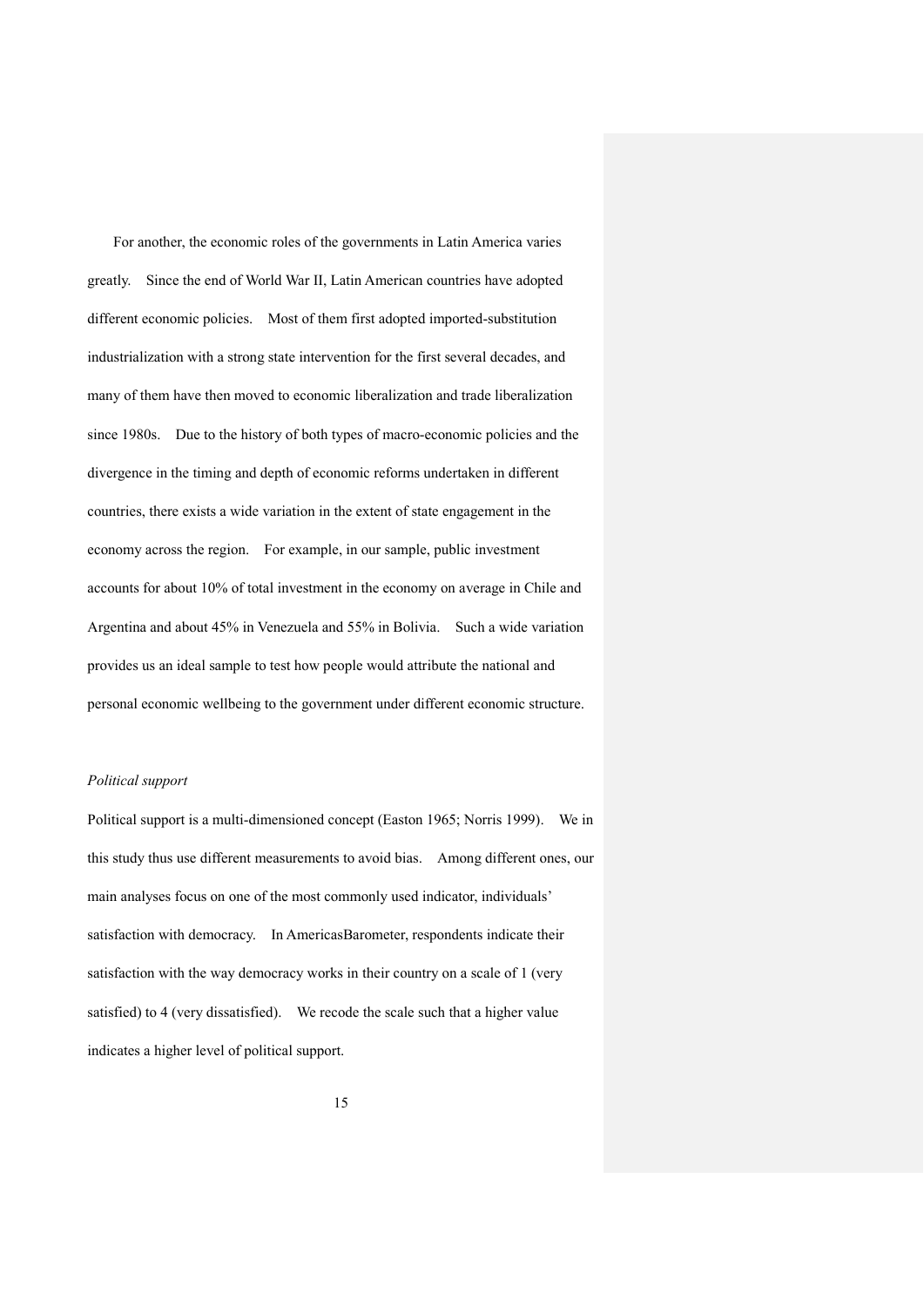Democratic satisfaction is certainly not specific support (support for particular institutions or figures, especially the incumbents) in Easton (1965)'s conventional typology. It is a dimension of political support at the regime level. Among the three objects of support at the regime level in Norris (1999)'s refined typological framework (regime principles, regime performance, and regime institutions), democratic satisfaction is a short-term evaluation of the performance output of the political system (Curini, Jou, and Memoli 2012, p.244). It taps "how democracy functions in practice as opposed to the ideal" (Norris 1999, p. 11). Therefore, it is an expression of general support for the current political system in place. It should be noted that democratic satisfaction should not be confused with another major concept of political support, "support for democracy." A person who is dissatisfied with the way democracy works in practice in his/her country does not necessarily mean that he or she does not support democracy as a fundamental principle of the political regime (Lühiste 2014).

We focus on democratic satisfaction as our main measurement of political support mostly because the object of support in this measurement more closely corresponds to our theory. On one hand, we do not want to focus on one particular government office, either administrative offices or the legislative bodies. As pointed out in the literature and explained in our theoretical section, ordinary citizens cannot really tell which government institution exactly should be responsible for economic performance. For instance, it might be the presidential office, a legislative branch, or other non-elected institution that has made a particular decision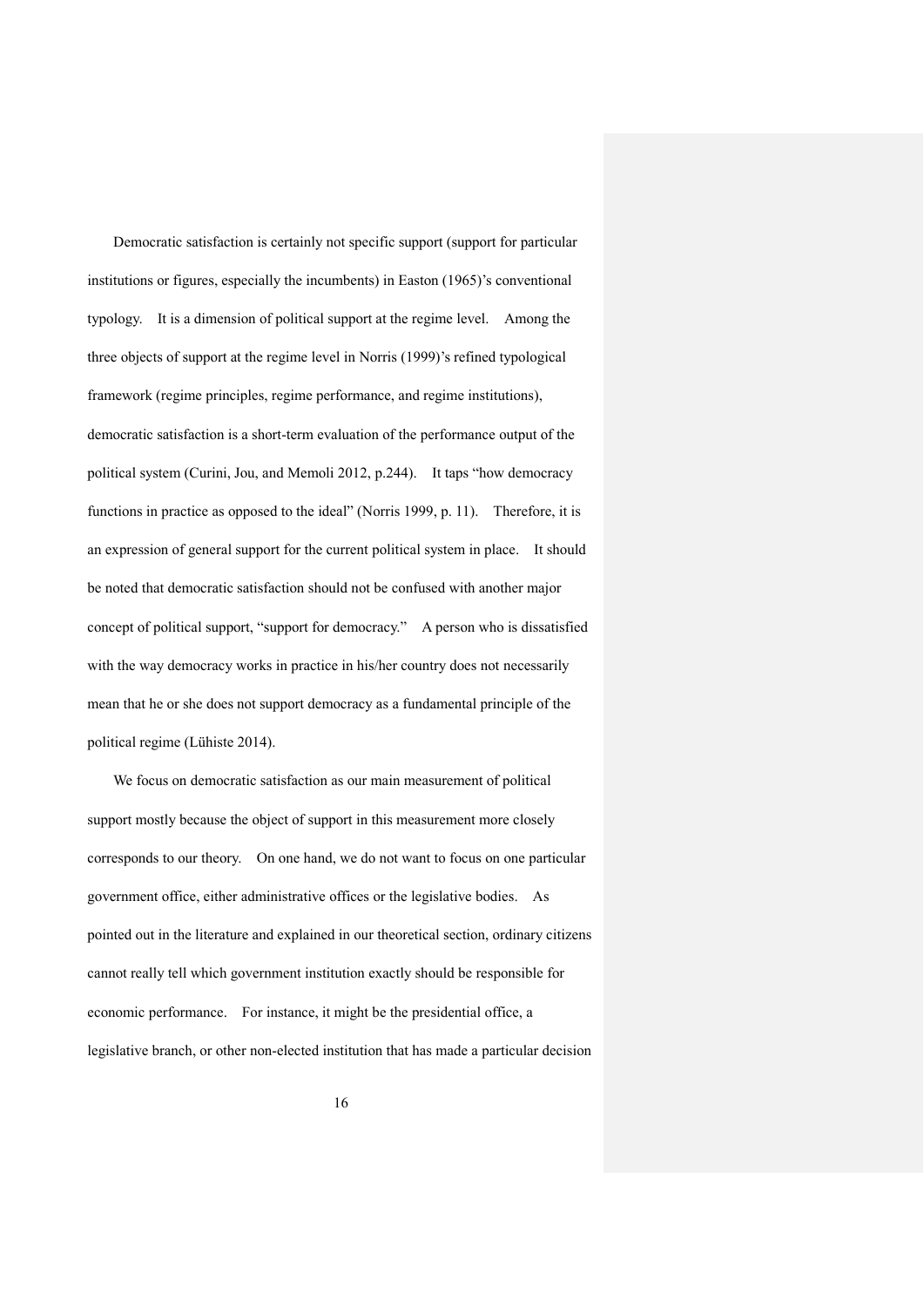to increase government's engagement in the economy in a certain area. However, citizens can hold the whole government as accountable for output and thus become dissatisfied with the performance of political regime if they suspect its responsibility for economic failures. On the other hand, we do not intend to go as far as to claim that economic misfortune and its connection with the government will further make people to abandon democratic principles on which Latin American democratic states are built. Instead of replacing the democratic system with an authoritarian one, a dissatisfied person could opt for another government or another type of economic policies that is embraced by a particular party.

We choose democratic satisfaction also because of the salient status of this concept and measurement in the literature (Karp, Banducci, and Bowler, 2003; Luhiste, 2013; Newton, 2006; Luigi, Jou and Memoli, 2012; Magalhaes, 2016, Waldron-Moore, Pamela, 1999). Democratic satisfaction has become one of the most used and well-researched indicator of political support. Therefore, using democratic satisfaction as the main measurement helps our study to speak a consistent body of literature. Especially, many studies of democratic satisfaction and its economic basis have been done in different regions. Focusing on a particular government institution runs into the problem of variant constitutional frameworks among different regions and different countries. An abstract and system-level measurement of support can bridge the understanding of the economic basis of political support across different contexts. The question of democratic satisfaction has been included in many of cross-national surveys.

**Commented [a1]:** Can you give one or two examples for each region?

**Commented [NH2]:** Add something new if possible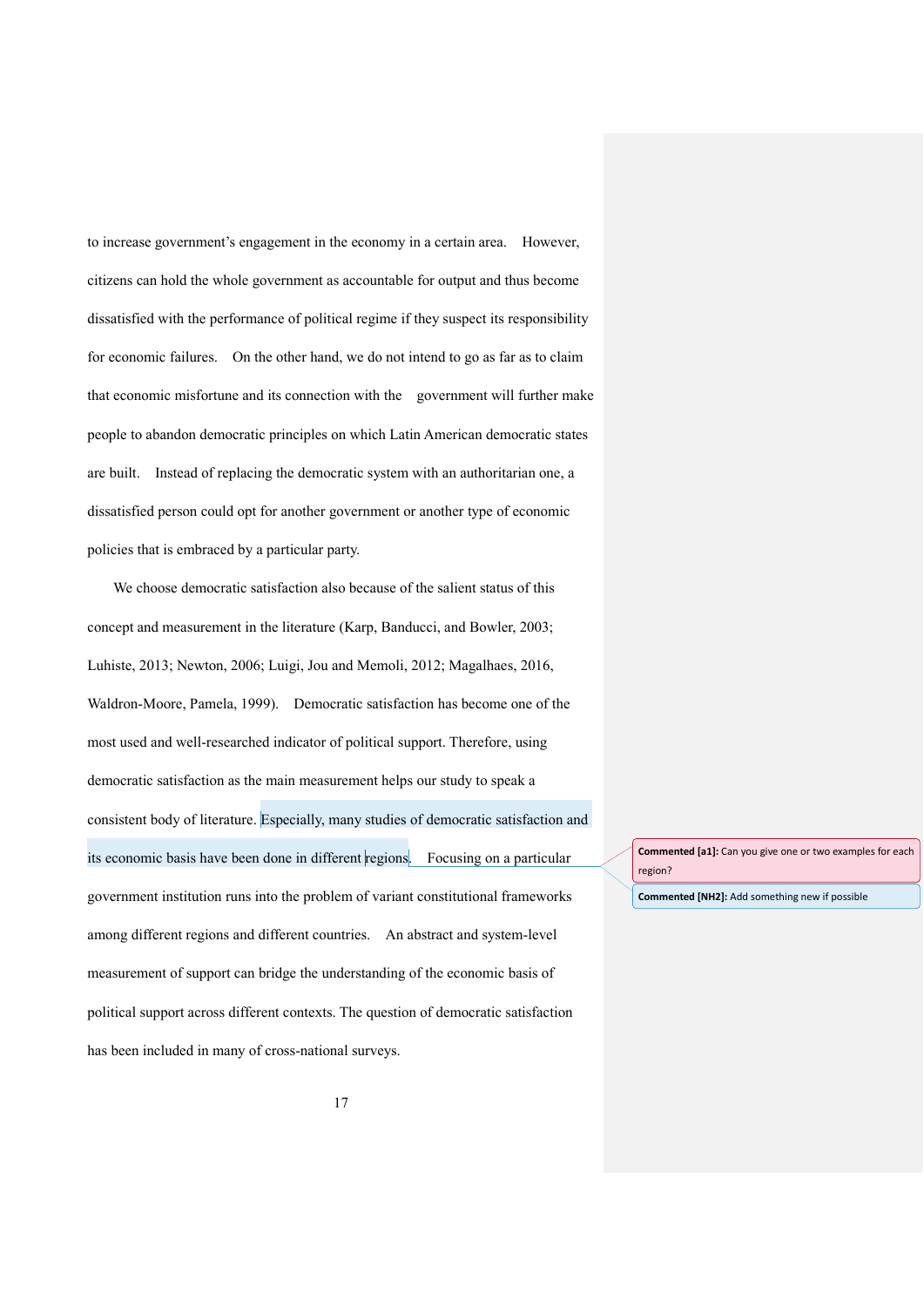#### One opposition

Although we focus on satisfaction with democracy, we check the robustness of our findings using alternative measurements of political support. We first create an index of specific support (on the scale from 0 to 10) by summing and recoding the responses to four questions that asks respondents to evaluate the performance of the current administration.<sup>1</sup> The four items have a high level of consistency, with Cronbach's alpha = 0.89. We further rely on the information of a question that directly asked one's evaluation of the performance of the incumbent president in his or her country.<sup>2</sup> Together, these three measurements can effectively capture one's level of political support at different dimensions.

#### *Economic Perceptions*

 $\overline{a}$ 

In the literature, scholars have used various measurements of economic perceptions (Anderson and Guillory, 1997; Becher and Donnelly, 2013; Evans and Anderson,

<sup>&</sup>lt;sup>1</sup> The four questions are: "To what extent would you say the current administration fights poverty?" **"**To what extent would you say the current administration promotes and protects democratic principles?" "To what extent would you say the current administration combats government corruption?" "To what extent would you say the current administration improves citizen safety?"

<sup>&</sup>lt;sup>2</sup> The question reads: "Speaking in general of the current administration, how would you rate the job performance of President X?"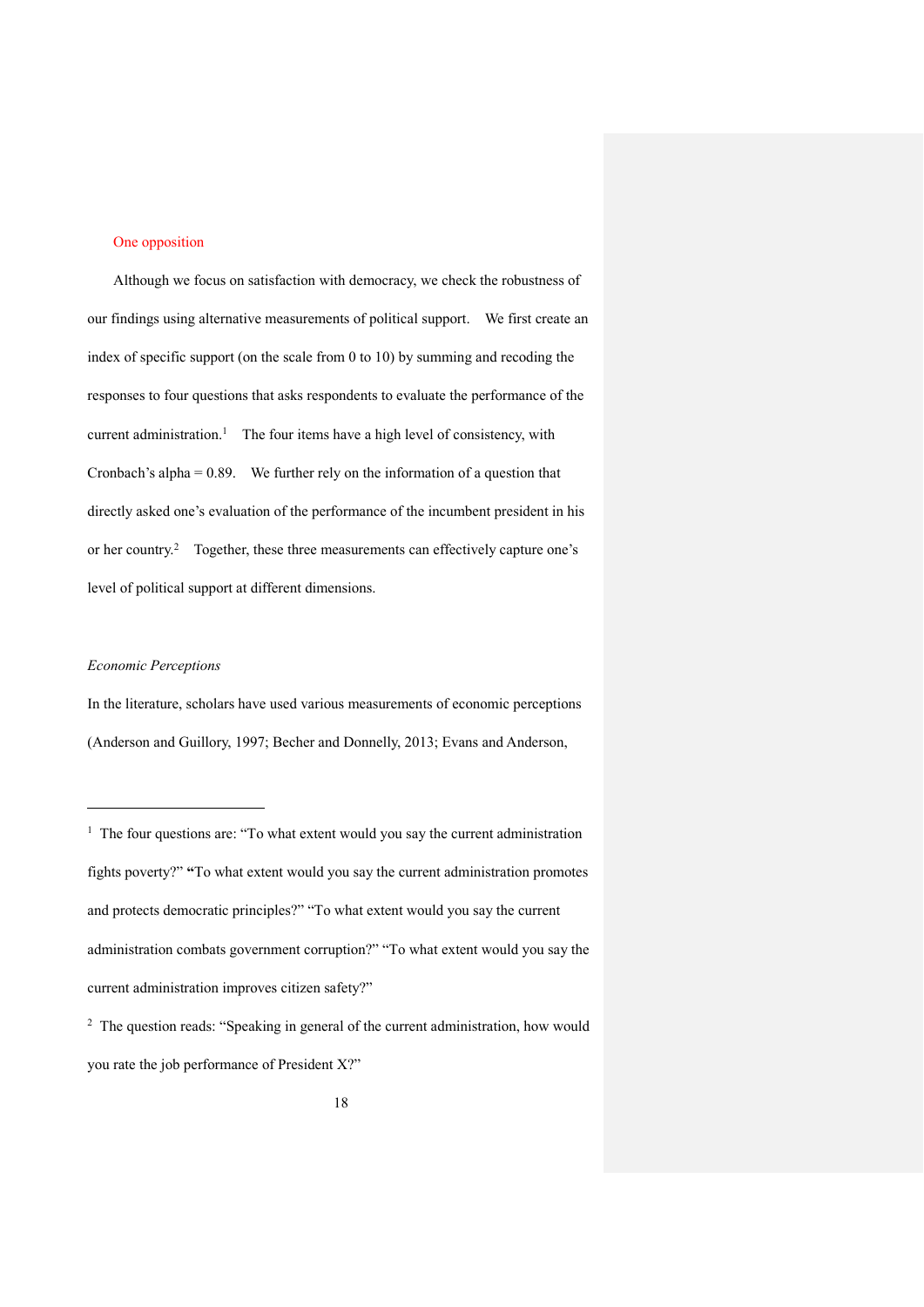2006). For instance, they distinguish between sociotropic evaluation (evaluation of the national economy) and egocentric evaluation (evaluation of the personal economy). They also differentiate between the evaluation of the past (retrospective) economic situation and that of present situation. In our main analyses, we measure economic perceptions by using the responses to the question that asks the respondents' retrospective evaluation of the country's economic situation. In additional analyses, we also use the present evaluation and egocentric evaluation of economic situation to check the robustness of our findings.

## *Economic Engagement of the Government*

To measure the extent to which the government is engaged in the economy, we rely on the data provided by Fraser Institute, *Economic Freedom of the World* (EFW). EFW contains a composite index that indicates the extent of government economic engagement ("size of government"). This index is created based on four indicators of the economic roles of the government: "government enterprises and investment," "government consumption," "government transfers and subsidies," and "top marginal tax rate." On the original scale of 0-10, a higher score denotes a higher level of economic freedom and hence a lower level of state engagement in the economy. For a better interpretation and comparison, we recode and reverse it to a scale of 0-10 such that a higher score indicates a higher level of state engagement. Figure 1 presents government engagement across Latin American countries over the four waves of survey (with some waves missing a few countries).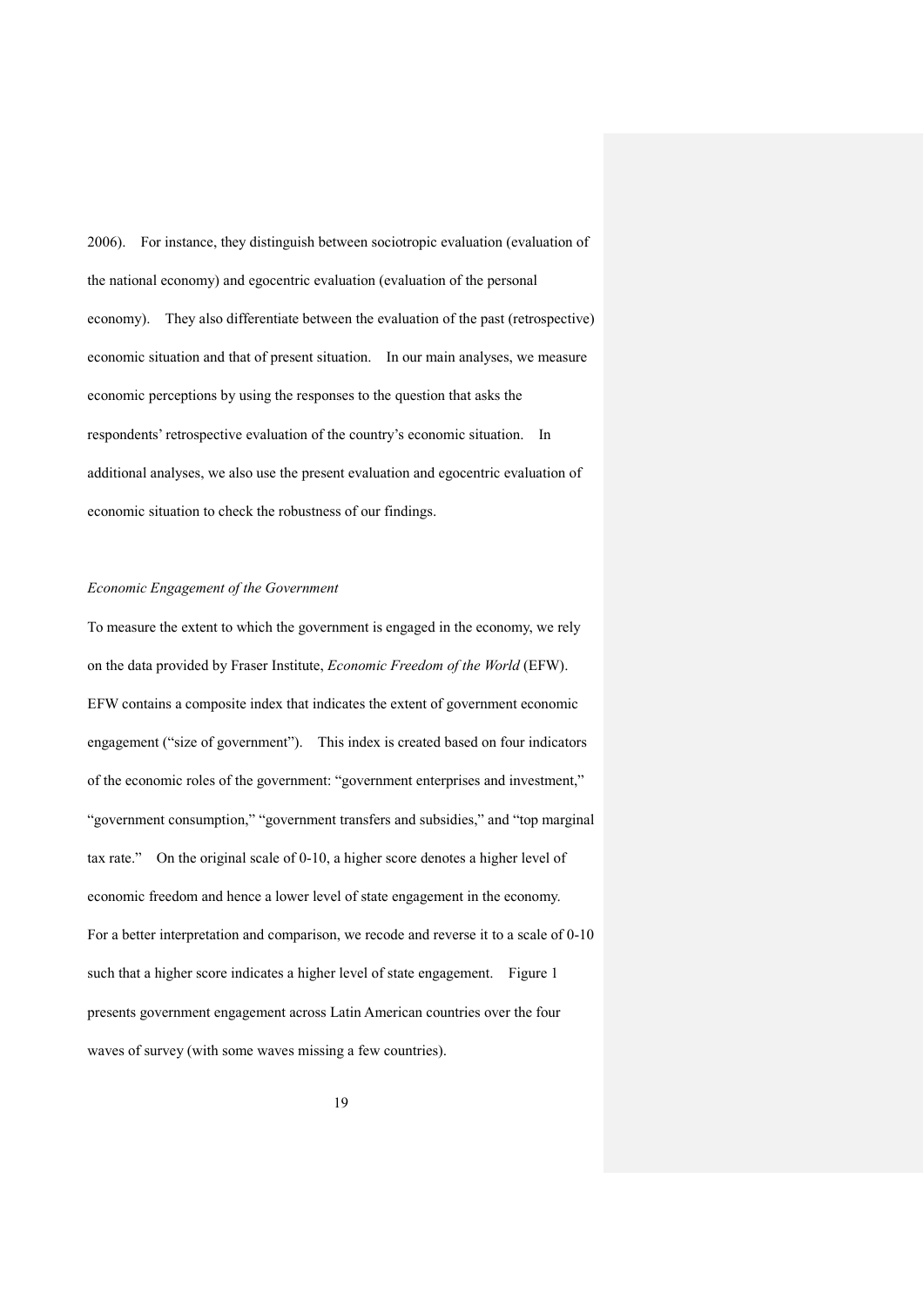#### *[Insert Figure 1 here.]*

It shows that, first, there is a large variation across countries. For example, Colombia and Venezuela have the highest level of state engagement in the economy on average among all countries. In countries such as Costa Rica, Dominica, El Salvador, and Honduras, the government has relatively been passive in meddling with the economy. Second, while the level of state engagement stays relatively stable in many countries (e.g. Dominica, Guatemala, and Peru), there also is a meaningful variation over years in some countries and a drastic fluctuation in a few of them. Colombia, for instance, has experienced a significant and steady decrease in government involvement in the economy, while the governments in Ecuador and Panama have greatly increased its presence in the economy. However, generally speaking, the variation of government engagement exists mostly across countries.

We use this summary index as the measurement of government economic engagement in main analyses. In a set of robustness-check analyses, we also use each of the four component indicators separately (government investment as a share of total investment, government consumption as a proportion of total consumption, general government transfers and subsidies as a share of GDP, and top marginal income tax rate). We do so because presumably these different aspects of economic engagement of the state could have different effects on the relationship of concern. As shown in Appendix 2 (A-D), Latin American countries vary greatly in all these four aspects of government engagement.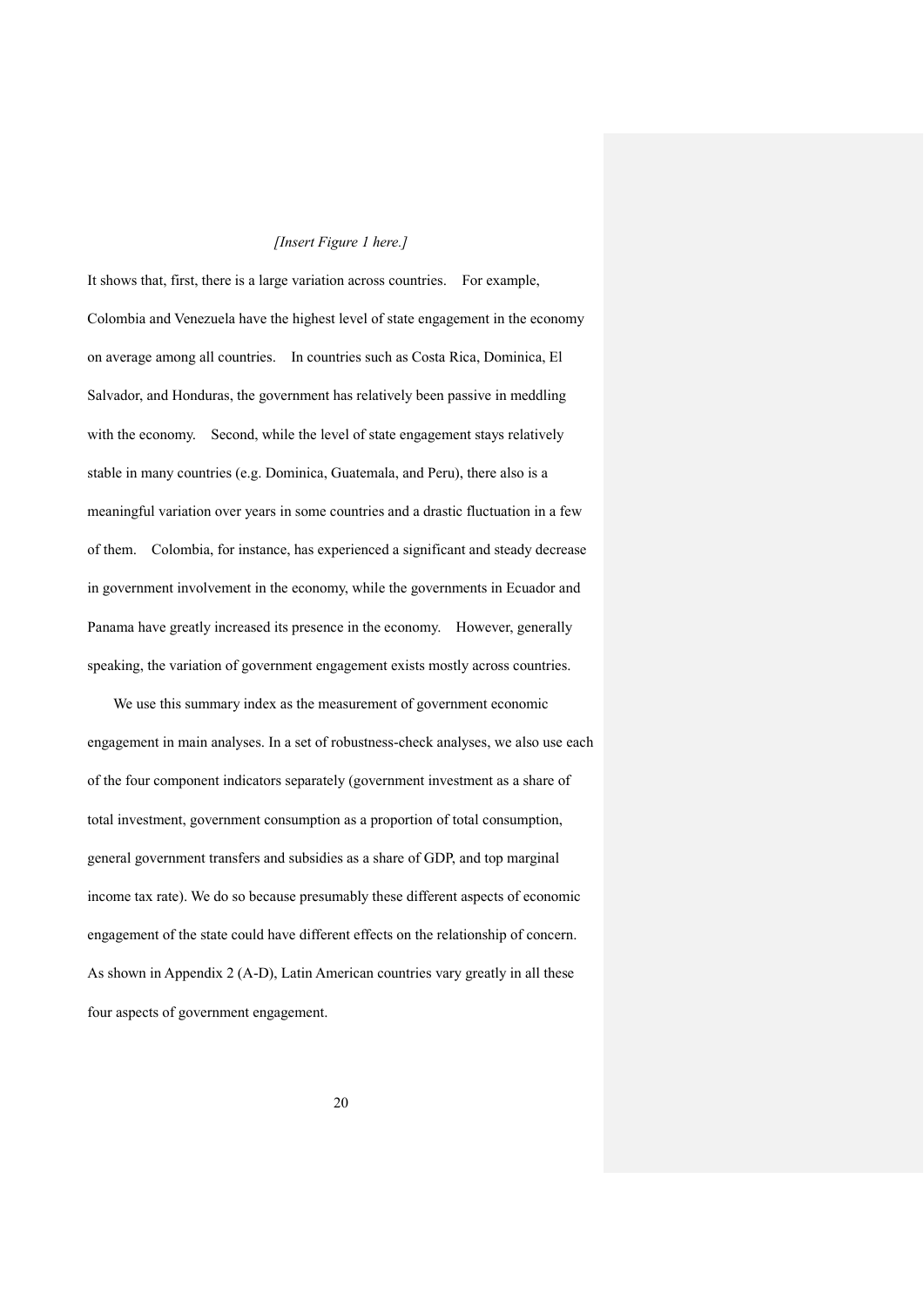The governments around the world have been engaged in the economy in numerous ways, and we thus do not intend to capture all aspects of government intervention in this study. We believe that this composite index and its component indicators constitute a good measurement of government economic engagement in our conception. Public ownership and investment are the most important ways through which the government directly participates in economic production. Government consumption spending measures the involvement of governments in providing goods and services for the direct material needs of the population. Income tax rate and transfer are the standard approaches the government uses to finance public spending and redistribute wealth. The "size of government" index and its indicators of have already been used in the literature to measure the economic engagement of the government in the economy (Tang et al. 2017; Tang and Woods 2014).

Moreover, the measurement we use focuses on the most direct and visible aspects of government roles in the economy and thus well correspond to our theory. We would like a measurement of government economic engagement that can most directly signal to the public the responsibility of the government. The economic activities included in this study are the ones that clearly demonstrate to the general public how much the government meddles in the economy and the extent to which economic well-being is connected with the government. For instance, the number of state owned enterprises and the amount of government's public investment directly generates employment opportunities, and thus an increase of unemployment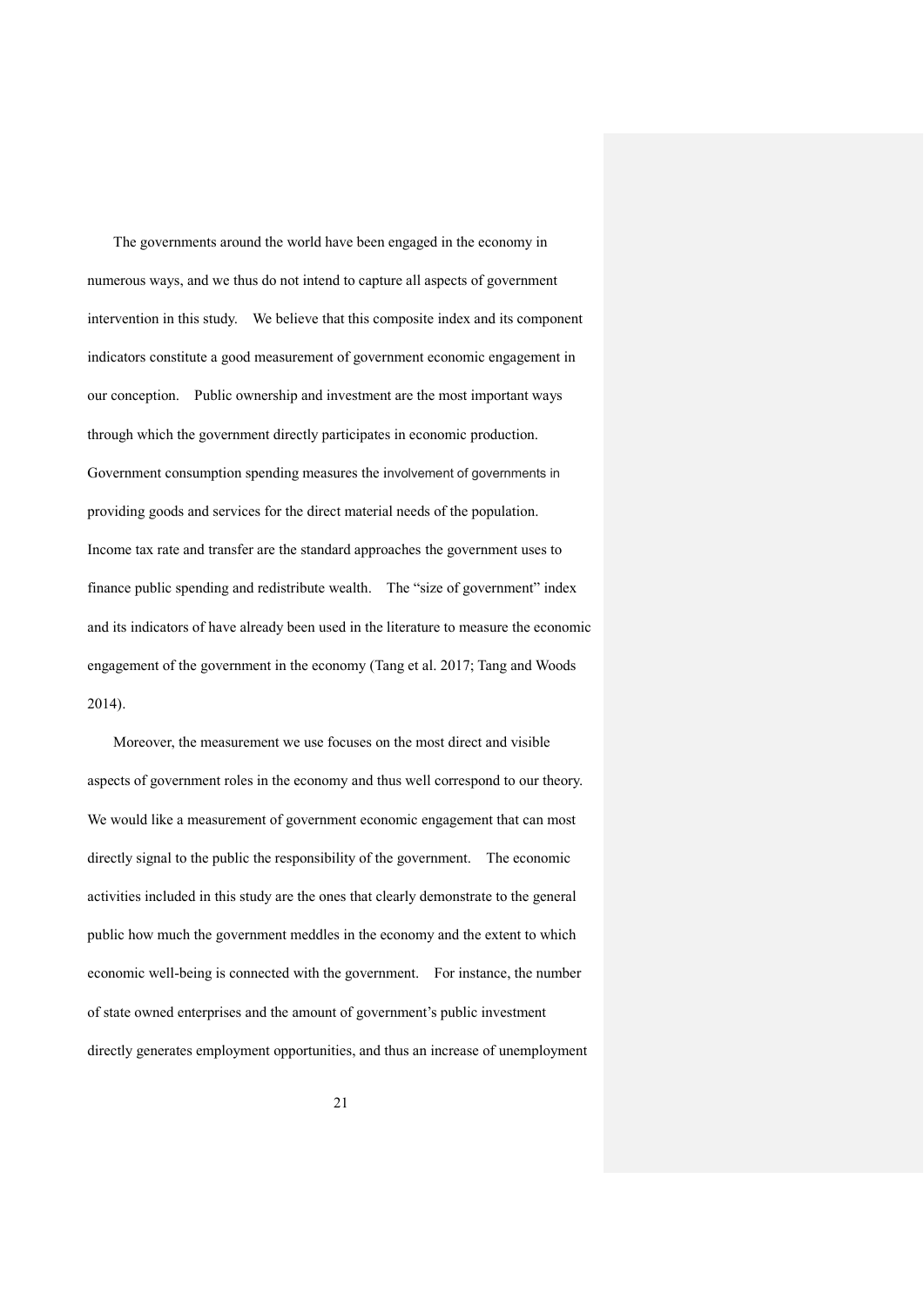from the public sectors during economic downturns can augments the responsibility of the government. An increase of income tax rate can also make the citizens more likely feel the financial stress during economic duress and thus attribute the responsibility to the government. We acknowledge that our measurement is not comprehensive. It does not include such relevant aspects as strategic planning, operational support, absorbing foreign investment, and regulating business activities. The index we use and its four components of government economic roles are objective aspects that are less problematic for measurement than are other dimensions. In fact, no studies have compiled or used the data of other dimensions of government engagement.

#### *Other Variables*

Following the extant literature, we include a set of variables at the individual level: female (0 for male, 1 for female), age (in years), education levels (in years), and urban residence (0 for rural, 1 for urban). Most importantly, we control for the effect of the winner/loser status of respondents. We obtain this variable by coding their responses to the question about for whom they voted in the most recent presidential elections (1 for voters of the incumbent presidents, 0 for others).

At the country level, we include economic growth, measured as the growth rate of gross domestic product (GDP) per capita, and the level of perceived government corruption, measured as the Corruption Perceptions Index (CPI). Moreover, given the widely suspected moderating effect of political institutions on the relationship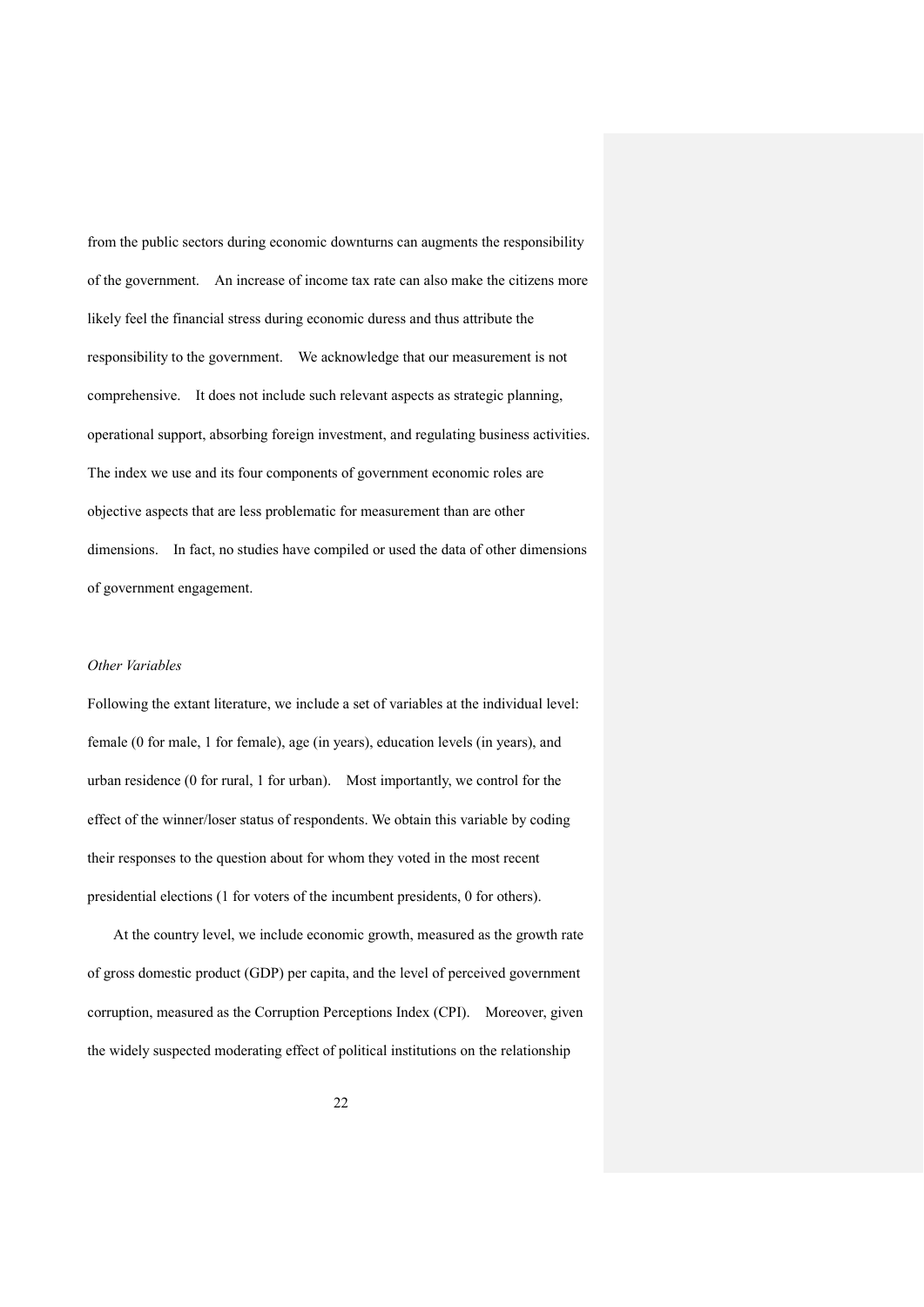between economic perceptions and political support, we include a variable at the country level that captures the concentration of political power, an indicator of the clarity of responsibility. This variable concerns whether the governing party of the chief executive office in a country also controls legislative bodies. The data are obtained from the Database of Political Institutions. In addition, we include a variable of federalism to control for the effect of clarity of responsibility at the vertical dimension. Finally, since Alcañiz and Hellwig (2011) have pointed out the potential influence of dependence on the world economy for responsibility attribution, we include a composite indicator from EFW, "freedom to trade internationally." This indicator ranks countries on a scale from 0 to 10 based on various aspects of trade including "taxes on international trade," "regulatory trade barriers," "international capital market controls," and others.

#### **Analyses and Results**

## *Model choice*

In our data, individuals are nested in countries, and each country has four waves of surveys. Therefore, a multilevel model is appropriate for our analysis. Given the data structure, a three-level model might be appropriate (individual-country-wave). However, we choose not to include a separate level for time (wave). Instead, we combine the country level and wave level and use a two-level model in our main analyses. The first level is individual, and the second level is "country-wave." We do this for two reasons. First, the number of the units of the two aggregate levels,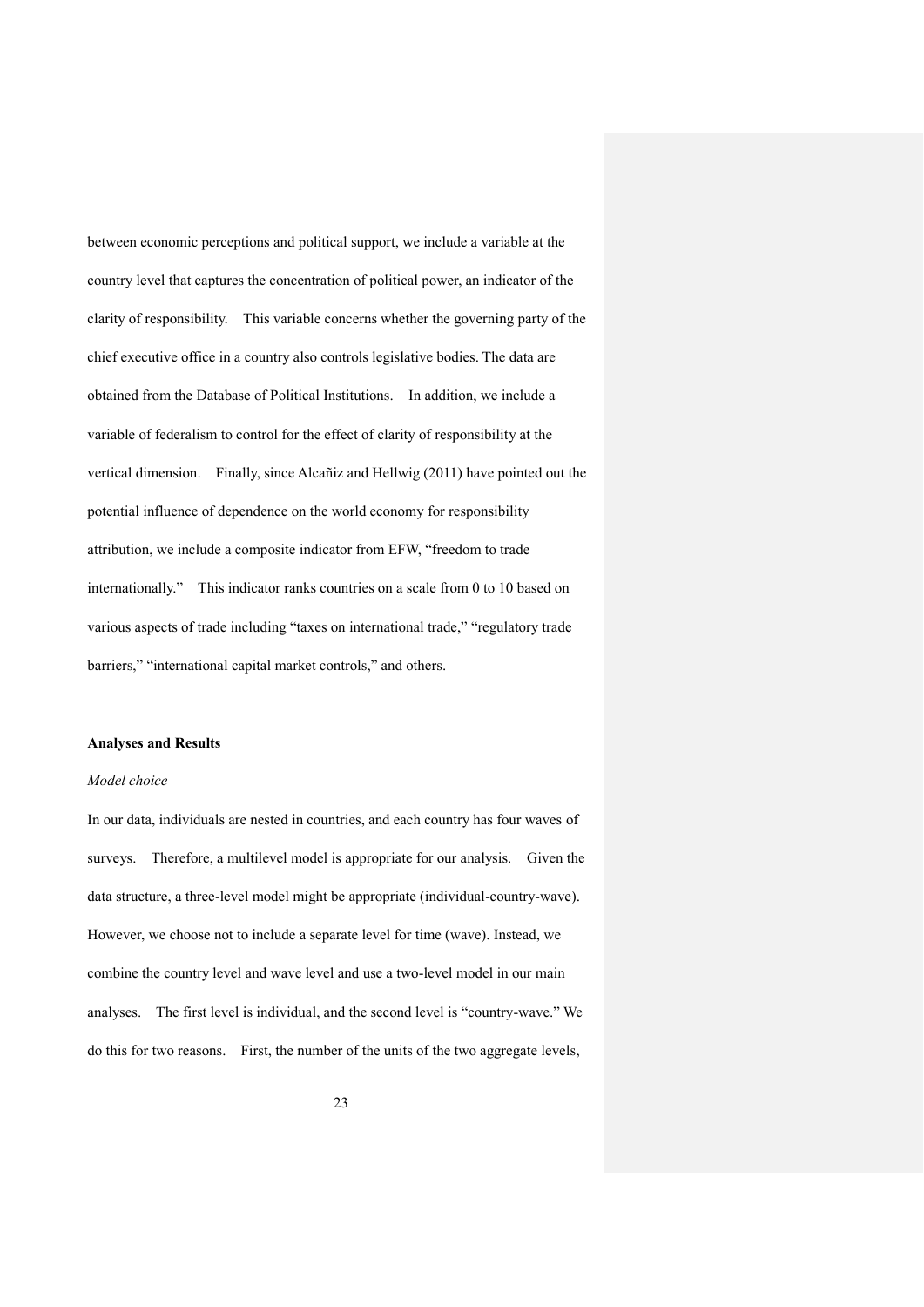especially at the level "wave," is limited (18 for countries, 4 for waves). It is not adequate to conduct statistical analysis either for a single wave of countries (18 cases) or for a separate level of "wave" in addition to "country" (See a recent discussion by Stegmueller 2013). This is especially a problem in this study since we include a number of necessary variables (as many as six variables) at the aggregate level and an interaction term between an aggregate variable and an individual variable. Second, as shown in Figure 1, the greatest variation of the key variable of theoretical interest, government economic engagement, exists across countries although we do see a meaningful variation over time in a few countries. We therefore do not model time-varying effect of government engagement although we have four waves of data, but treat each country-wave as a cross-section unit (61 aggregate units in total). Because the primary dependent variable, democratic satisfaction, is on a four-point ordinal scale, we employ a two-level ordered logistic model for analysis.

The analysis of a null model with only intercepts shows that intra-class correlation (ICC) is 0.07, meaning that 7% of the total variance comes from the second level (i.e., country-wave). This percentage is relatively small, but it is understandable and acceptable. The survey was conducted at the individual level, and the number of individuals surveyed is as many as 10 thousands, but that of the country-waves is as few as 64. As claimed by Steenbergen and Jones (2002), positive ICCs have the potential of biasing statistical inferences if we ignore the multilevel nature of data structure. For instance, even an ICC of 0.01 can produce a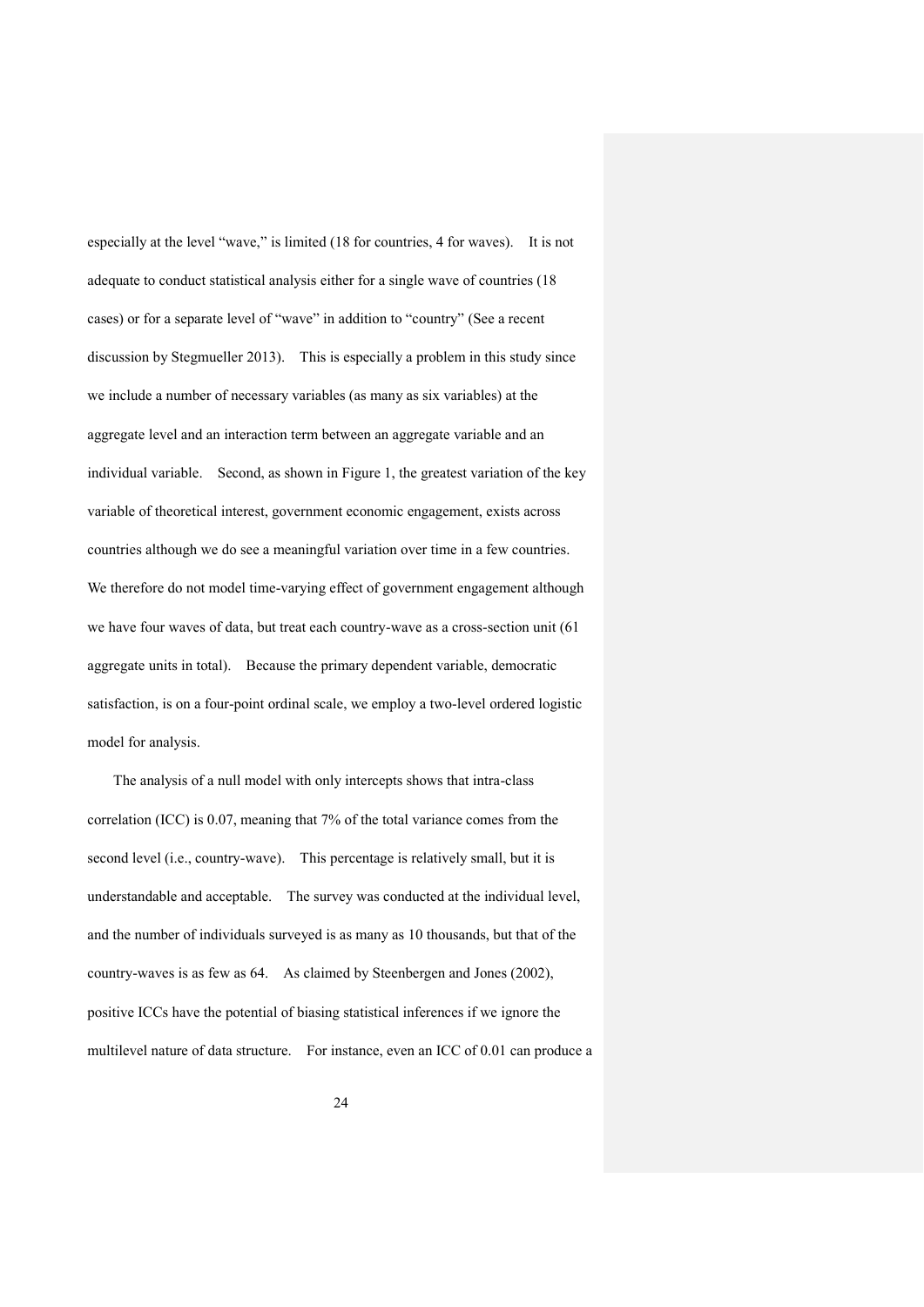Type I error rate of 0.17 (Steenbergen and Jones, 2002, p. 220). Moreover, the variance component at the aggregate level (country-wave) in all of our models are statistically significant. The use of a multilevel model is thus necessary.

To deal with potential problems associated with the empirical strategy of using country-wave as the second-level unit, we employ several means. First, since for each wave of surveys there might be time-specific unobserved effects, we include wave dummies in all of our analyses. Second, in one analysis, we only include one wave of countries (18 countries). Both approaches check the robustness of our findings against the potential suspicion that a large number of aggregate units might inflate the significance of coefficients. Lastly, another robust analysis fits a threelevel model (individual, country, and wave).

#### *Main Analysis*

 $\overline{a}$ 

In Table 1, we present the results of our main analyses of democratic satisfaction.<sup>3</sup> Model 1 is the baseline model in which we included an interaction term between economic perceptions (retrospective evaluation of the national economy) and the composite index of government economic engagement (size of government). The analysis shows that, first, a positive economic perception is associated with a higher

<sup>&</sup>lt;sup>3</sup> The results of the null model and other models with different specifications (e.g. with more or fewer control variables; inclusion of different combinations of variables measured in different ways) are not reported for brevity. They can be available upon request.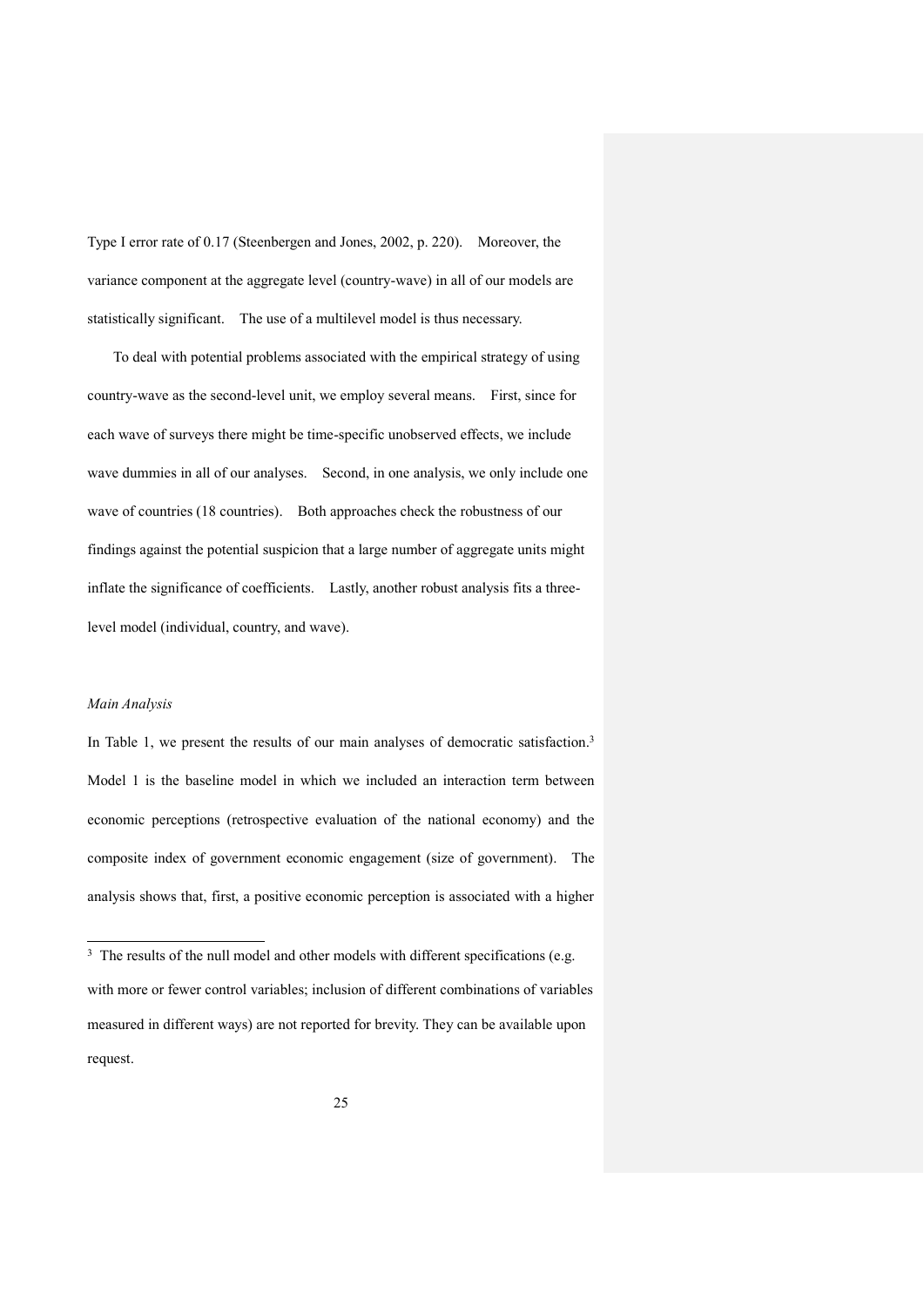level of democratic satisfaction. Second, economic engagement of the government is negatively associated with democratic satisfaction. Third, more important to our theory, the statistical significance of the interaction term indicates that government economic engagement also affects government support through moderating the effect of economic perception. With a higher level of government engagement in the economy, the effect of economic perception on government support is greater in magnitude.

### *[Insert Table 1 Here.]*

Figure 2 presents a marginal effect plot based on estimation of Model 1 for a substantively meaningful interpretation of the moderating effect of government economic engagement. The plot shows that, first, an individual who perceived a better economic situation is more likely to have a higher level of democratic satisfaction, no matter how much the government is engaged in the economy. Second, the upward trend of the solid line in the graph indicates that the positive effect of economic prosperity on democratic satisfaction increases in magnitude with a higher level of government engagement in the economy. For instance, when an individual's economic perception changes from being "worse" to "better" in a country where the government economic engagement is measured 2, the probability he or she would hold a higher level of satisfaction with democracy increases by about 8 percent. In places where the government engagement is measured 4, that probability for the same person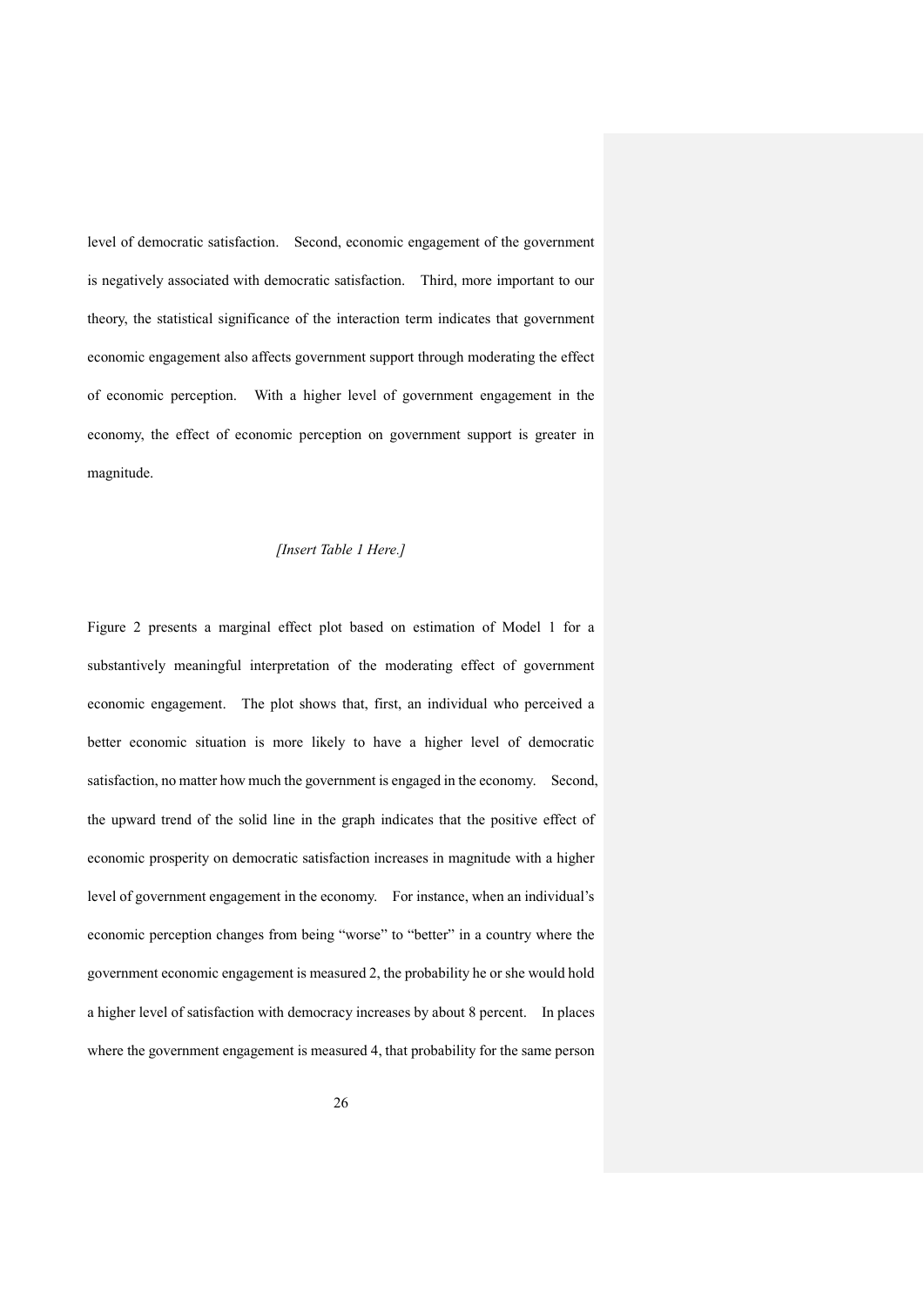would be about 12 percent. That is, a standard deviation increase of government engagement will bring about 50 percent increase ((12-8)/8) in the magnitude of the change in probability holding a higher level of satisfaction. In a country with the highest level of state engagement (a standardized value of 10), the increased probability is 18%.

#### *Insert Figure 2 Here*

From Model 2 to Model 5 in Table 1, we conduct a set of analysis replacing the composite index of government economic engagement with each of the four components (government investment in Model 2, tax rate in Model 3, government consumption spending in Model 4, and ratio of government transfer to GDP in Model 5). The analyses of the four models show a pattern generally consistent with that of Model 1. The interaction term between economic perception and three of the four component measures of government engagement is statistically significant (i.e., investment, tax, and transfer). But government consumption has no significant moderating effect on the relationship between economic perception and satisfaction with democracy, a finding consistent with Alcaniz and Hellwig (2015).

#### *Robustness Check*

In Table 2, we further check the robustness of our findings in various ways, using Model 1 in Table 1 as the basis. First, we change the measurement of the independent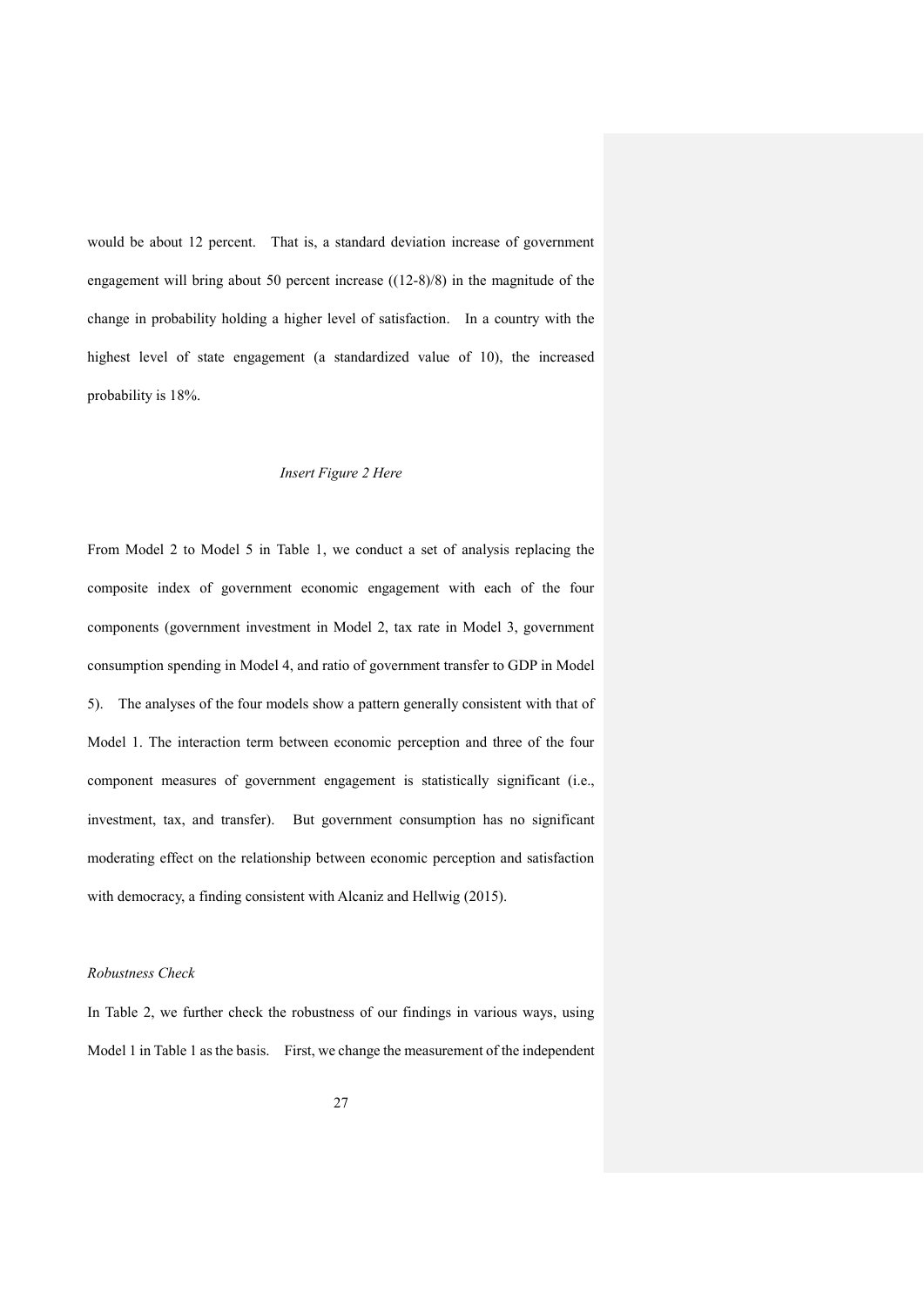variable, economic perception in Model 1 (perception of the present national economy) and Model 2 (perception of personal economy). Second, we change the measurement of dependent variable, political support, by using a composite index that measures one's evaluation of government performance in four aspects (Model 3) and evaluation of the president's performance (Model 4), respectively.

In Model 6, we control for the potential moderating effect of institutional and individual factors, both of which are widely suspected in the literature. The first term is between economic perception of the national economy and the legislative control of the governing party. The inclusion of this term controls for the moderating effect of political concentration and, hence, one aspect of clarity of responsibility. The second interactive term is between economic perceptions and individuals' voting choice in the most recent election. The inclusion of this variable controls for the moderating effect of winner/loser status on the relationship between economic perceptions and political support. The analysis shows one' winner/loser status has no moderating effect of the effect of economic perceptions. The macro political institution does have such an effect. In both analyses, the interactive effect between economic perceptions and government economic engagement is still statistically significant and positive.

Finally, we vary model specification by changing the strategy of dealing with time. We included dummies of waves in all models presented so far to account for unobserved heterogeneity over time. Alternatively, we fit a three-level model (individual, country, and wave) in Model 6. We also limit the sample to one wave with the largest number of countries (wave 2008). Both analyses confirm the positive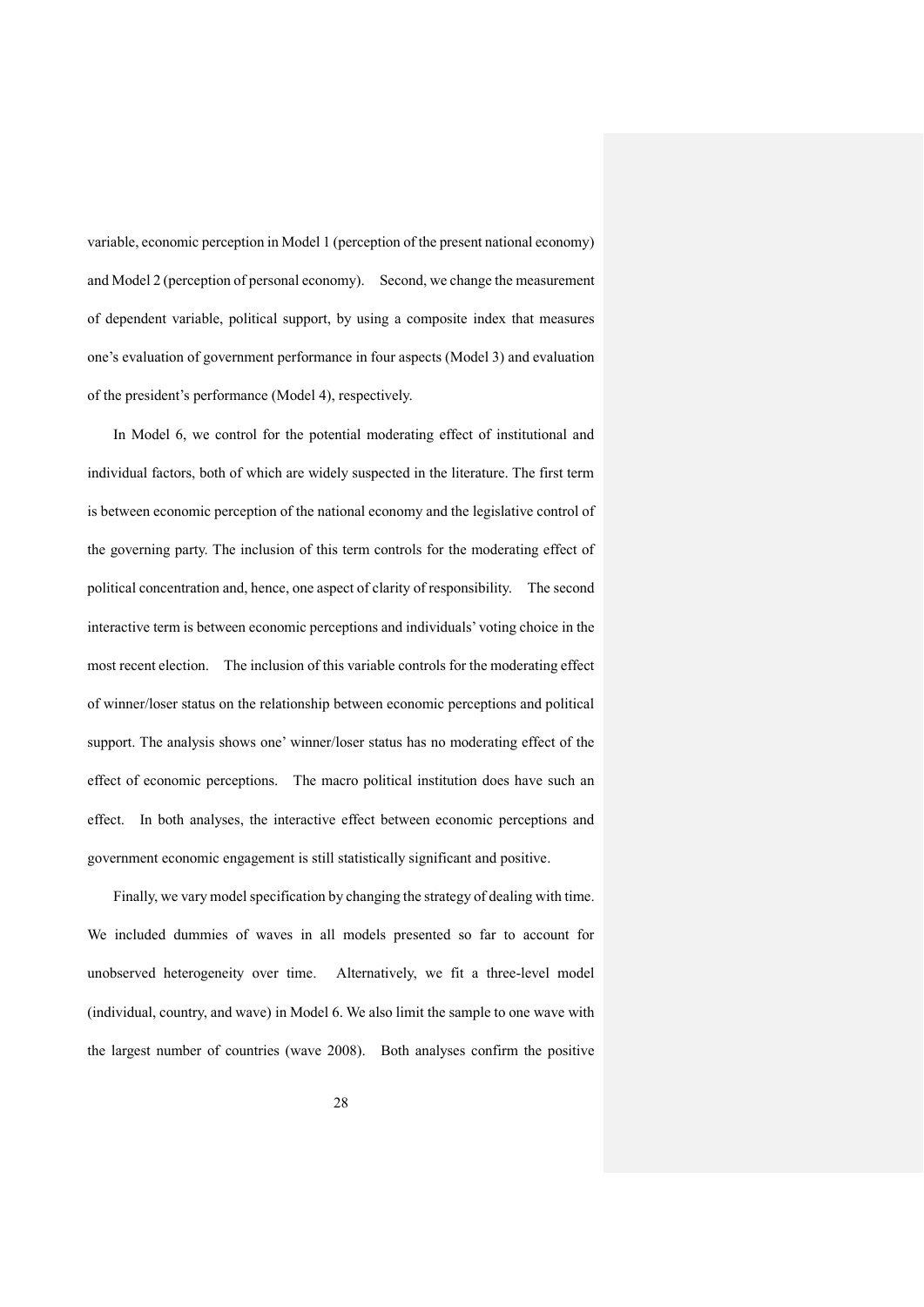moderating effect of government economic engagement on the relationship between economic perceptions and political support.

*Insert Table 2 here*

## **Discussion and Conclusion**

The extant literature on the economic basis of political support has paid inadequate attention to the moderating effect of varying economic structures on the influence of economic perceptions. We contend that the homogeneity of the state-economy relationship cannot be assumed due to the fact that the governments around the world have engaged in economic productions and other key economic activities to various extent. The government's economic engagement constitutes a structural factor that predetermines people's perceptions of the connections between the government and the economy. The government becomes responsible for economic outcomes not only due to its competence but also because of its actual presence in the economy and the resultant connection with the interests of the citizens in their perception and in reality. Therefore, when analyzing the instrumental logic of political support in a comparative framework, we should take into consideration the relevance of the economic structure as defined by the extent to which the government is involved in the economy.

The findings of the multilevel analysis indicate that one's perceptions of economic conditions have varying effects on political support, contingent on the level of a government's economic engagement. The more the government is engaged in the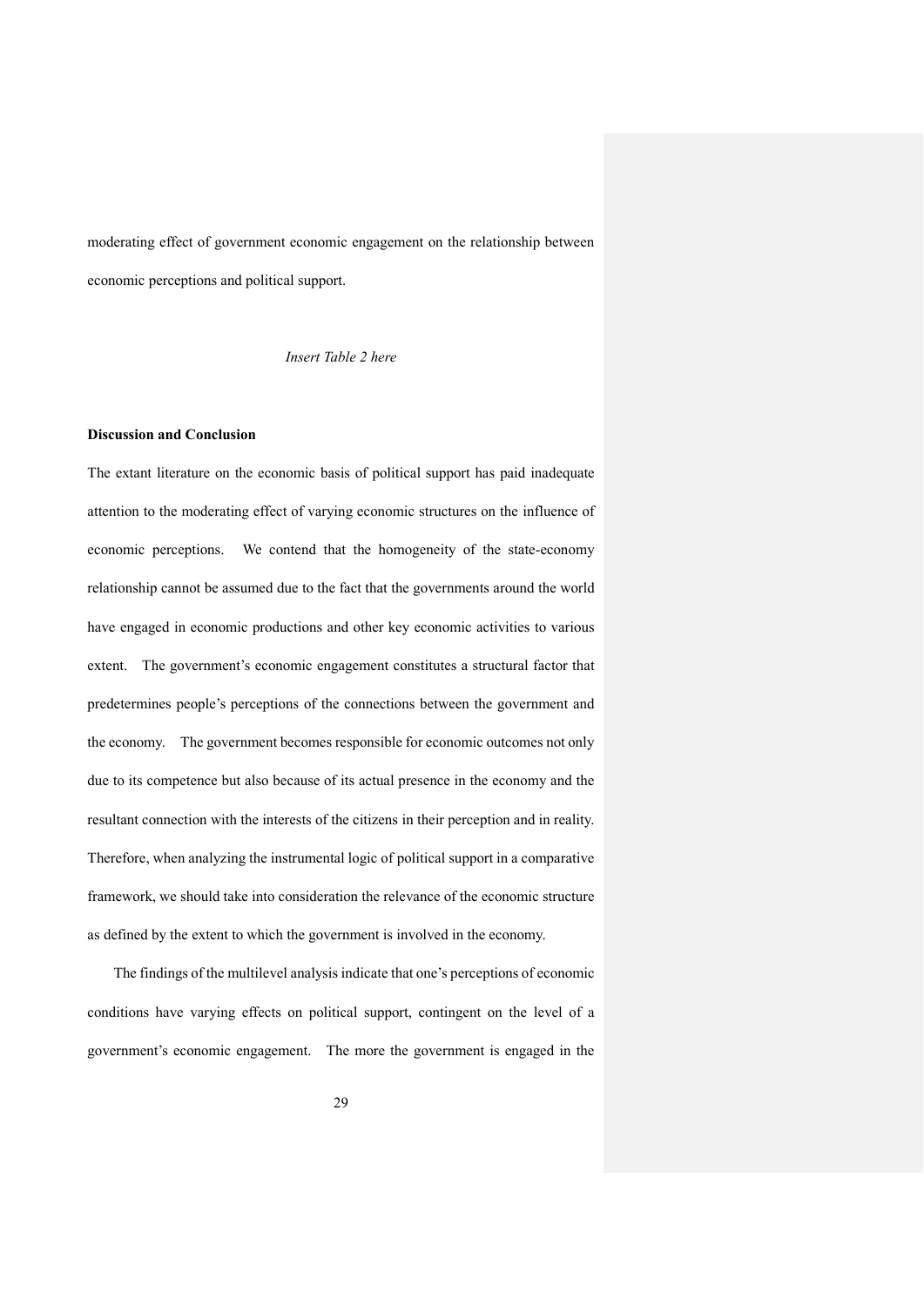economy, the more likely one is to attribute economic success or failure to the government and, hence, to increase the weight of economic conditions in forming political support. This finding is robust against alteration of measurements and model specifications.

The significant moderating effect of government economic engagement adds to the understanding of the democratic responsibility of political institutions. Many studies have suspected that, due to individual and institutional constraints, citizens may fail to impose necessary negative sanctions on the government offices or officials for bad performance of the economy, which is more straightforward for average citizens to judge than are other areas of government performance (Anderson 2007). The incompetence in the economy might not lead to office alteration or, consequently, to the improvement of governance. This causes the problem of democratic accountability. Our finding implies that citizens do have a rational basis when it comes to the economic basis of political support. For one thing, they always hold the government accountable, to some extent, for perceived economic performance. For another, more importantly, they are more likely to do so when the government is, in fact, more involved in the economy. A more active government role, therefore, is associated with greater political responsibilities.

The amplifying effect of government economic engagement causes a challenge, in particular, for developing democracies that are of focus in this study. On the one hand, citizens in developing countries generally expect an active role of the state in the economy in order to promote economic development. On the other hand, the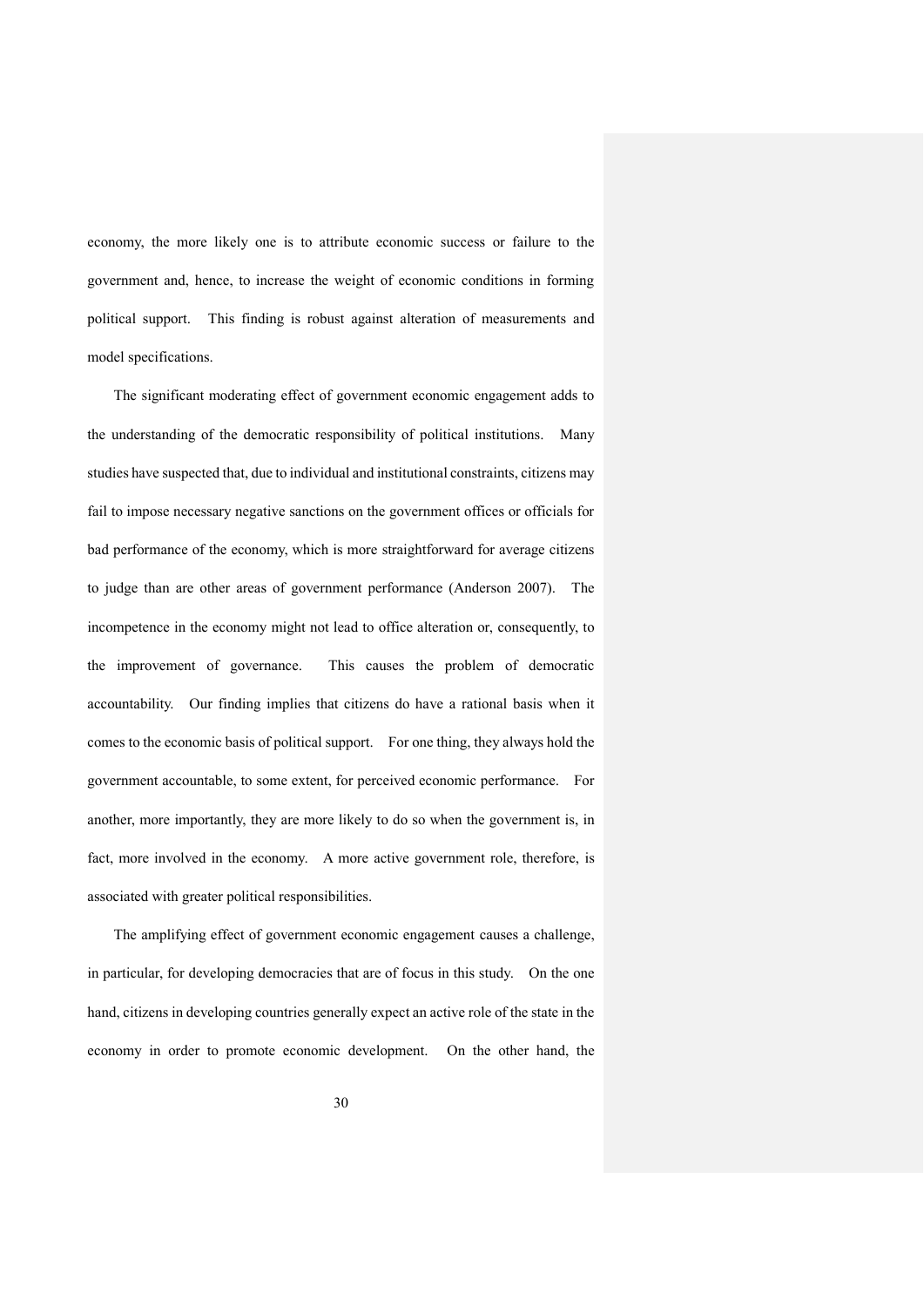government in those countries also has political motivations to involve itself in the economy. Through delivering a better economy, the government can gain stronger support from the citizens for the newly installed democratic regimes. Nevertheless, although it is easy to get involved, it is difficult to maintain consistent growth. Even great competence of government economic management cannot guarantee economic success. The failure to fulfill the economic promise can lead to landslide decline of democratic support. Citizens withdraw support for the government and even for the political system not only because they are not satisfied with the economic situation, but also because they blame the government for its part. This constitutes a fundamental dilemma for the consolidation of the political support in the new democracies in the developing world.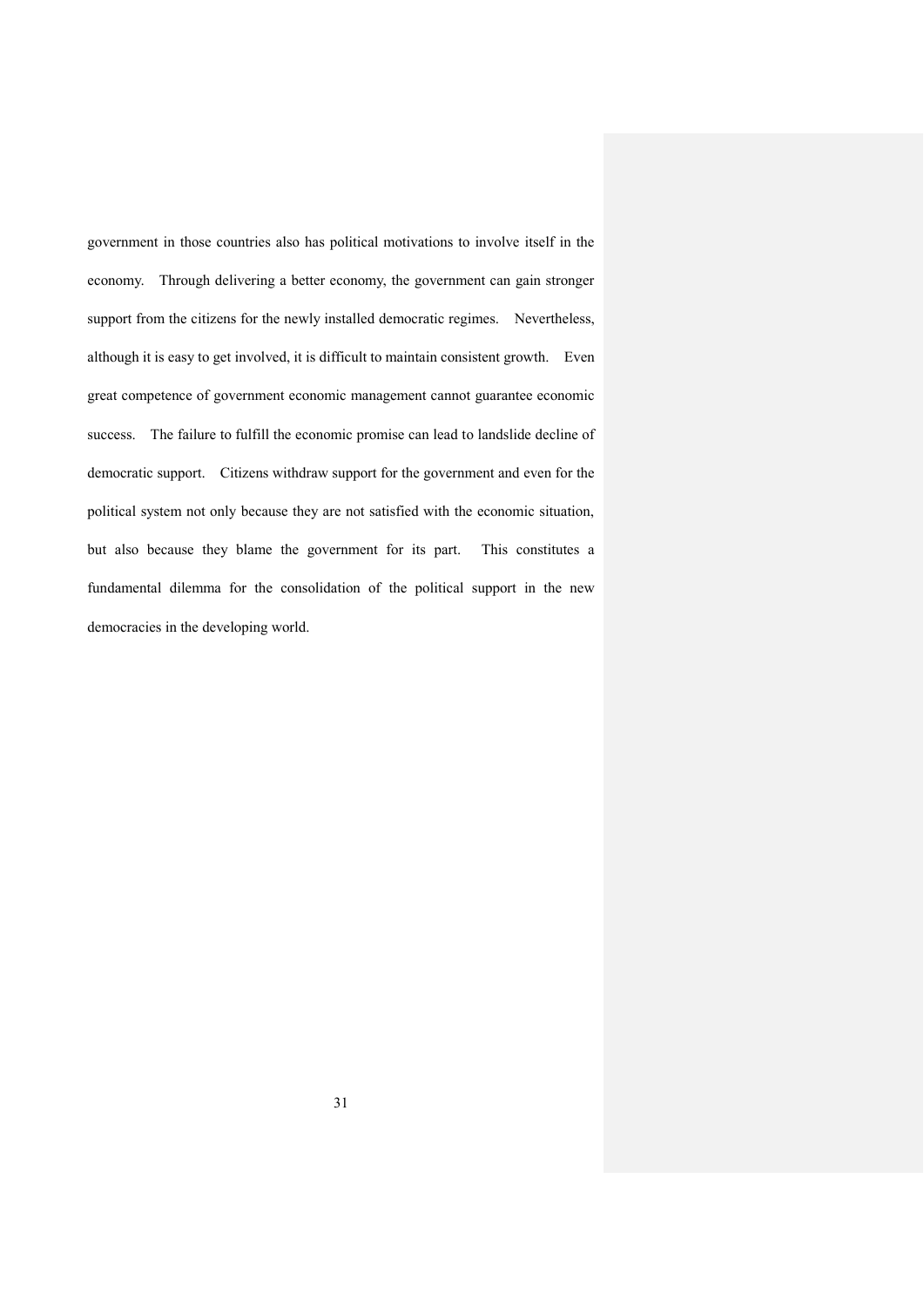#### **References**

- Acemoglu, Daron (2005) Politics and economics in weak and strong states. *Journal of Monetary Economics* 52 (7):1199-226.
- Alcañiz, Isabella, and Timothy Hellwig (2011) Who's to blame? The distribution of responsibility in developing democracies. *British Journal of Political Science* 41 (2):389- 411.
- Alesina, Alberto, Nouriei Roubini, and Gerald D. Cohen (1997) *Political Cycles and the Macroeconomy*. Cambridge, MA: The MIT Press.
- Anderson, Cameron D (2006) Economic voting and multilevel governance: A comparative individual-level analysis. *American Journal of Political Science* 50 (2):449-63.
- Anderson, Christopher J. (2000) Economic voting and political context: A comparative perspective. *Electoral Studies* 19 (2-3):151-70.
- Anderson, Christopher J. (2007) The end of economic voting? Contingency dilemmas and the limits of democratic accountability. *Annual Review of Political Science* 10 (1):271-96.
- Anderson, Christopher J., and Christine A. Guillory (1997) Political institutions and satisfaction with democracy: A cross-national analysis of consensus and majoritarian systems. *American Political Science Review* 91 (1):66-81.
- Becher, Michael, and Michael Donnelly (2013) Economic performance, individual evaluations, and the vote: Investigating the causal mechanism. *The Journal of Politics* 75 (4):968-79.
- Bellin, Eva (2000) Contingent democrats: Industrialists, labor and democratization in latedeveloping countries. *World Politics* 52 (2):175-205.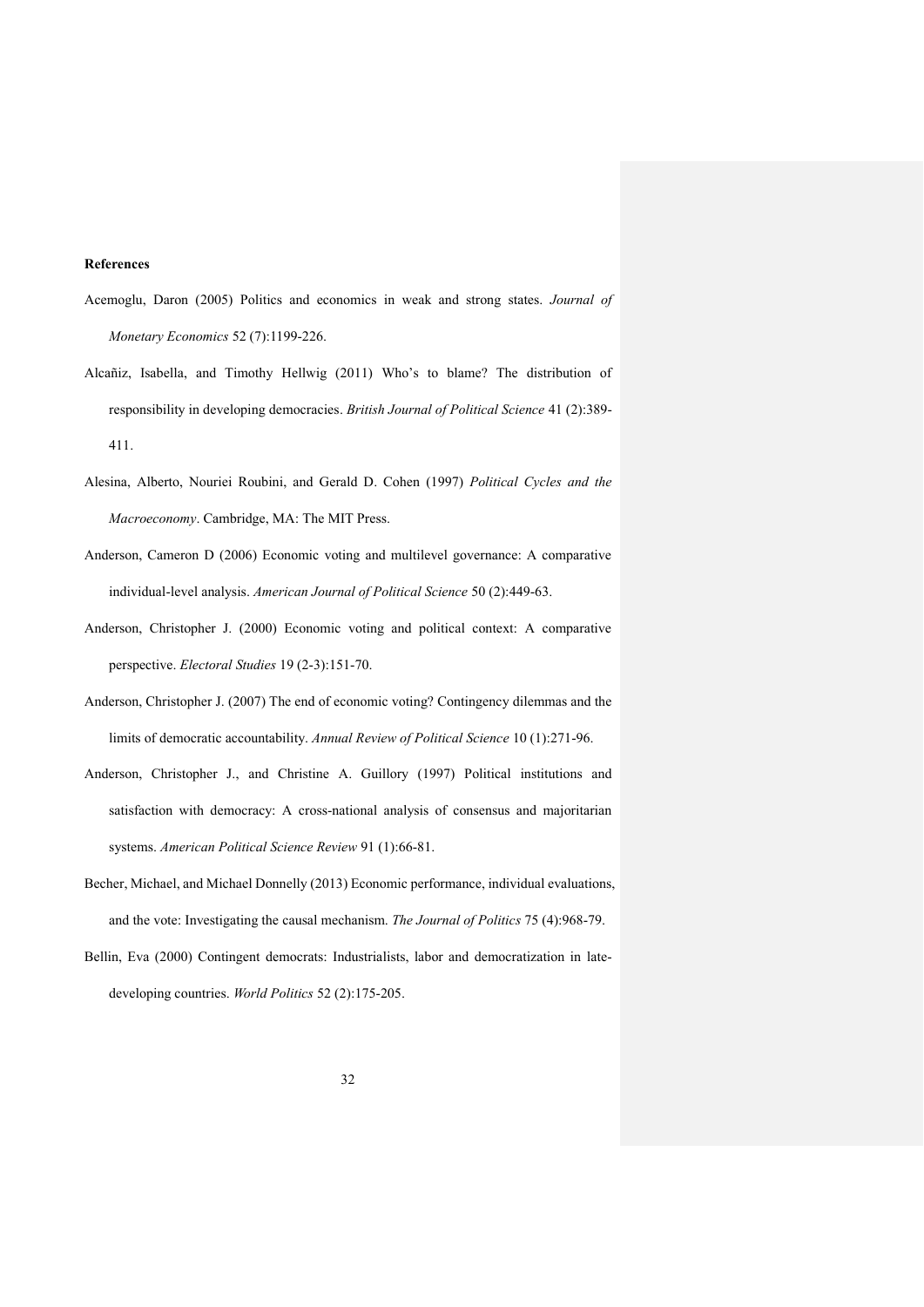- Bratton, Michael, and Robert Mattes (2001) Support for democracy in Africa: Intrinsic or instrumental?" *British Journal of Political Science* 31(3): 447-474.
- Bueno de Mesquita, Bruce, and George Downs (2005) Development and democracy. *Foreign Affairs* 84 (5):77-86.
- Campbell, Ross. (2015) Winners, losers, and the grand coalition: Political satisfaction in the Federal Republic of Germany. *International Political Science Review*. 36 (2): 168-184.
- Canache, D., Mondak, J. J., and Seligson, M. A. (2001) Meaning and measurement in crossnational research on satisfaction with democracy. *Public Opinion Quarterly*, 65: 506-528.
- Citrin, Jack, and Donald Green (1986) Presidential leadership and the resurgence of trust in government. *British Journal of Political Science* 16 (3):431-453.
- Citrin, Jack (1974) The Political relevance of trust in government. *American Political Science Review* 68 (3):973–88.
- Curini, Luigi, Willy Jou, and Vincenzo Memoli (2012) Satisfaction with democracy and the winner/loser debate: The role of policy preferences and past experience. *British Journal of*

*Political Science* 42 (2):241-61.

Duch, Raymond M. 1993. "Tolerating Economic Reform: Popular Support for Transition to a Free Market in the Former Soviet Union." *American Political Science Review* 87: 590-608.

Duch, Raymond M., and Randy Stevenson (2008) *The Economic Vote*. New York: Cambridge

University Press.

Easton, David (1965) *A Systems Analysis of Political Life*. New York: John Wiley and Sons.

Easton, David. 1975. A re-assessment of the concept of political support. *British Journal of* 

*Political Science* 5 (4):435–457.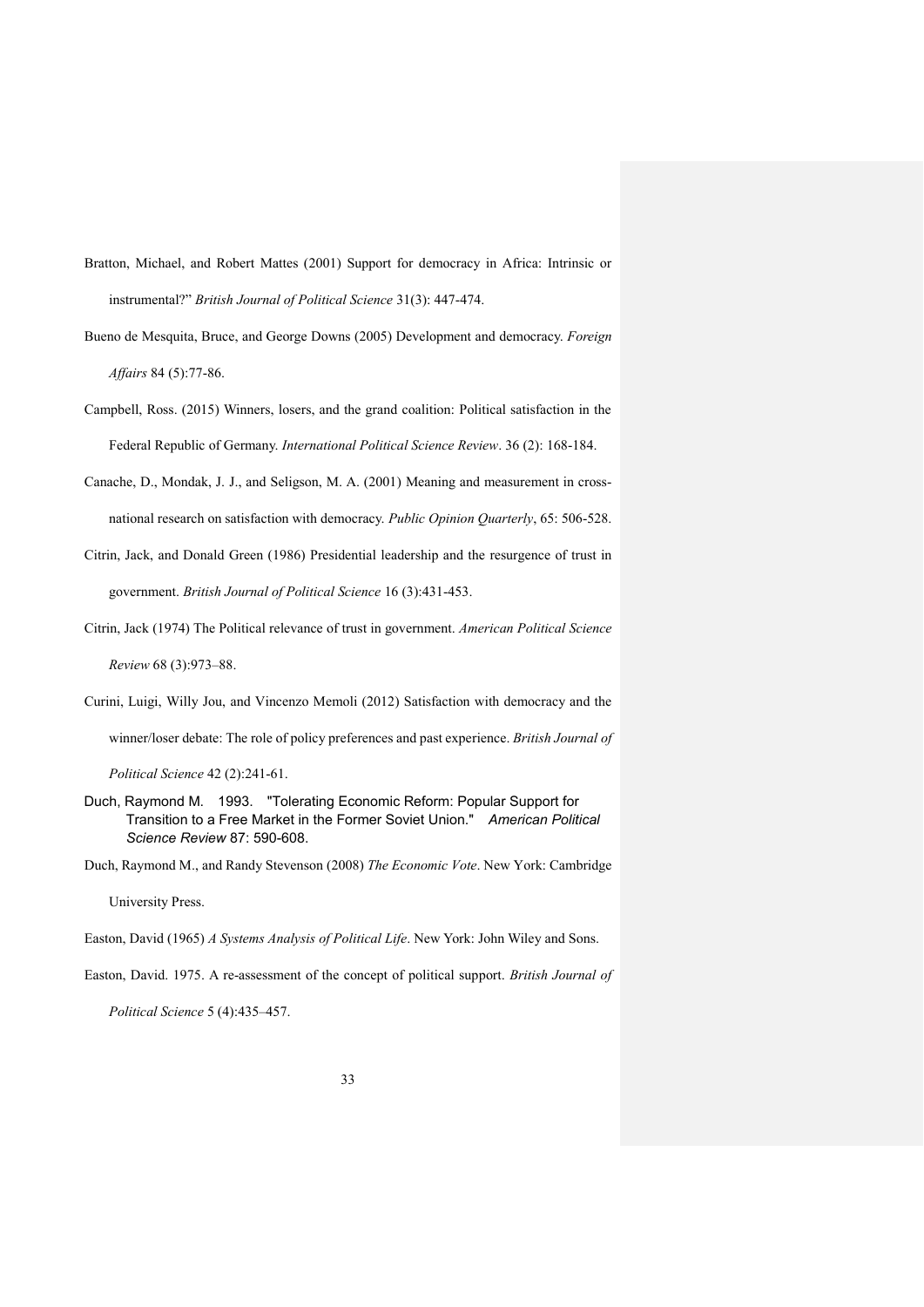- Enders, Craig K., and Davood Tofighi (2007) Centering predictor variables in cross-sectional multilevel models: A new look at an old issue. *Psychological Methods* 12 (2):121-38.
- Evans, Geoffrey, and Robert Andersen, Robert (2006) The political conditioning of economic perceptions. *Journal of Politics* 68 (1):194-207.
- Evans, Geoffrey, and Stephen Whitefield (1995) The politics and economics of democratic commitment: Support for democracy in transition societies. *British Journal of Political Science* 25 (4):485-514.
- Evans, Peter (1995) *Embedded Autonomy: States and Industrial Transformation*. Princeton: Princeton University Press.
- Finkel, Steven E., Edward N. Muller, and Mitchell A. Seligson (1989) Economic Crisis, incumbent performance and regime support: A comparison of longitudinal data from West Germany and Costa Rica. *British Journal of Political Science* 19 (3):329-51.
- Hall, Peter, and David Soskice (2001) *Varieties of capitalism: The institutional foundations of comparative advantage*. Oxford: Oxford University Press.
- Hellwig, Timothy (2012) Constructing accountability: Party position taking and economic voting. *Comparative Political Studies* 45 (1):91-118.
- Hetherington, Marc (1998) The political relevance of political trust. *The American Political Science Review* 92 (4):791-808.
- Hibbs, Douglas A. (1982) On the demand for economic outcomes: Macroeconomic performance and mass political support in the United States, Great Britain, and Germany. *The Journal of Politics* 44 (2):426-462.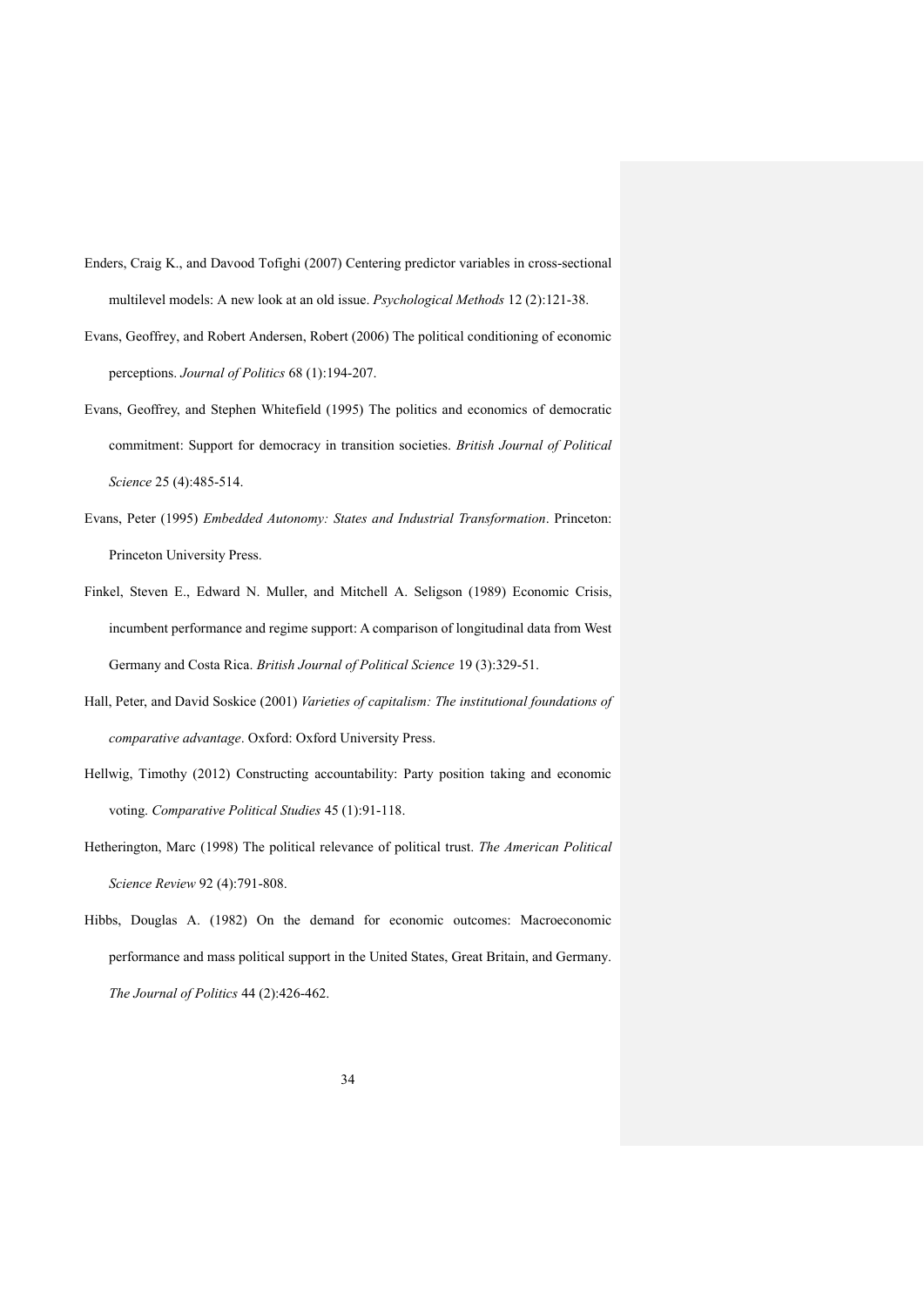- Joseph, Richard (1997) Democratization in Africa after 1989: Comparative and theoretical perspectives. *Comparative Politics* 29 (3):363-382.
- Keefer, Philip (2007) Clientelism, credibility, and the policy choices of young democracies. *American Journal of Political Science* 51 (4):804-21.

Kitschelt, Herbert (1992) The formation of party systems in East Central Europe. *Politics and* 

*Society* 20 (1):7-50.

Kohli, Atul (2004) *State Directed-Development: Political Power and Industrialization in the* 

*Global Periphery*. Cambridge: Cambridge University Press.

- Lagos, Marta (2003) A road with no return? *Journal of Democracy* 14 (2):163-73.
- Lewis-Beck, Michael S., and Mary Stegmaier (2000) Economic determinants of electoral

outcomes. *Annual Review of Political Science* 3:183-219.

- Lewis-Beck, Michael S., and Mary Stegmaier. 2013. "The VP-Function Revisited: A Survey of the Literature on Vote and Popularity Functions after over 40 Years." *Public Choice* 157: 367-85.
- Linde, Jonas, and Joakim Ekman (2003) Satisfaction with democracy: A note on a frequently used indicator in comparative politics. *European Journal of Political Research* 42 (3):391- 408.
- Lipset, Seymour M., and William Schneider (1987) *The Confidence Gap: Business, Labor, and Government in the Public Mind*, revised edition. Baltimore, MA: The Johns Hopkins University Press.
- Listhaug, Ola (1995) The dynamics of trust in politicians. In Hans-Dieter Klingemann and Dieter Fuchs (eds.) *Citizens and the State*,. Oxford and New York: Oxford University Press, pp. 261-97 i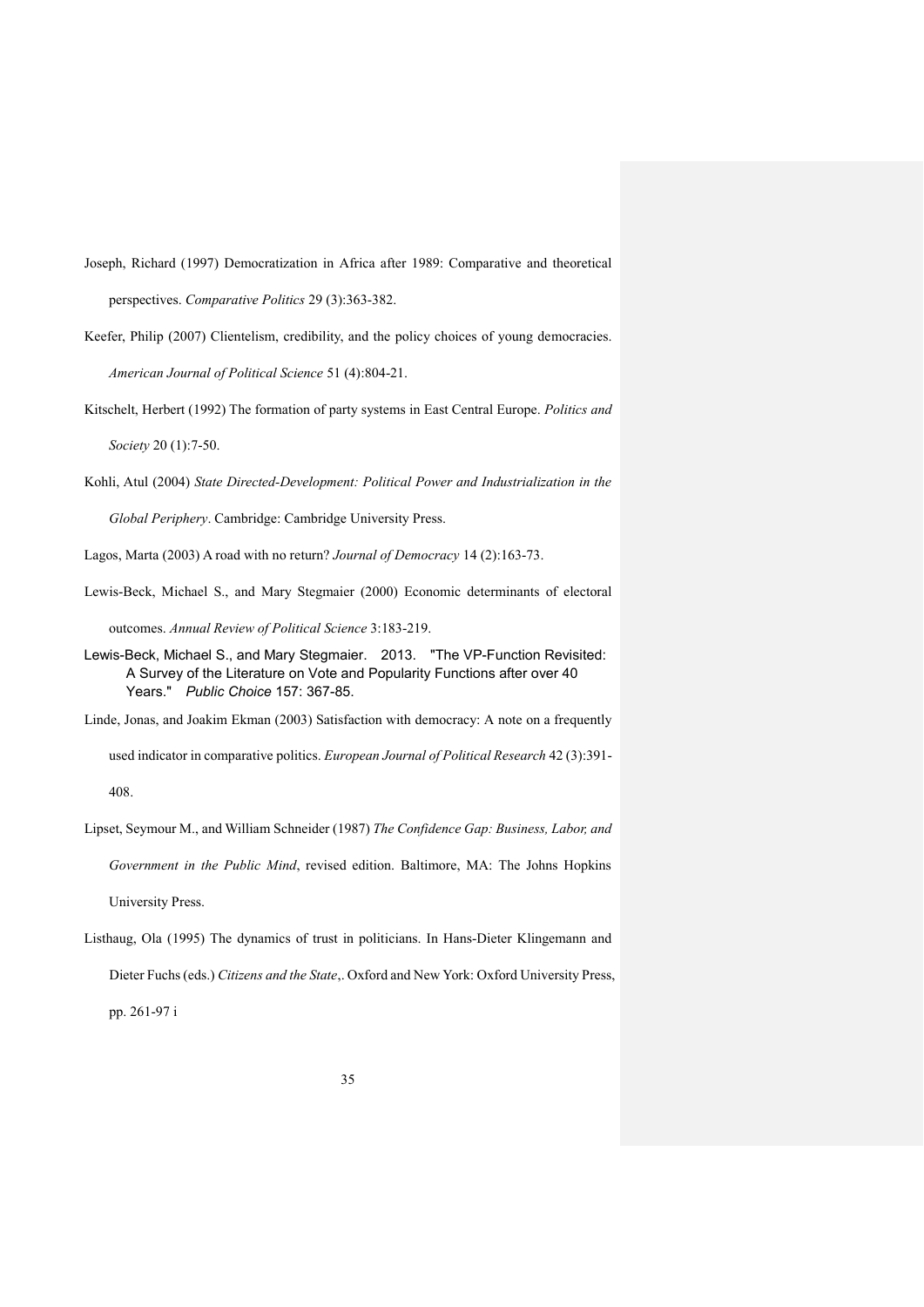- Lockerbie, Brad (1993) Economic dissatisfaction and political alienation in Western Europe. *European Journal of Political Research* 23 (4):281-93.
- Lohmann S. (1999) What price accountability? The Lucas Island model and the politics of monetary policy. *American Journal of Political Science* 43 (2):396-430.
- Lühiste, Kadri (2014) Social protection and satisfaction with democracy: A multi-level analysis. *Political Studies* 62(4):784-803.
- Magalhães, Pedro C. (2016) Economic evaluations, procedural fairness, and satisfaction with democracy. *Political Research Quarterly* 69 (3):522-34.
- Migdal, Joel (1988) *Strong Societies and Weak States: State-Society Relations and State Capabilities in the Third World*. Princeton: Princeton University Press.
- Miller, Arthur H. (1974) Political issues and trust in government: 1964-1970. *American Political Science Review* 68 (3):951-72.
- Mishler, William, and Richard Rose (2001a) What are the origins of political trust? Testing institutional and cultural theories in post-communist societies. *Comparative Political Studies* 34 (1):30-62.
- Mishler, William, and Richard Rose (2001b) Political support for incomplete democracies: Realist vs. idealist theories and measures. *International Political Science Review* 22 (4):303-320.
- Mohtadi, Hamid, and Terry L. Roe (2003) Democracy, rent seeking, public spending and growth. *Journal of Public Economics* 87 (3-4):445-466.
- Muller, Edward N., and Thomas O. Jukam (1977) On the meaning of political support. *American Political Science Review* 71 (4):1561-1595.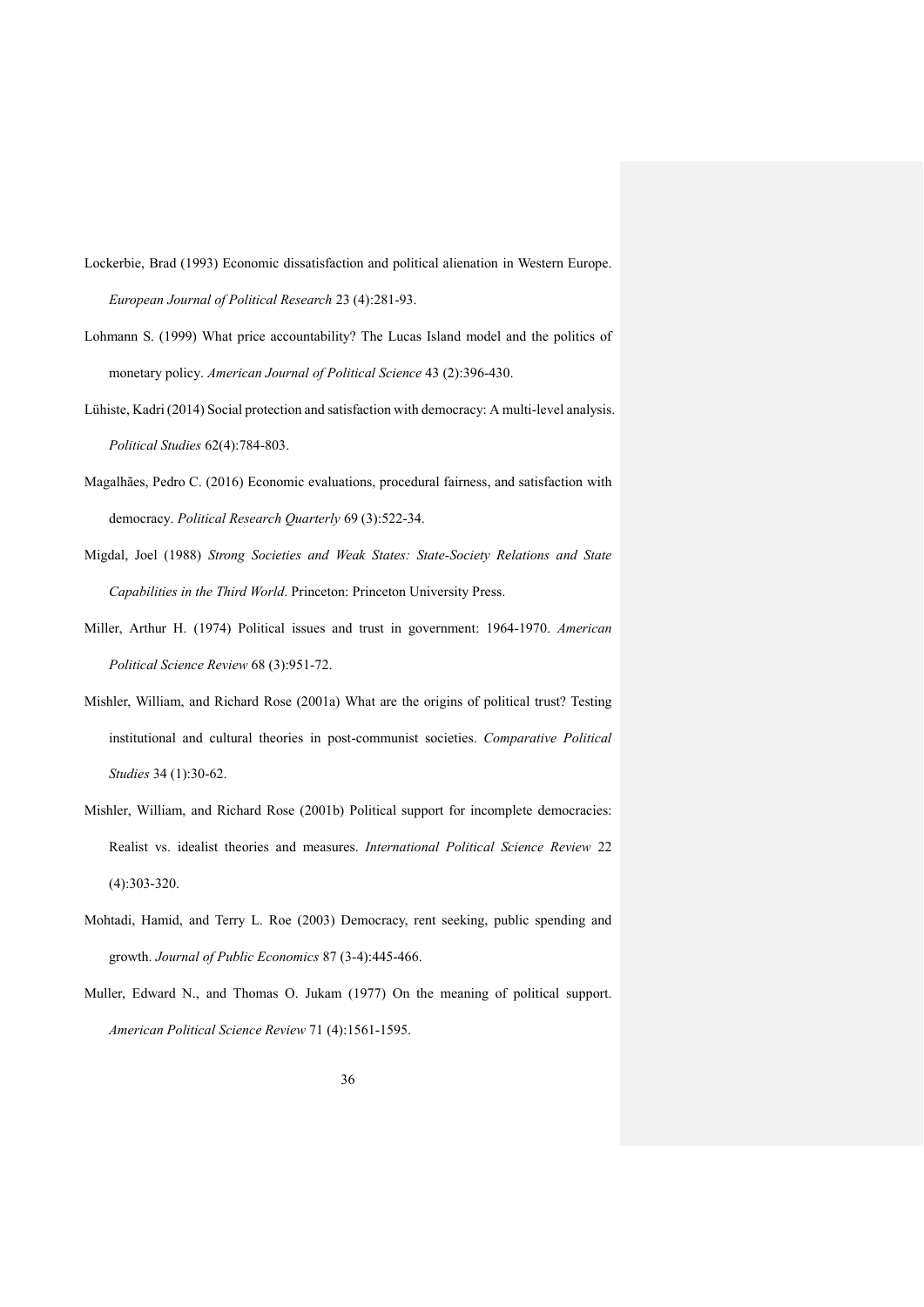- Newton, Kenneth (2006) Political support: Social capital, civil society and political and economic performance. *Political Studies* 54 (4):846-64.
- Norris, Pippa, ed. (1999) *Critical Citizens: Global Support for Democratic Government*. Oxford and New York: Oxford University Press.
- North, Douglass (1981) *Structure and Change in Economic History*. New York: W.W. Norton & Co.
- Peffley, Mark (1985) The voter as juror: Attributing responsibility for economic conditions. In *Economic Conditions and Electoral Outcomes: The United States and Western Europe*, edited by Heinz Eulau and Michael S. Lewis-Beck. New York: Agathon Press, Inc.
- Powell, G. Bingham, Jr., and Guy D. Whitten (1993) A cross-national analysis of economic voting: Taking account of the political context. *American Journal of Political Science* 37 (2):391-414.
- Przeworski, Adam (1991) *Democracy and the Market: Political and Economic Reforms in Eastern Europe and Latin America*. New York: Cambridge University Press.
- Przeworski, Adam (1996) What makes democracies endure? *Journal of Democracy* 7(1):39- 55.
- Reinert, Erik (1999) The role of the state in economic growth. *Journal of Economic Studies* 26 (4/5):268-325.
- Remmer, Karen L. (1996) The sustainability of political democracy. *Comparative Political Studies* 29 (6):611-34.
- Remmer, Karen L. (1999) Regime sustainability in the Latin Caribbean, 1944-1994. *The Journal of Developing Areas* 33 (3):331-54.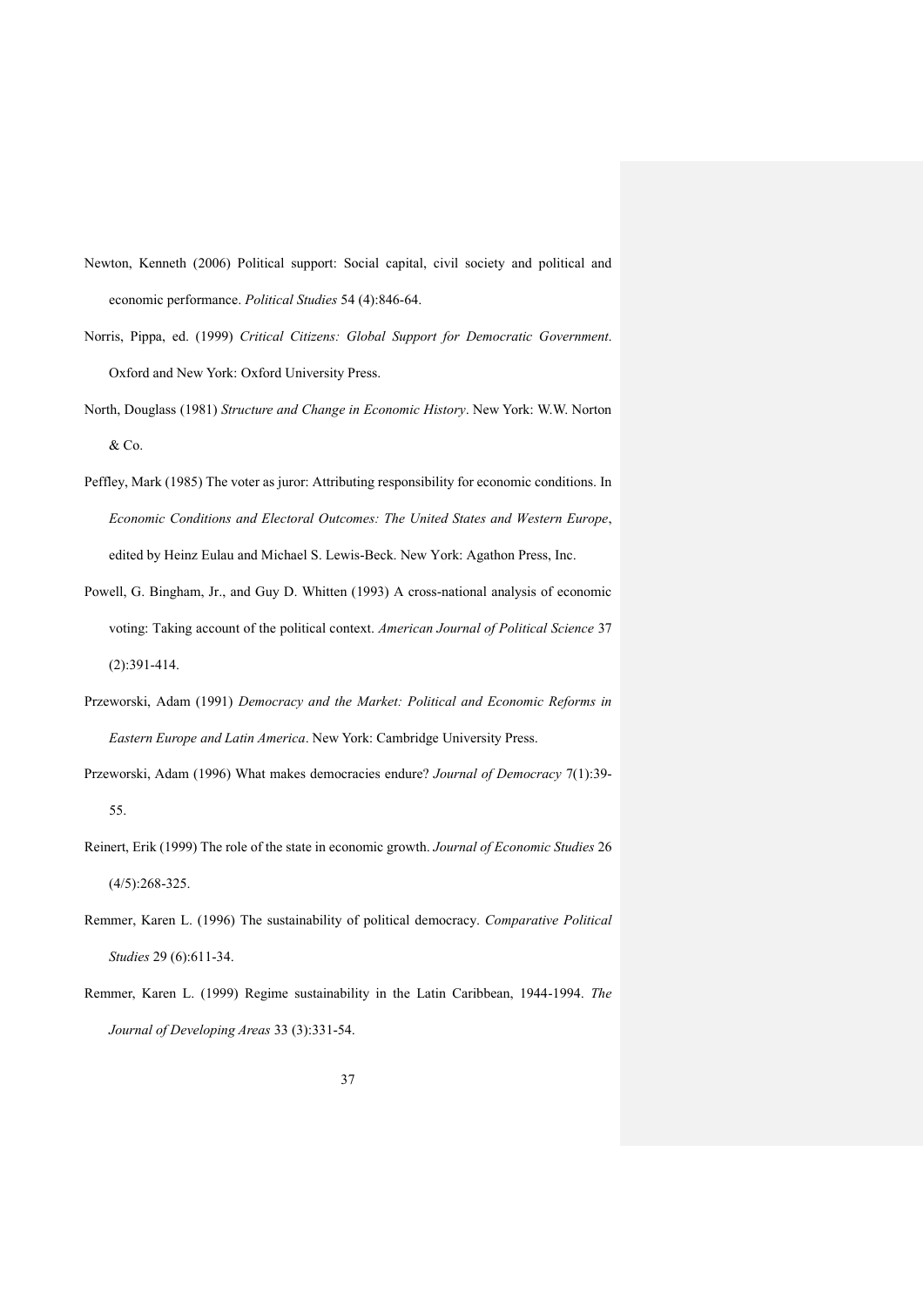- Rose, Richard, and DohChull Shin (2001) Democratization backwards: The problem of thirdwave democracies. *British Journal of Political Science* 31 (2):331-54.
- Rosenberg, Nathan, and L.E. Birdzell, Jr. (1986) *How the West Grew Rich: The Economic Transformation of the Industrial World*. New York: Basic Books.
- Rudolph, Thomas J. (2003) Who's responsible for the economy? The formation and consequences of responsibility attributions. *American Journal of Political Science* 47 (4):698-713.
- Steengbergen, Marco, and Bradford Jones. (2002) Modeling Multilevel Data Structures. *American Journal of Political Science* 46(1): 218-237.
- Streeck, Wolfgang, and Kozo Yamamura (2003) *The End of Diversity? Prospects for German and Japanese Capitalism*. Ithaca and London: Cornell University Press.
- Svolik, Milan W. (2013) Learning to love democracy: Electoral accountability and the success of democracy. *American Journal of Political Science* 57 (3):685-702.
- Tang, Min, and Dwayne Woods (2012) Conditional effect of economic development on democracy - the relevance of the state. *Democratization* 21 (3):411-33.
- Tang, Min, Narisong Huhe, and Qiang Zhou (2017) Contingent democratization: When do economic crises matter?" *British Journal of Political Science* 47(1): 71-90.
- Tilley, James, and Sara B. Hobolt (2011) Is the government to blame? An experimental test of how partisanship shapes perceptions of performance and responsibility. *The Journal of Politics* 73 (2):316-30.
- Wade, Robert (1990) *Governing the Market: Economic Theory and the Role of Government in East Asian Industrialization*. Princeton: Princeton University Press.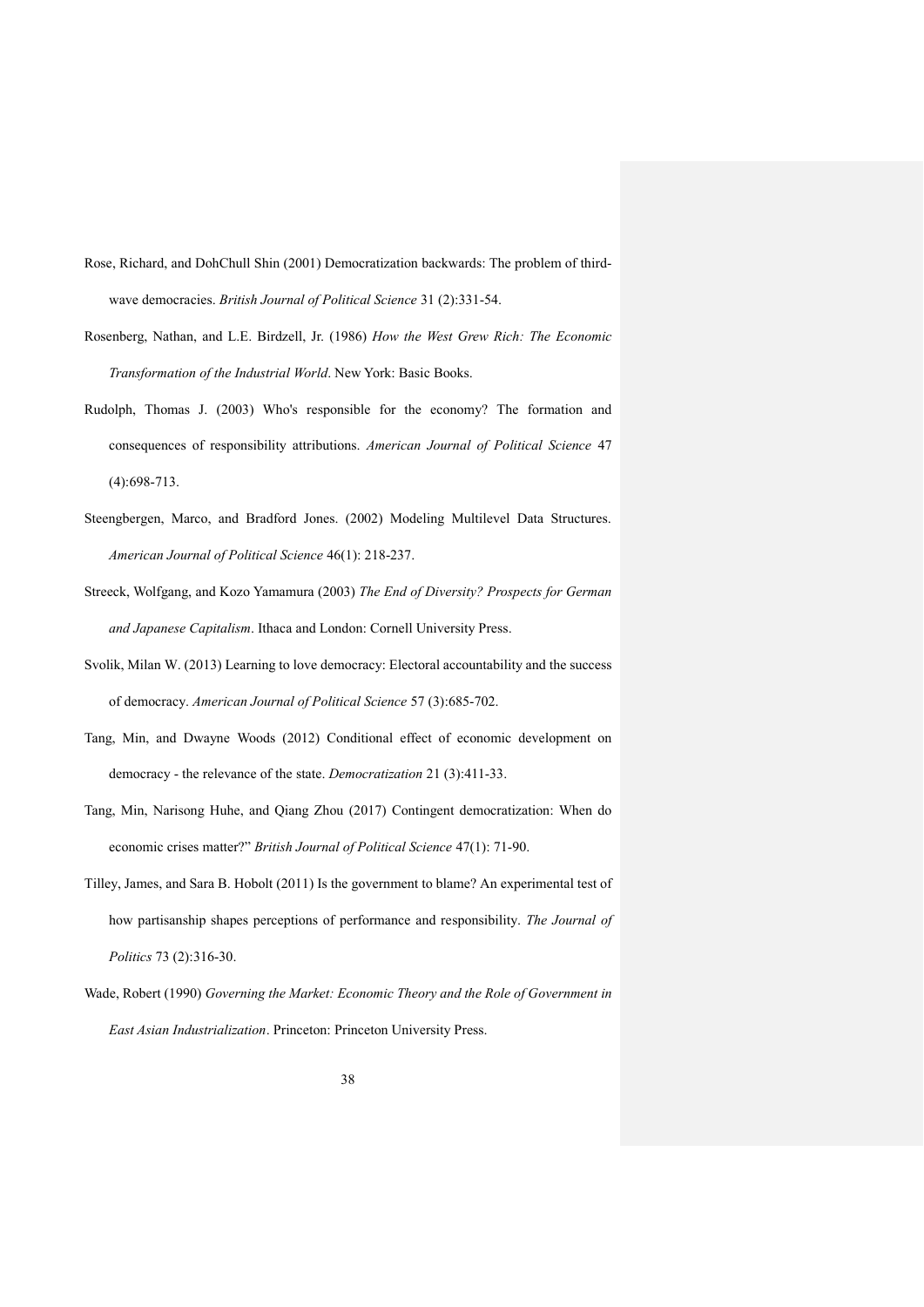- Waldron-Moore, Pamela (1999) Eastern Europe at the crossroads of democratic transition: Evaluating Support for Democratic Institutions, Satisfaction with Democratic Government, and Consolidation of Democratic Regimes', *Comparative Political Studies*, 31 (1999), 32– 62.
- Weatherford, M. Stephen (1984) Economic 'stagflation' and public support for the political system. *British Journal of Political Science* 14 (2):187-205.
- Weatherford, M. Stephen (1987) How does government performance influence political support? *Political Behavior* 9 (1):5-28.
- Weyland, Kurt (1998) The politics of corruption in Latin America. *Journal of Democracy* 9 (2):108-21.
- Whitehead, L. (1993) The alternatives to "liberal democracy": A Latin American perspective. In *Prospects for democracy: North, South, East, West*, edited by David Held. Stanford: Stanford University Press.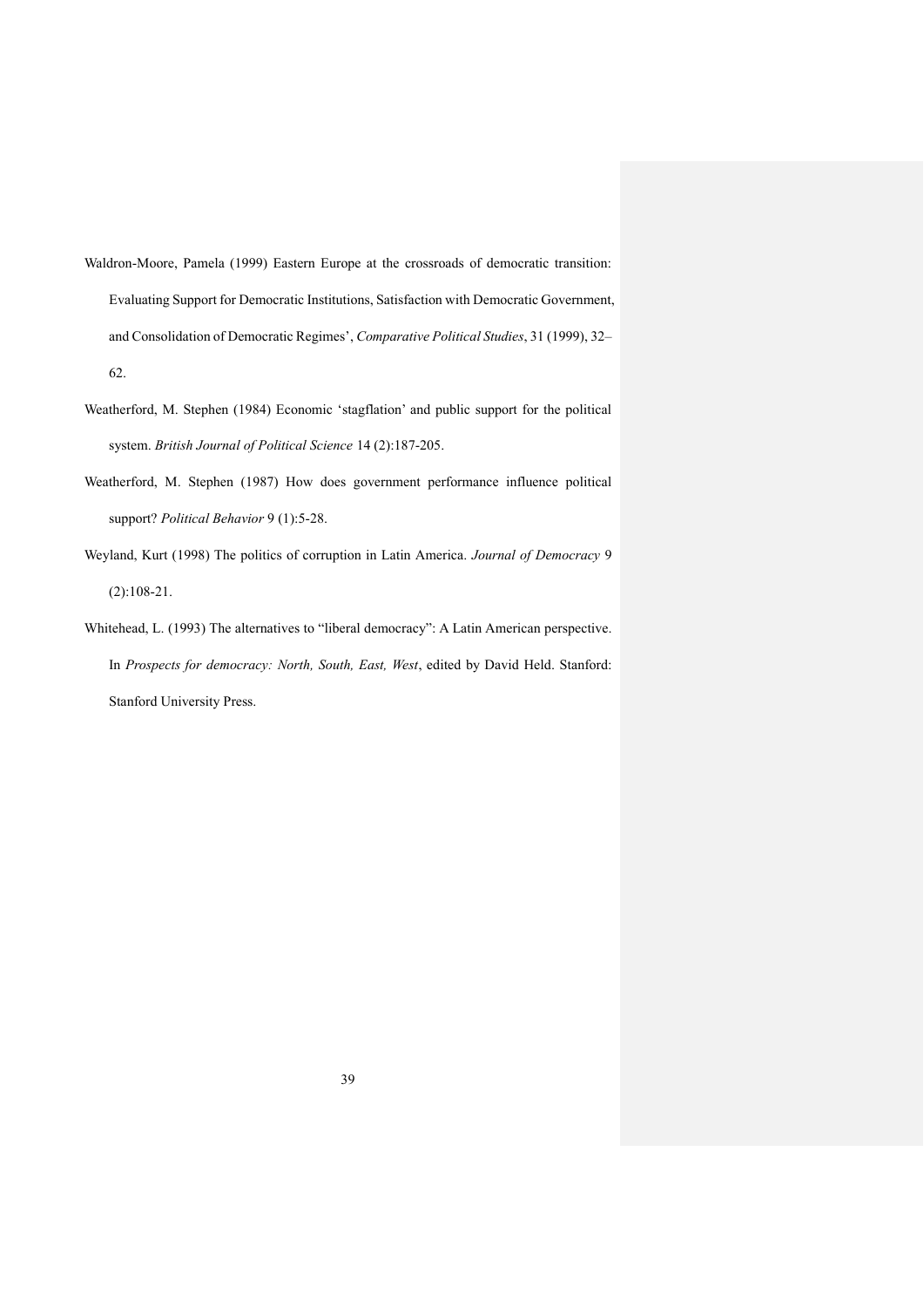| Table 1. Estimation of Satisfaction with Democracy |             |                    |              |                              |                |  |  |  |
|----------------------------------------------------|-------------|--------------------|--------------|------------------------------|----------------|--|--|--|
|                                                    | Model 1     | Model 3<br>Model 2 |              |                              | Model 5        |  |  |  |
|                                                    | Composite   | Govt. investment   | Tax rate     | Model 4<br>Govt. consumption | Govt. transfer |  |  |  |
|                                                    | index       |                    |              |                              |                |  |  |  |
|                                                    |             |                    |              |                              |                |  |  |  |
| Individual level                                   |             |                    |              |                              |                |  |  |  |
| Economic                                           | $0.33***$   | $0.39***$          | $0.26***$    | $0.48***$                    | $0.35***$      |  |  |  |
| Perception                                         | (0.021)     | (0.020)            | (0.032)      | (0.031)                      | (0.016)        |  |  |  |
| Age                                                | 0.00015     | 0.00017            | 0.00014      | 0.00017                      | 0.0000017      |  |  |  |
|                                                    | (0.00046)   | (0.00046)          | (0.00046)    | (0.00046)                    | (0.00046)      |  |  |  |
| Female                                             | $-0.020$    | $-0.022$           | $-0.022$     | $-0.022*$                    | $-0.020$       |  |  |  |
|                                                    | (0.013)     | (0.013)            | (0.013)      | (0.013)                      | (0.013)        |  |  |  |
| Urban                                              | $-0.14***$  | $-0.15***$         | $-0.15***$   | $-0.14***$                   | $-0.15***$     |  |  |  |
|                                                    | (0.016)     | (0.016)            | (0.016)      | (0.016)                      | (0.016)        |  |  |  |
| Education                                          | $-0.024***$ | $-0.022$ ***       | $-0.022***$  | $-0.022$ ***                 | $-0.022**$     |  |  |  |
|                                                    | (0.0017)    | (0.0017)           | (0.0017)     | (0.0017)                     | (0.0017)       |  |  |  |
| Winner                                             | $0.41***$   | $0.42***$          | $0.41***$    | $0.40***$                    | $0.40***$      |  |  |  |
|                                                    | (0.014)     | (0.014)            | (0.014)      | (0.014)                      | (0.014)        |  |  |  |
|                                                    |             |                    |              |                              |                |  |  |  |
| Aggregate level                                    |             |                    |              |                              |                |  |  |  |
| Govt. economic                                     | $-0.093***$ | $-0.0081$ ***      | $-0.00083$   | $0.038***$                   | $-0.087***$    |  |  |  |
| engagement                                         | (0.0093)    | (0.0014)           | (0.0023)     | (0.0039)                     | (0.0062)       |  |  |  |
| Growth rate                                        | $0.071***$  | $0.054***$         | $-0.021$ *** | $0.045***$                   | $0.046***$     |  |  |  |
|                                                    | (0.0051)    | (0.0030)           | (0.0033)     | (0.0030)                     | (0.0033)       |  |  |  |
| <b>CPI</b>                                         | $0.13***$   | $0.26***$          | $0.22***$    | $0.16***$                    | $0.28***$      |  |  |  |
|                                                    | (0.0090)    | (0.0078)           | (0.0077)     | (0.0078)                     | (0.012)        |  |  |  |
| Econ. openness                                     | $0.14***$   | $-0.24***$         | $-0.16***$   | $-0.030**$                   | $-0.26***$     |  |  |  |
|                                                    | (0.018)     | (0.020)            | (0.015)      | (0.014)                      | (0.019)        |  |  |  |
| Federalism                                         | $0.085***$  | $-0.13***$         | $-0.050**$   | $0.12***$                    | $-0.23***$     |  |  |  |
|                                                    | (0.028)     | (0.028)            | (0.025)      | (0.023)                      | (0.027)        |  |  |  |
| Single                                             | $0.22***$   | $0.35***$          | $0.13***$    | $0.16***$                    | $0.83***$      |  |  |  |
| party control                                      | (0.021)     | (0.022)            | (0.022)      | (0.021)                      | (0.024)        |  |  |  |
|                                                    |             |                    |              |                              |                |  |  |  |
| Cross-level                                        |             |                    |              |                              |                |  |  |  |
| interaction                                        |             |                    |              |                              |                |  |  |  |
| Econ. percept*                                     | $0.034***$  | $0.0023***$        | $0.0078***$  | $-0.0010$                    | $0.020***$     |  |  |  |
| Govt. engage.                                      | (0.0044)    | (0.00066)          | (0.0012)     | (0.0019)                     | (0.0023)       |  |  |  |
| Level 2 variance                                   | $0.11***$   | $0.095***$         | $0.097***$   | $0.14***$                    | $0.17***$      |  |  |  |
|                                                    | (0.038)     | (0.0033)           | (0.0033)     | (0.0051)                     | (0.0058)       |  |  |  |
| $N$ (level 1)                                      | 84442       | 83805              | 84442        | 84442                        | 84442          |  |  |  |
| $N$ (level 2)                                      | 61          | 60                 | 61           | 61                           | 61             |  |  |  |
| AIC                                                | 171749.3    | 170525.4           | 171770.1     | 171892.9                     | 171811.6       |  |  |  |
| <b>BIC</b>                                         | 171936.1    | 170712.1           | 171957.0     | 172079.7                     | 171998.5       |  |  |  |
| Log likelihood                                     | $-85854$    | $-85242$           | $-85865$     | $-85926$                     | $-85885$       |  |  |  |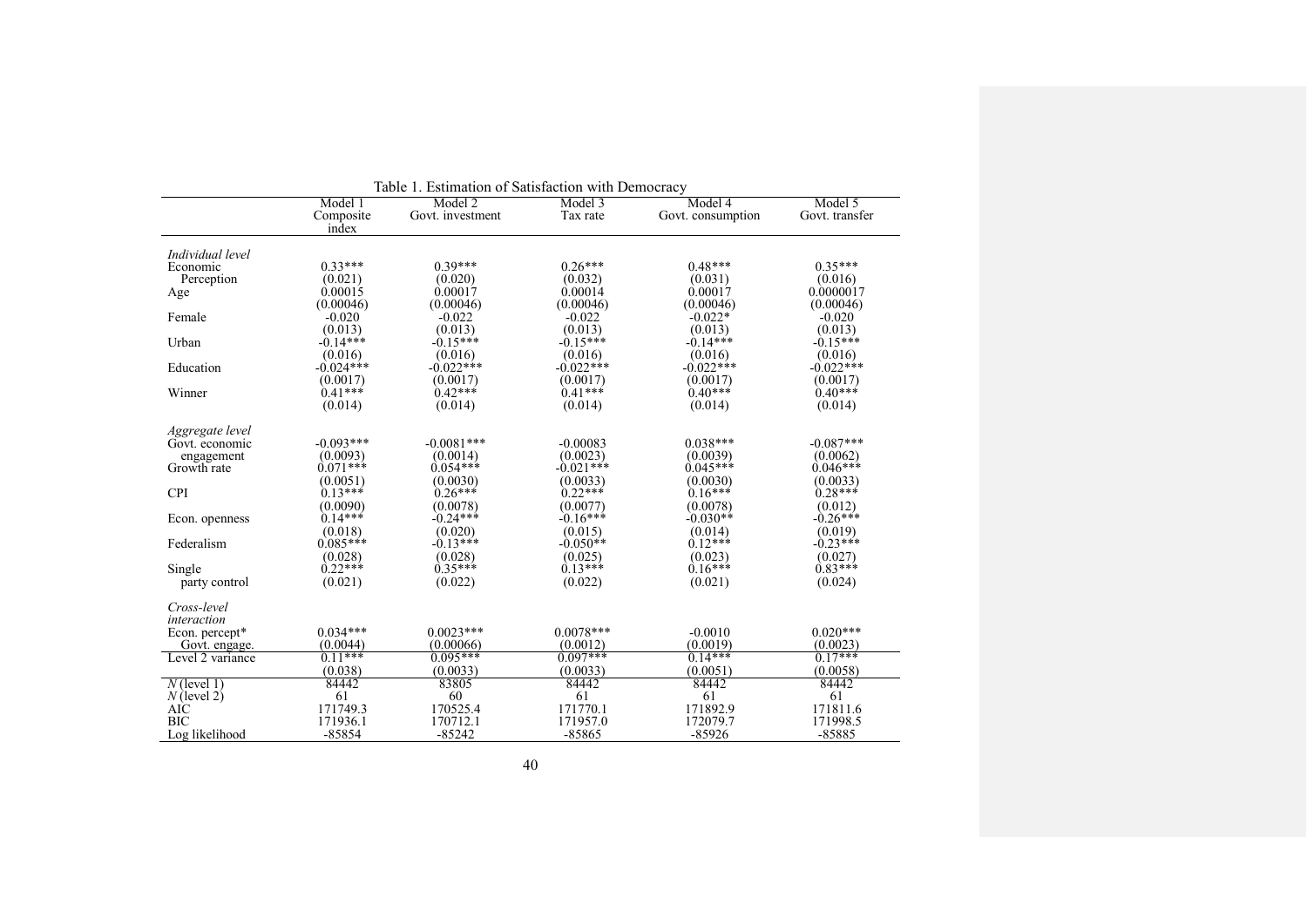Notes:

- 1. Dependent variable is measured as satisfaction with democracy
- 2. Results are calculated by multilevel ordered logistic model (gllamm in STATA).
- 3. Standard errors in parentheses; Significance: \*.05; \*\*.01; \*\*\*.001.
- 4. Coefficients of waves and cuts are not reported.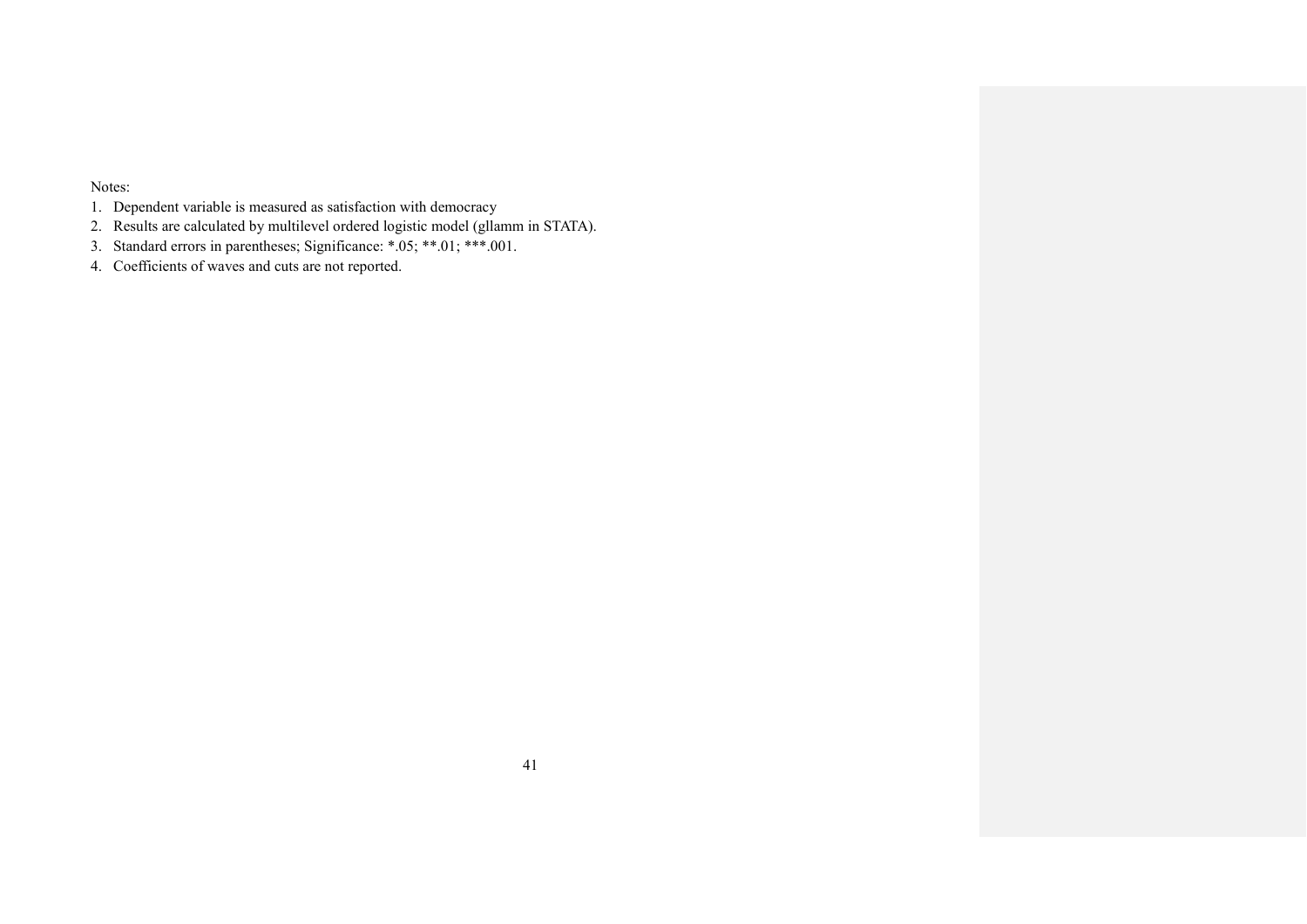

Figure 1. Levels of government economic engagement over time across countries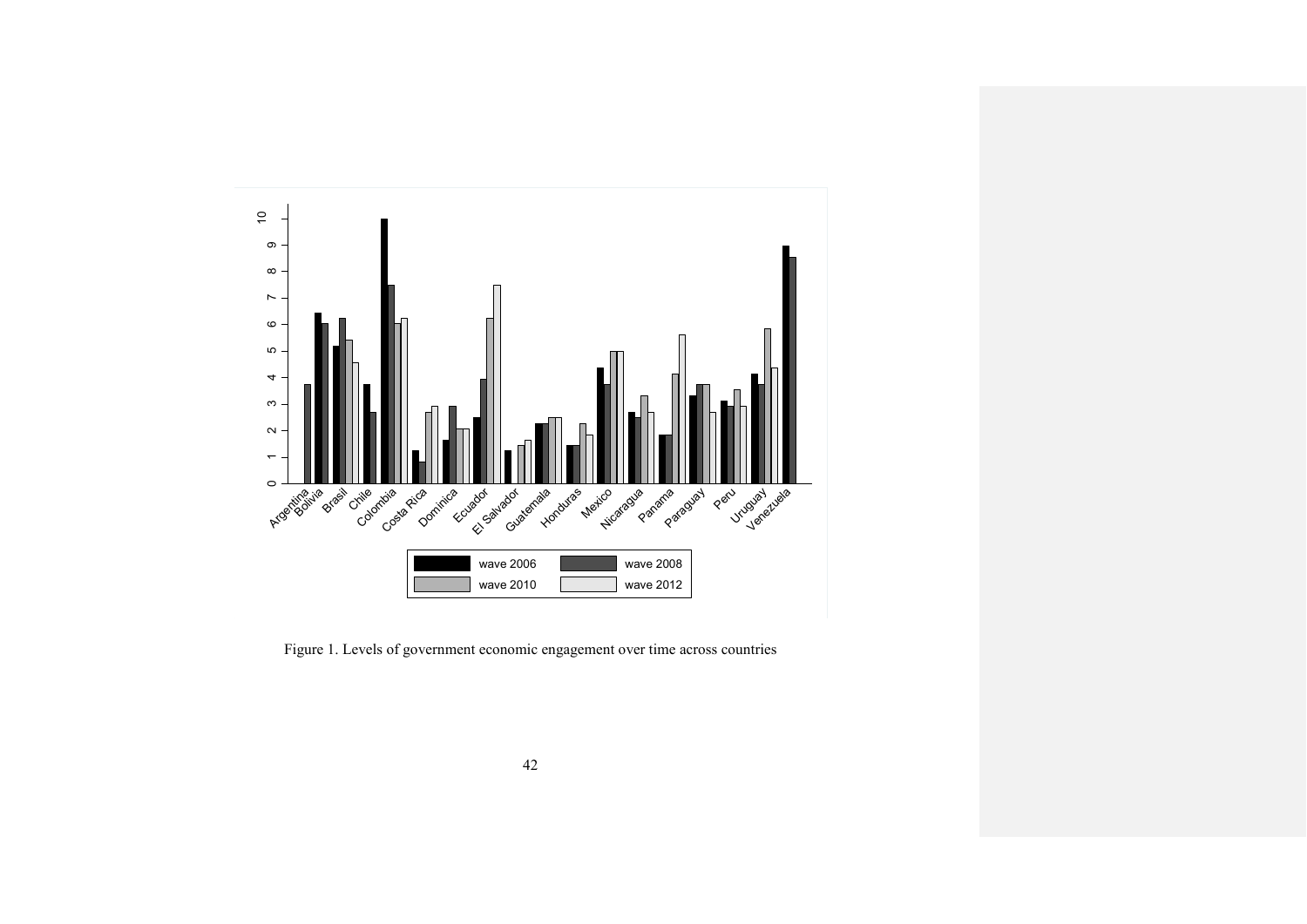

Figure 2. Marginal Effect of Economic Perceptions on Democratic Satisfaction at all Levels of Government Economic Engagement.

Note:

1: The calculation is based on the estimation of Model 1 in Table 1.

2: Dependent variable is the predicted probability that a person hold a higher level of satisfaction with democracy when his or her economic perception changes from "worse" to "better.

3: The two dashed lines are 95% confidence intervals.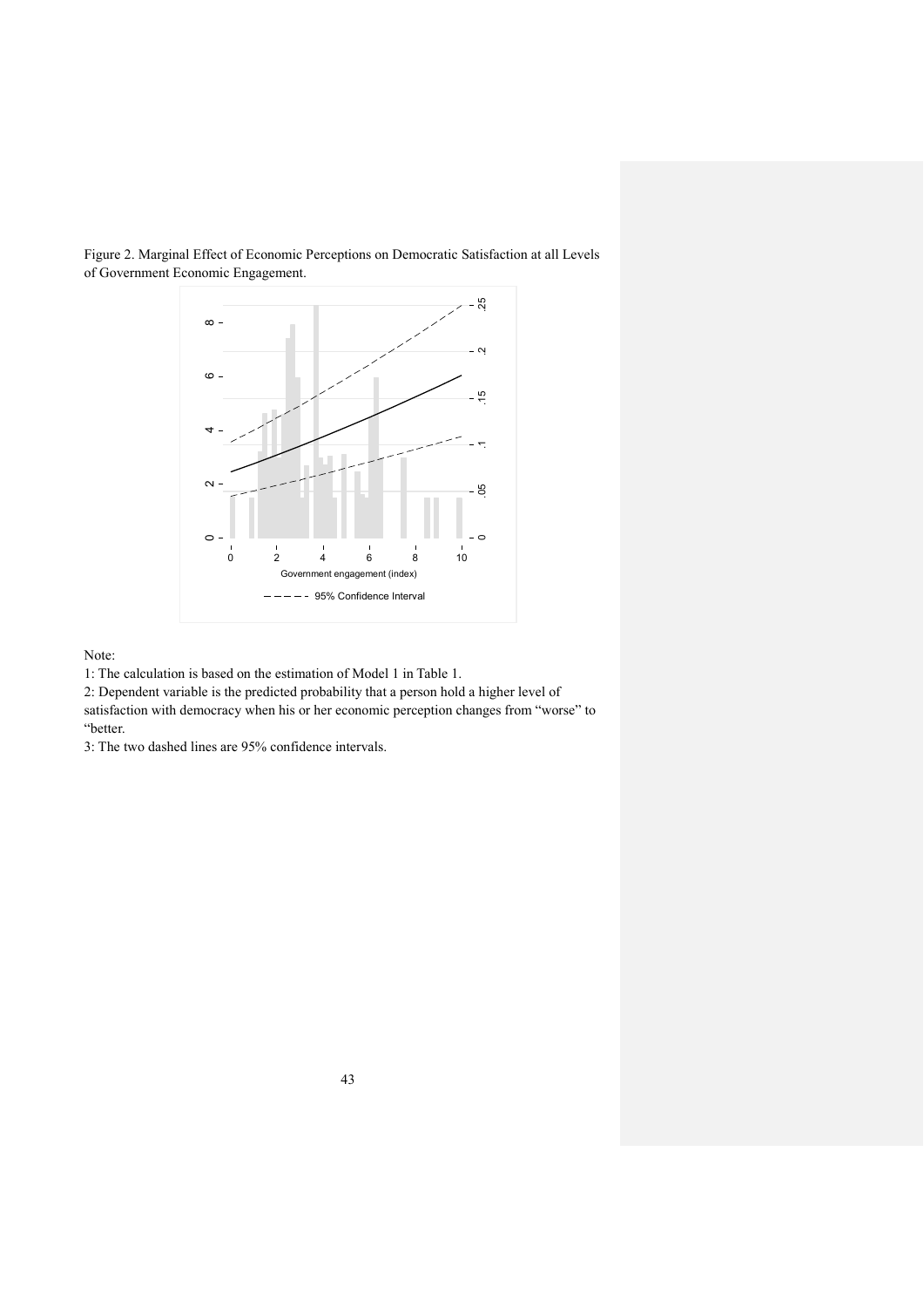|                                                                                                                                                                                                                                                          | Model 6<br>Present econ.<br>perception                                                                                                                               | Model 7<br>Egocentric econ.<br>perception                                                                                                                                 | Model 8<br>Government<br>performance                                                                                                                   | Model 9<br>President<br>performance                                                                                                                                               | Model 10<br>More<br>interactions                                                                                                                                                                                           | Model 11<br>3 levels                                                                                                                                                    | Model 12<br>1 wave<br>(2008)                                                                                                                                                |
|----------------------------------------------------------------------------------------------------------------------------------------------------------------------------------------------------------------------------------------------------------|----------------------------------------------------------------------------------------------------------------------------------------------------------------------|---------------------------------------------------------------------------------------------------------------------------------------------------------------------------|--------------------------------------------------------------------------------------------------------------------------------------------------------|-----------------------------------------------------------------------------------------------------------------------------------------------------------------------------------|----------------------------------------------------------------------------------------------------------------------------------------------------------------------------------------------------------------------------|-------------------------------------------------------------------------------------------------------------------------------------------------------------------------|-----------------------------------------------------------------------------------------------------------------------------------------------------------------------------|
| Individual level<br>Economic<br>Perception<br>Age<br>Female<br>Urban<br>Education<br>Winner                                                                                                                                                              | $0.41***$<br>(0.016)<br>0.00054<br>(0.00046)<br>0.014<br>(0.013)<br>$-0.13***$<br>(0.016)<br>$-0.024$ ***<br>(0.0017)<br>$0.39***$<br>(0.014)                        | $0.32***$<br>(0.020)<br>0.00071<br>(0.00046)<br>$-0.038***$<br>(0.013)<br>$-0.15***$<br>(0.015)<br>$-0.024$ ***<br>(0.0016)<br>$0.45***$<br>(0.014)                       | $0.67***$<br>(0.023)<br>$-0.0039$ ***<br>(0.00053)<br>0.0052<br>(0.015)<br>$-0.22***$<br>(0.018)<br>$-0.031**$<br>(0.0019)<br>$0.94***$<br>(0.016)     | $0.62***$<br>(0.018)<br>-0.00066<br>(0.00042)<br>$0.066***$<br>(0.012)<br>$-0.049$ ***<br>(0.014)<br>$-0.0050$ ***<br>(0.0015)<br>$0.92***$<br>$(0.\overline{0}13)$               | $0.32***$<br>(0.021)<br>0.00020<br>(0.00046)<br>$-0.021$<br>(0.013)<br>$-0.15***$<br>(0.016)<br>$-0.022$ ***<br>(0.0017)<br>$0.40***$<br>(0.037)                                                                           | $0.33***$<br>(0.020)<br>0.000040<br>(0.00046)<br>$-0.022*$<br>(0.013)<br>$-0.15***$<br>(0.016)<br>$-0.023$ ***<br>(0.0017)<br>$0.41***$<br>(0.014)                      | $0.41***$<br>(0.034)<br>0.0011<br>(0.00080)<br>$-0.052**$<br>(0.023)<br>$-0.16***$<br>(0.027)<br>$-0.022$ ***<br>(0.0029)<br>$0.45***$<br>(0.025)                           |
| Aggregate level<br>Govt. economic<br>engagement<br>Growth rate<br><b>CPI</b><br>Econ. openness<br>Federalism<br>Single<br>Cross level<br>interaction<br>Econ. percept.*<br>Govt. engage.<br>Econ. percept.*<br>Single party<br>Econ. percept.*<br>winner | $-0.099***$<br>(0.010)<br>0.0045<br>(0.0031)<br>$0.18***$<br>(0.0084)<br>$-0.17***$<br>(0.018)<br>0.015<br>(0.023)<br>$0.39***$<br>(0.022)<br>$0.027***$<br>(0.0036) | $-0.10***$<br>(0.010)<br>$0.032***$<br>(0.0030)<br>$0.21***$<br>(0.0082)<br>$-0.19***$<br>(0.017)<br>$-0.39***$<br>(0.023)<br>0.0033<br>(0.023)<br>$0.013***$<br>(0.0045) | 0.016<br>(0.065)<br>0.00019<br>(0.042)<br>$0.36***$<br>(0.10)<br>$-0.15$<br>(0.23)<br>$-0.27$<br>(0.32)<br>$-0.29$<br>(0.29)<br>$0.034***$<br>(0.0052) | $-0.026***$<br>(0.0085)<br>$-0.072$ ***<br>(0.0018)<br>$0.24***$<br>(0.0070)<br>$-0.075***$<br>(0.015)<br>$0.24***$<br>(0.021)<br>$-0.41***$<br>(0.019)<br>$0.032***$<br>(0.0040) | $0.046***$<br>(0.0095)<br>$0.033***$<br>(0.0030)<br>$0.14***$<br>(0.0083)<br>$0.066***$<br>(0.017)<br>$-0.12***$<br>(0.023)<br>0.066<br>(0.049)<br>$0.028***$<br>(0.0045)<br>$0.13***$<br>(0.024)<br>$-0.00050$<br>(0.019) | $-0.010$<br>(0.0092)<br>$-0.024***$<br>(0.0021)<br>$0.16***$<br>(0.0078)<br>0.0022<br>(0.017)<br>$0.13***$<br>(0.023)<br>$0.35***$<br>(0.021)<br>$0.032***$<br>(0.0044) | $-0.11***$<br>(0.016)<br>$0.039***$<br>(0.0048)<br>$0.20***$<br>(0.016)<br>$-0.34***$<br>(0.029)<br>$-0.25***$<br>(0.039)<br>$-0.082*$<br>(0.048)<br>$0.023***$<br>(0.0076) |

## Table 2. Estimation of political support

44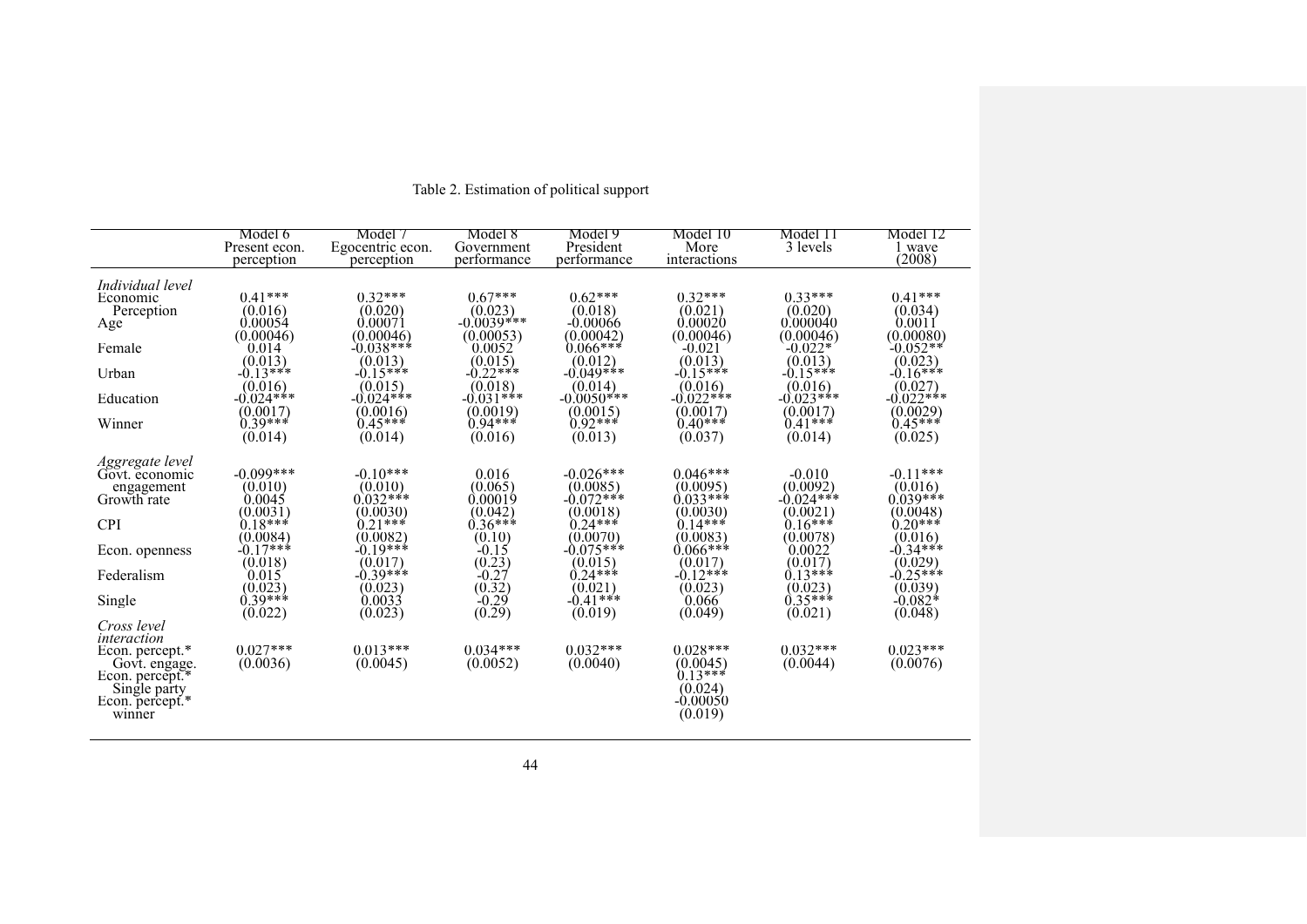| ∟evel 2 variance  | 1***     | つ***     | $072***$  | つつ***    | $15***$ | $10***$        | $77***$  |
|-------------------|----------|----------|-----------|----------|---------|----------------|----------|
|                   | (0.038)  | (0.0041) | (0.066)   | (0.0053  | (0.0051 | (0.0064)       | (0.016)  |
| (level)<br>(level | 95399.   | 85156    | 344       | 95885    | 84442   | 84442<br>61(4) | 792      |
| AIC               | '700.5   | 174028.0 | 444917.   | 230373.7 | 71721.9 | 171814.        | 56814.6  |
| BIC               | 71887.6  | 174215.0 | 445097.9  | 230544.2 | 71927   | 171982.9       | 56954.6  |
| Log likelihood    | $-85830$ | $-86993$ | $-222439$ | -115168  | -85838  | -85889         | $-28390$ |

Notes:

1. Results are calculated by multilevel ordered logistic model (gllamm in STATA) except Model 8 (multilevel OLS, xtmixed in STATA).

2. Standard errors in parentheses; Significance: \*.05; \*\*.01; \*\*\*.001.

3. Coefficients of waves and cuts are not reported. Level 3 variance is omitted in Model 11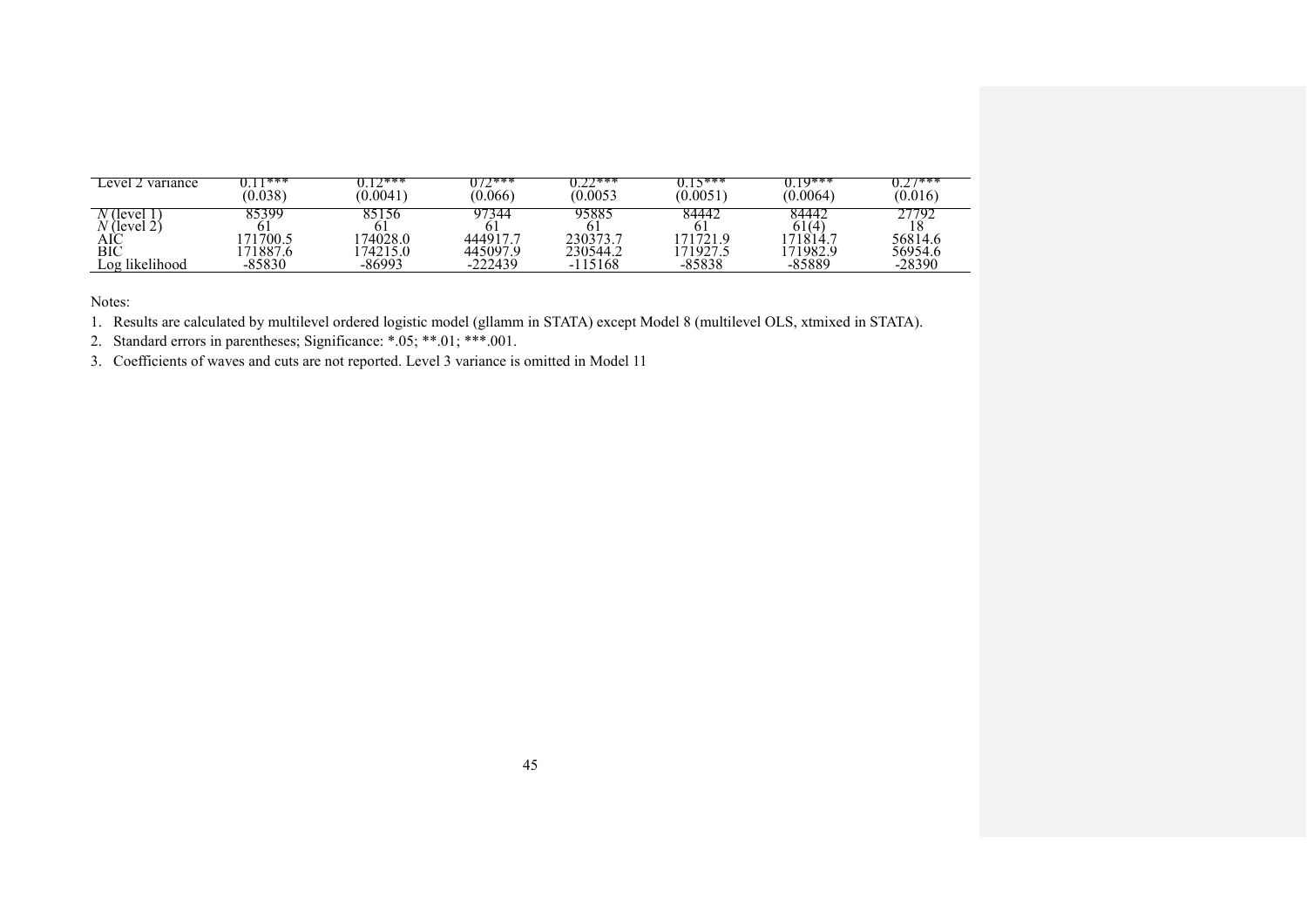Appendix 1 *Summary Statistics*

| Variable                     | Obs    | Mean  | Std. Dev. | Min            | Max  |
|------------------------------|--------|-------|-----------|----------------|------|
| Satisfaction with democracy  | 86448  | 2.54  | 0.72      | 1              | 4    |
| Support(specific)            | 99868  | 4.53  | 2.70      | $\theta$       | 10   |
| Support (president)          | 98326  | 3.24  | 0.96      | 1              | 5    |
| Retrospective perceptions    | 98853  | 1.79  | 0.73      | 1              | 3    |
| Present economic perceptions | 100081 | 2.63  | 0.93      | 1              | 5    |
| Egocentric perceptions       | 99822  | 1.92  | 0.71      | 1              | 3    |
| Age                          | 100593 | 38.76 | 15.82     | 16             | 99   |
| Female                       | 100857 | 0.51  | 0.50      | $\theta$       | 1    |
| Urban                        | 100858 | 0.68  | 0.47      | $\theta$       | 1    |
| Education                    | 100370 | 8.91  | 4.57      | $\theta$       | 18   |
| Winner                       | 100858 | 0.38  | 0.49      | $\theta$       | 1    |
| Government engagement        | 100858 | 3.82  | 2.08      | $\theta$       | 10   |
| Government investment        | 99346  | 25.91 | 14.00     | 5.7            | 58.4 |
| Top tax rate                 | 100858 | 26.37 | 7.78      | $\theta$       | 40   |
| Government consumption       | 100858 | 15.40 | 4.78      | 7.5            | 30.9 |
| Government transfer          | 100858 | 5.02  | 3.95      | 0.3            | 16   |
| GDP growth                   | 100858 | 4.45  | 3.47      | $-4.7$         | 12.1 |
| <b>CPI</b>                   | 100858 | 3.50  | 1.29      | $\overline{c}$ | 7.2  |
| Single-party control         | 100858 | 0.18  | 0.39      | $\theta$       | 1    |
| Economic openness            | 100858 | 7.56  | 0.76      | 3.7            | 8.7  |
| Federalism                   | 100858 | 0.16  | 0.37      | $\overline{0}$ | 1    |

*Note*: Data source of individual-level variables: AmericasBarometer (2006-2012). Data source of aggregate variables: Economic Freedom of the World, World Bank, Transparency International, and Database of Political Institutions.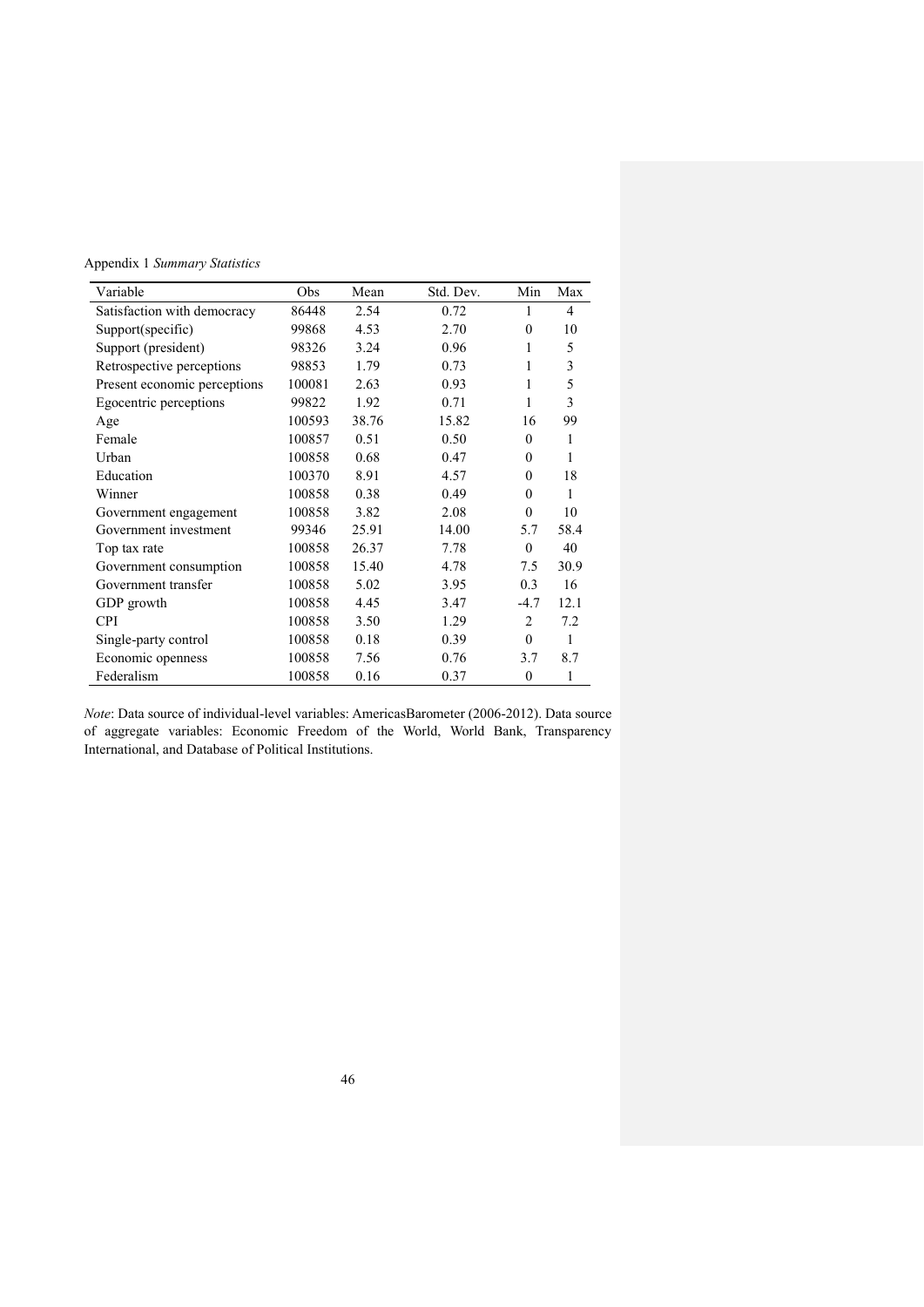

Appendix 2: Variation of government economic engagement in different aspects

A: Public investment



B: Top marginal tax rate